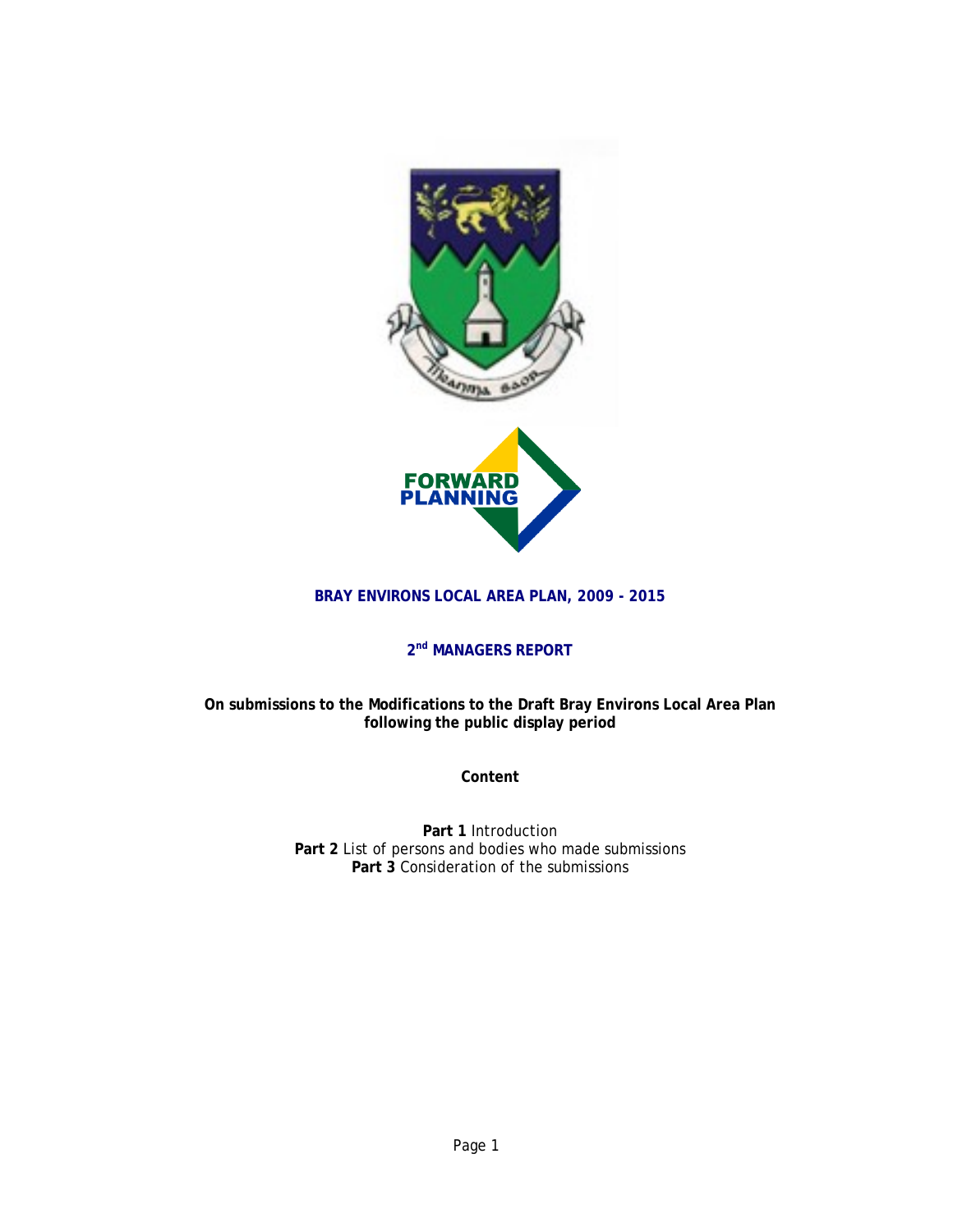## **PART A**

### **1.0 INTRODUCTION**

This Manager's Report has been prepared and is submitted under Section 20 of the Planning & Development Act 2000 (as amended), and forms part of the formal statutory process in the preparation of a Local Area Plan.

This Report contains the following:

- A list of the persons or bodies that made submissions;
- A summary of the issues raised categorised by topic;
- The response of the Manager to the issues raised, taking into account the proper planning and sustainable development of the County and any relevant policies or objectives of the Government or Government Minister.

The Report is now formally submitted to the Council for consideration. The Report will be on the agenda of the County Council meeting on 27<sup>th</sup> April 2009.

#### **1.1 Consultation Process**

**The aim of the consultation process is to enable the public and interested parties to give their opinions/observations on the content of the Plan.** 

Following the publication of the Background Issues Paper, a public consultation meeting with stakeholders and the general public on the Background Issues Paper was held on 7 February 2008 in the Royal Hotel, Bray. A Draft Bray Environs Local Area Plan was published by the Council and was placed on extended display during the period of Wednesday, 12 November 2008 to Wednesday, 7 January 2009 inclusive. On three occasions presentations were made to the Members and Executive of Bray Town Council.

A total of 150 no. written submissions were received on the Draft Local Area Plan. A report on these submissions was prepared by the Manager, for consideration by the Elected Members.

At the March Council meeting the Members decided on a number of material modifications to the Draft Plan. These Modifications were placed on public display during the period of Wednesday, 11 March 2009 to Wednesday, 8 April 2009 inclusive.

A total of 54 no. written submissions were received on the Modifications. The written submissions are held on file, and are available for Council and public inspection.

A list of the persons or bodies that made submissions is contained in Section 2.0 of this Report.

#### **1.2 Considering the Submissions**

The written submissions have been analysed by the Executive of the County Council. The individual submissions are summarised, and the opinion and recommendations of the County Manager are given in Section 3.0 of this Report. This Report is submitted to the Members of the Council for consideration.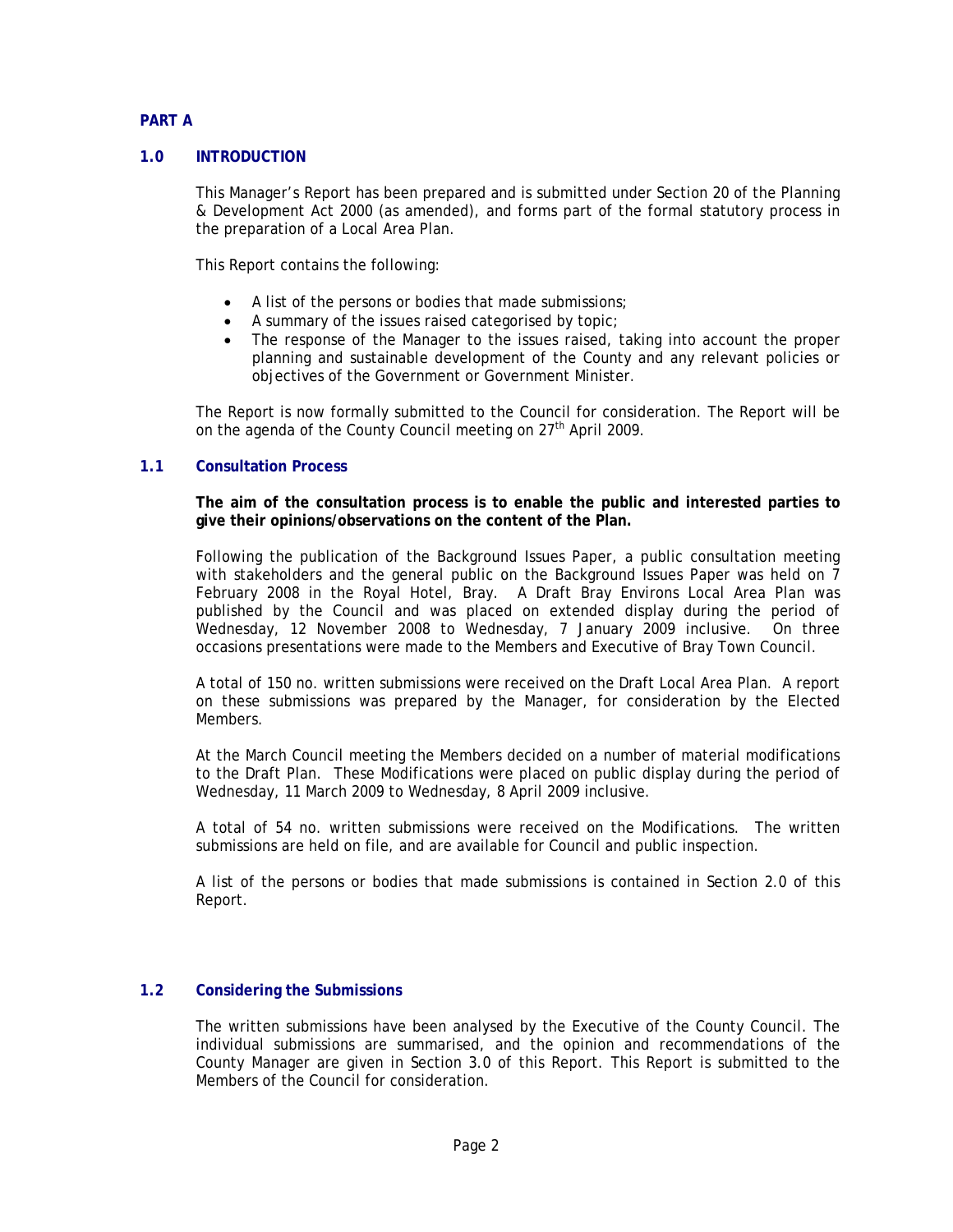## **1.3 Next Steps – Draft Local Area Plan Timetable**

Following the distribution of this Report, the Council must consider the Report and decide whether to make the Local Area Plan with or without modifications. Formally making the Local Area Plan is undertaken by way of resolution of the Council.

The Members of the Council will, having considered the amendments and the Manager's Report, make the Local Area Plan for Bray Environs "with the variation or modification proposed by the members of the planning authority or, if different from that variation or modification, the variation or modification as recommended in the Manager's Report (…), unless, where such a recommendation for a different variation or modification is so made, the planning authority, by resolution, decides to make or amend the Plan otherwise than in accordance with that recommendation (and the variation or modification the members of the authority so decide upon shall be the original variation or modification proposed by them, subject to such amendment of it as they consider appropriate)." (Section  $20(3)(g)(ii)$ Planning and Development Act, 2000, as amended).

In making the Local Area Plan the Members of the Council are restricted to:

- Considering the proper planning and sustainable development of the area to which the Development Plan relates,
- The statutory obligations of the local authority, and
- Any relevant policies or objectives for the time being of the Government or any Minister of the Government.

#### **Plan Timetable**

The timeframe for the process is now fixed in legislation. The Planning and Development Act, 2000 (as amended) requires that a Local Area Plan be made within 35 weeks of commencement of the process. The timeframe with regard to the Draft Bray Environs Local Area Plan is set out below in Table 1.

| Date                                         | Stage                                                                                                                                                | Duration          |
|----------------------------------------------|------------------------------------------------------------------------------------------------------------------------------------------------------|-------------------|
| 2 March 09                                   | Council Members decide to modify Draft<br>Plan. Amendments must be placed on<br>public display for at least 4 weeks.                                 |                   |
| 11 March - 8 April 09                        | Modified Local Area Plan on public<br>display and open to submissions by the<br>public                                                               | 4 weeks           |
| 8 April - 17 April 09                        | Preparation of Manager's Report on<br>Submissions received                                                                                           | Within 4<br>weeks |
| 17 April - $27th$ April 09                   | Manager's Report considered by Members                                                                                                               | Within 6<br>weeks |
| $27th$ April 09 / 29 <sup>th</sup> May<br>09 | <b>Council Meetings</b><br>Plan is adopted as per Manager's<br>recommendation (or)<br>Members make Plan contrary to the<br>Manager's recommendations |                   |

**Table 1** Timeframe Progress of Statutory LAP Process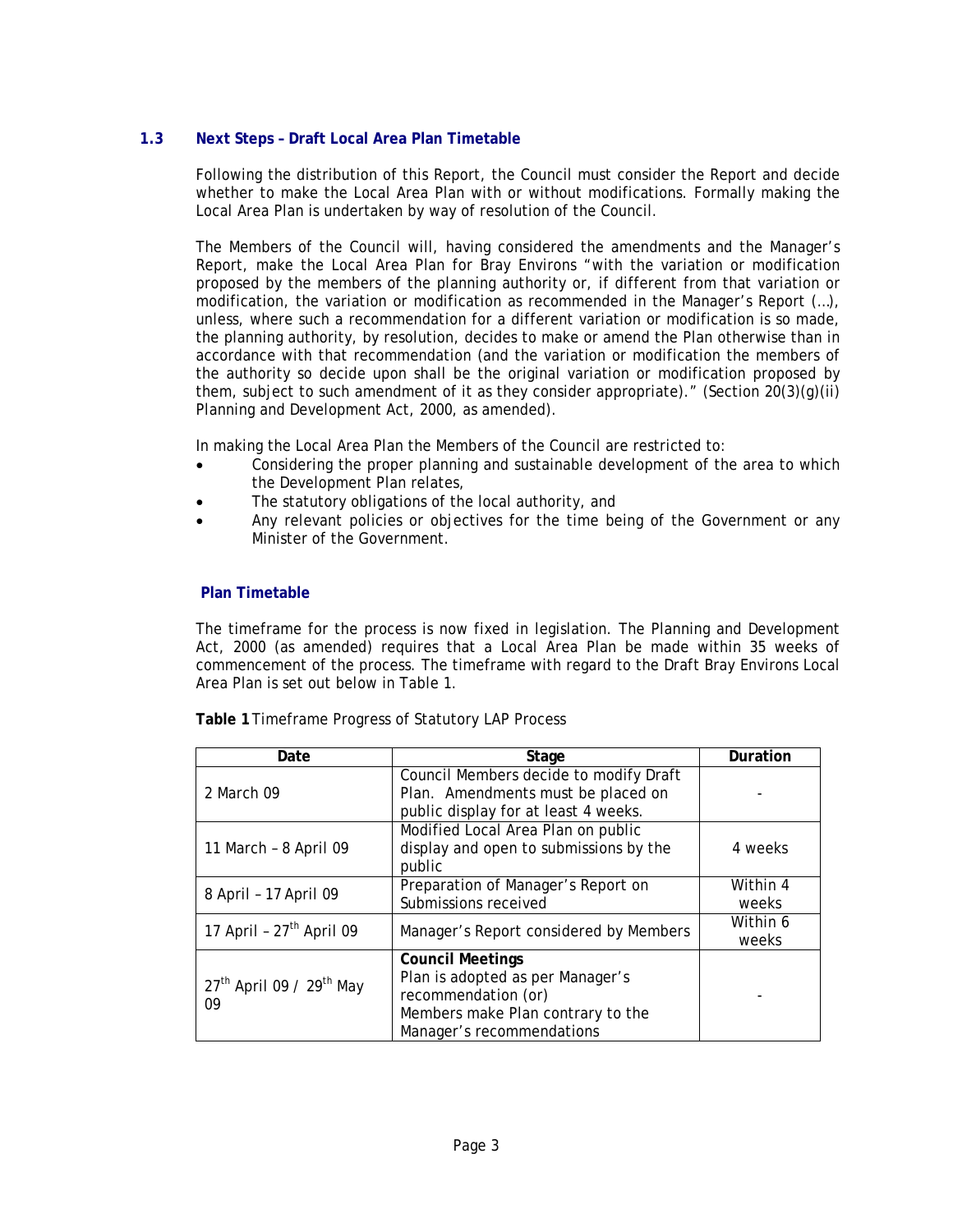# **PART B**

## **2.0 SUBMISSIONS RECEIVED**

| Sub No. | Surname:                                       | Forename:        |
|---------|------------------------------------------------|------------------|
| 1       | Aherne & Hayes x2                              | Conor & Marie    |
| 2       | An Taisce                                      |                  |
| 3       | Behan TD                                       | Joe              |
| 4       | Blennerhassett                                 | Caroline         |
| 5       | <b>Brady CIIr</b>                              | John             |
| 6       | <b>Bray Retainers Group</b>                    |                  |
| 7       | Bray Town Council                              |                  |
| 8       | <b>Burrell Cllr</b>                            | Caroline         |
| 9       | <b>Cosgrave Developments</b>                   |                  |
| 10      | Costello                                       | Pat              |
| 11      | <b>DCENR</b>                                   |                  |
| 12      | Deepdales Residents Association                |                  |
| 13      | Department of Education                        |                  |
| 14      | <b>DOE</b>                                     |                  |
| 15      | Donnelly                                       | Rory             |
| 16      | Downer                                         | Karen            |
| 17      | Earl of Meath & Brabazon                       | David            |
| 18      | EPA                                            |                  |
| 19      | Fenlon                                         | Jane             |
| 20      | ffrench                                        | Aidan            |
| 21      | Fitzsimons                                     | Jacinte & Paul   |
| 22      | Heffernan & O'Malley                           | Denise & Garrett |
| 23      | Hollybrook Park Residents Association          |                  |
| 24      | 48 Hollybrook Park (Graeme Bird)               |                  |
| 25      | 101 Hollybrook Park (name illegible)           |                  |
| 26      | 86 Hollybrook Park (J White)                   |                  |
| 27      | 119 Hollybrook Park (Mark Rooney)              |                  |
| 28      | 102 Hollybrook Park (Dr. Johan Dehantschutter) |                  |
| 29      | 85 Hollybrook Park (Alan McHugh)               |                  |
| 30      | 69 Hollybrook Park (Philomena Foley)           |                  |
| 31      | 124 Hollybrook Park (Susan Geraghty)           |                  |
| 32      | 152 Hollybrook Park (name illegible)           |                  |
| 33      | 144 Hollybrook Park (name illegible)           |                  |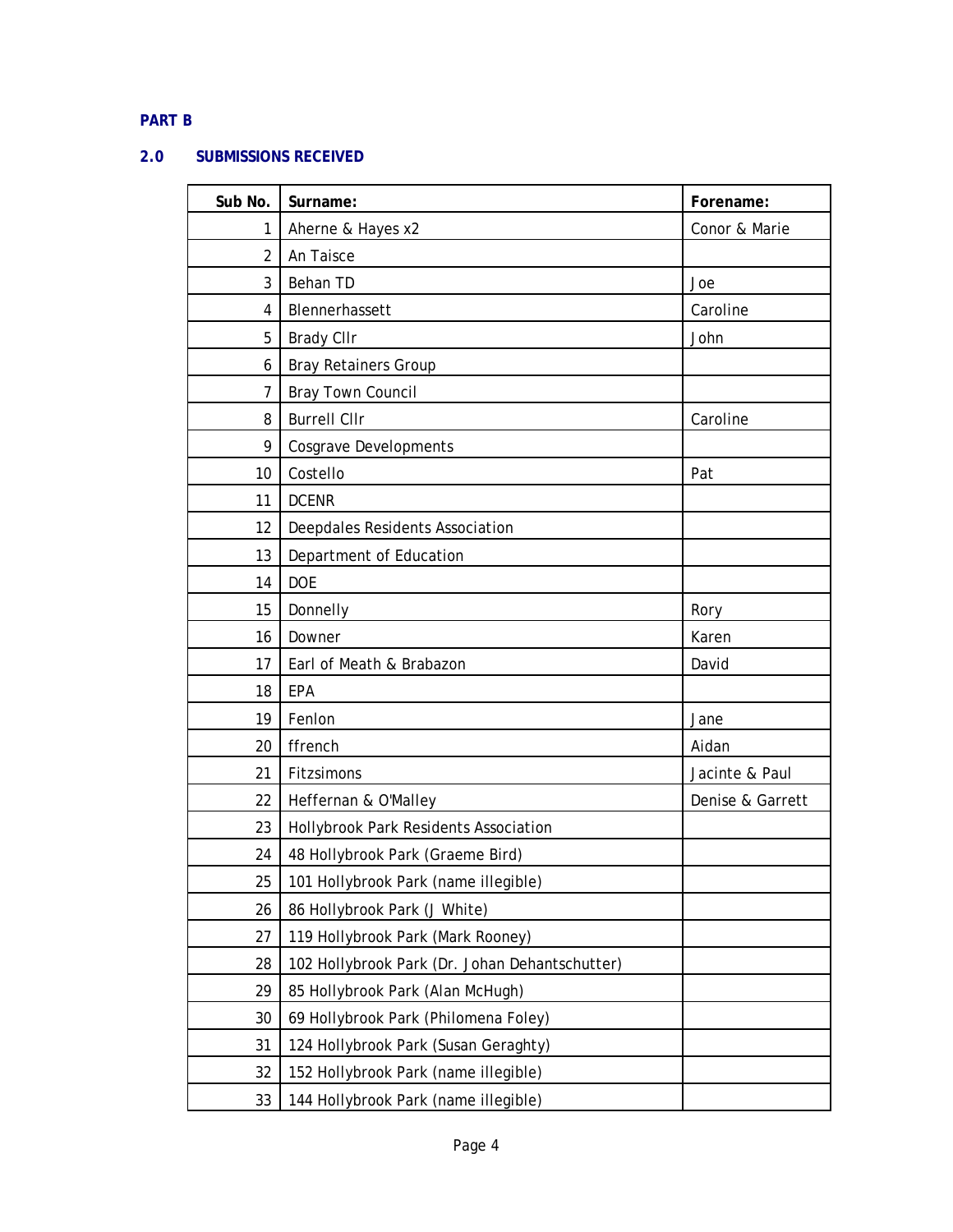| 34 | 148 Hollybrook Park (Rosemary Lynch)                              |               |
|----|-------------------------------------------------------------------|---------------|
| 35 | 135 Hollybrook Park (Alyson Carroll)                              |               |
| 36 | 150 Hollybrook Park (name illegible)                              |               |
| 37 | 146 Hollybrook Park (Martin Gibbons & Bernie<br>McCarthy)         |               |
| 38 | 137 Hollybrook Park (Elaine Bailey)                               |               |
| 39 | 129 Hollybrook Park (M & E Ryan)                                  |               |
| 40 | 108 Hollybrook Park (I & B Nesbitt)                               |               |
| 41 | 133 Hollybrook Park (Rita and John Brophy)                        |               |
| 42 | 142 Hollybrook Park (John Powderly)                               |               |
| 43 | 154 Hollybrook Park (Jillian Deady)                               |               |
| 44 | 57 Hollybrook Park (Roy Bowden)                                   |               |
| 45 | MacMaolain                                                        | Caoimhin      |
| 46 | Murphy                                                            | Blaithin      |
| 47 | Murphy                                                            | Fiona         |
| 48 | Murray & McGuire                                                  | Paul & Yvonne |
| 49 | O Floinn                                                          | Eanna         |
| 50 | Residents of Swanbrook, Hoolybrook Park, and<br>Deepdales estates |               |
| 51 | <b>Riddlesford Residents Association</b>                          |               |
| 52 | Thomson                                                           | Neal & Lesly  |
| 53 | Wheatley                                                          | Philip        |
| 54 | Wilkins                                                           | George        |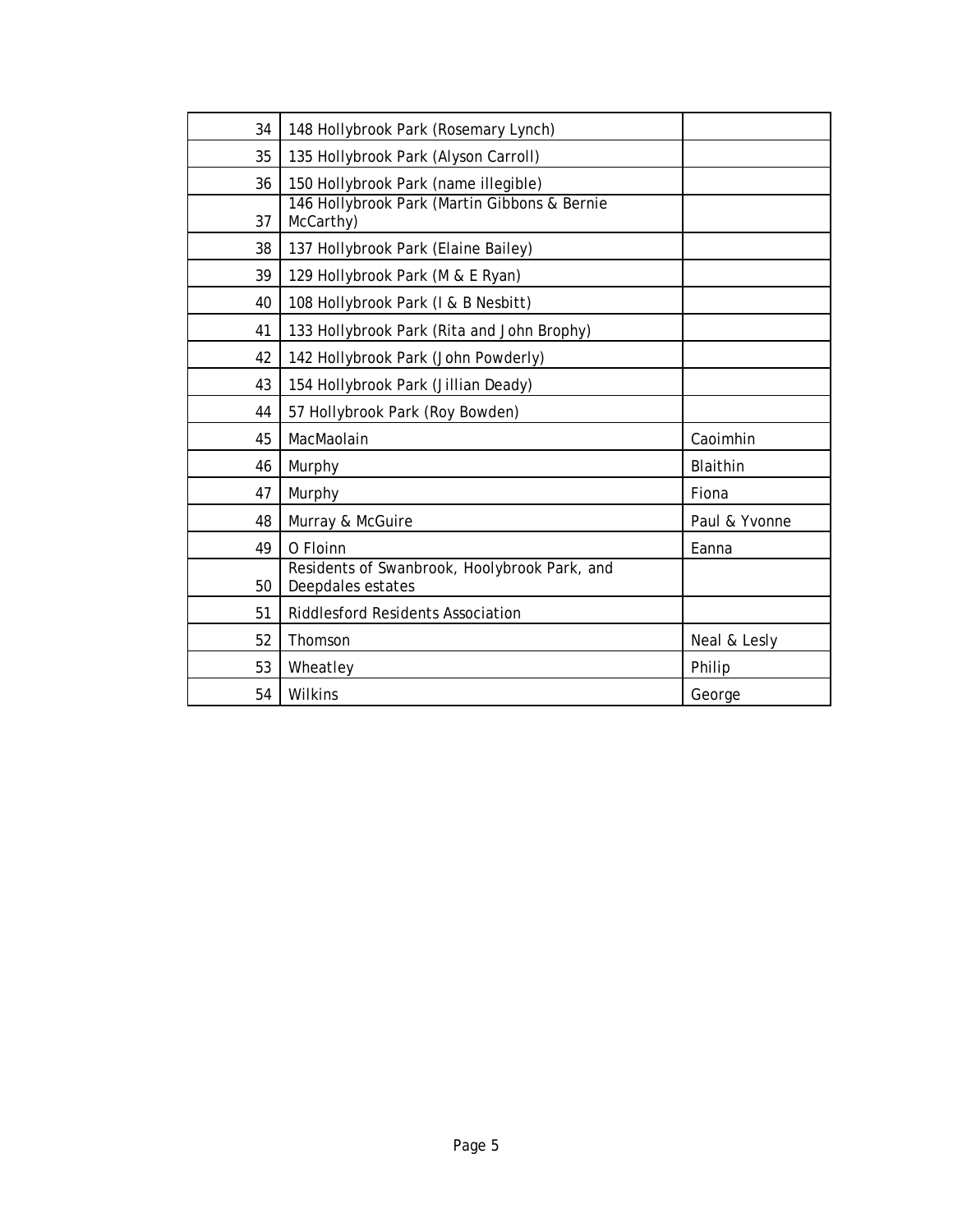## **PART C**

### **3.0 CONSIDERATION OF SUBMISSIONS RECEIVED**

**All submissions have been considered in light of the overarching purpose and scope of the plan:** 

The purpose of the Bray Environs Local Area Plan (LAP) is to establish a framework for the proper planning and sustainable development of the Environs of Bray commensurate with it's designation as a Metropolitan Area Settlement. In accordance with such a designation, it is planned that the town be developed to a relatively large scale as part of the strategy for the consolidation of the Metropolitan Area. With the adoption of the Planning and Development Act, 2000 sustainability has been recognised as the principle of planning policy in Ireland. It envisages the balancing of economic, social and environmental aspects in order to maintain and develop a high quality of life for all stakeholders, without compromising the protection of the environment and the needs of future generations. The Local Area Plan and the future growth of the environs area will be guided by these principles.

**This Manager's Report only considers submissions made on the Modifications to Draft Plan. Under section 20(3)(f)(ii)(III) of the Planning and Development Act 2000 (as amended), the Manager's Report can only contain opinions and recommendations to the displayed modifications. Submissions or parts of submissions that have regard to the anything other than the Modifications cannot be considered in this Report.** 

For ease of reference the Table in Part 3 follows the list of change numbers set out in the booklet of Proposed Amendments to the Draft Plan published in July.

| <b>Modific</b><br>ation<br><b>Numbe</b><br>r | Submitter                          | <b>Topic</b>                                                                                                                                                                                                                                                                                                                                                                                                                                                                                                                                                                                                                                                                                                                                                                                                                                                                                                                                                                               |
|----------------------------------------------|------------------------------------|--------------------------------------------------------------------------------------------------------------------------------------------------------------------------------------------------------------------------------------------------------------------------------------------------------------------------------------------------------------------------------------------------------------------------------------------------------------------------------------------------------------------------------------------------------------------------------------------------------------------------------------------------------------------------------------------------------------------------------------------------------------------------------------------------------------------------------------------------------------------------------------------------------------------------------------------------------------------------------------------|
| 17, M4                                       | Conor<br>Aherne and<br>Maria Hayes | Submission<br>The submission makes the following suggestions:<br>(a) While the last manager's report proposed a 30 metre buffer zone,<br>the 10 metre buffer zone proposed in the modified map is<br>inadequate. The buffer zone should be increased to 40 metres, to<br>include the mound to the rear of the existing residential estates.<br>The existing mound at this location should be reinforced to<br>provide a continuous barrier.<br>(b) The buffer zone should not be accessible to the general public in<br>the interests of security and privacy.<br>Response<br>(a) An increased buffer zone of 30m is considered appropriate along<br>the western boundary of the Demesne adjoining the Swanbrook<br>and Hollybrook housing developments. The buffer will be<br>extended west where it adjoins the southern boundary of the<br>Hollybrook houses. Map 5 should be altered to clarify this point.<br>(b) It is not intended that there will be any barrier around the buffer |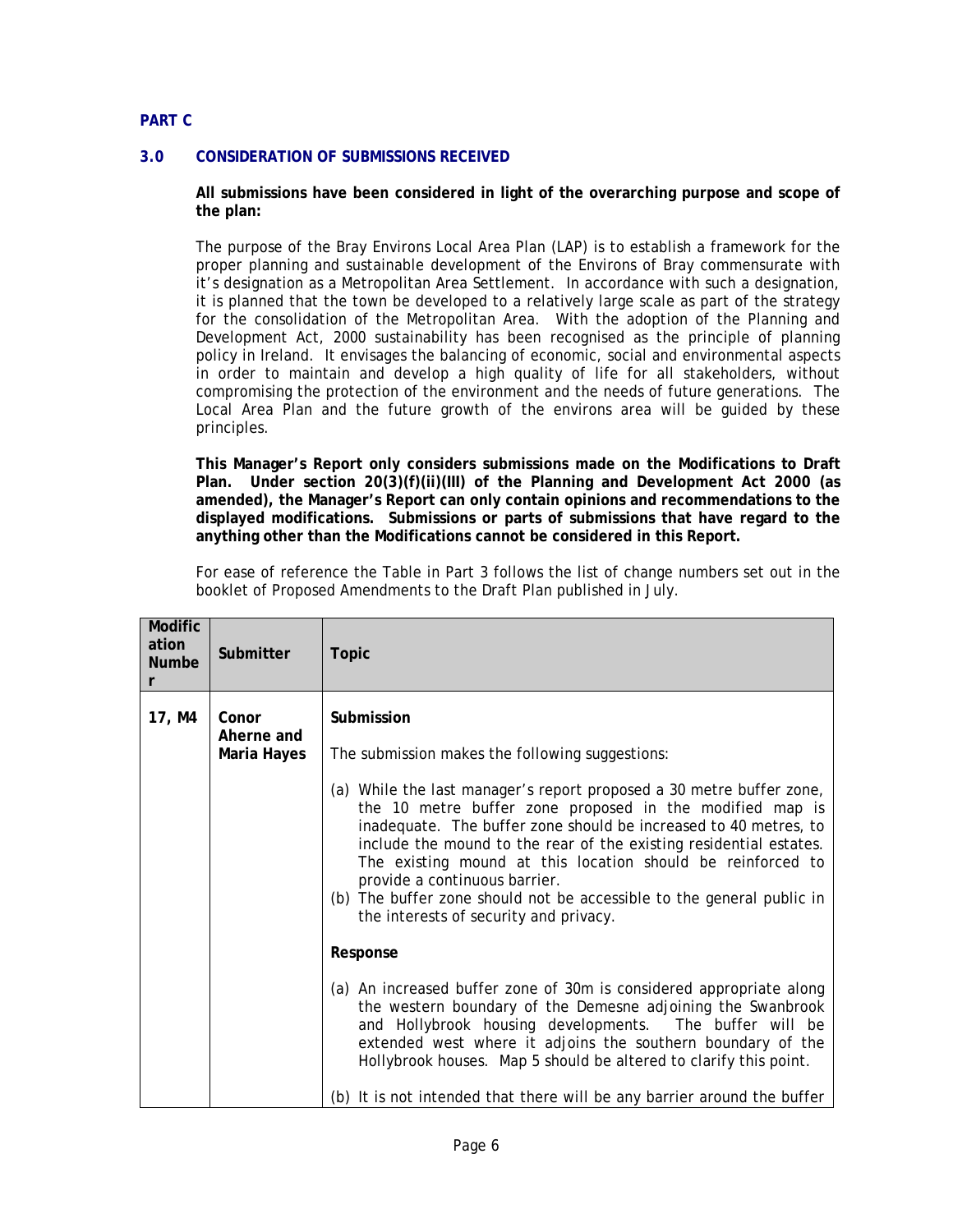|       |           | zone, thereby ensuring that it will be accessible to the general<br>public.                                                                                                                                                                                                                                                                                                                                                                                                                                                                                                                                                                                                                                                                                                                                                                                                                                                                                                                                                                                                   |  |
|-------|-----------|-------------------------------------------------------------------------------------------------------------------------------------------------------------------------------------------------------------------------------------------------------------------------------------------------------------------------------------------------------------------------------------------------------------------------------------------------------------------------------------------------------------------------------------------------------------------------------------------------------------------------------------------------------------------------------------------------------------------------------------------------------------------------------------------------------------------------------------------------------------------------------------------------------------------------------------------------------------------------------------------------------------------------------------------------------------------------------|--|
|       |           | Recommendation                                                                                                                                                                                                                                                                                                                                                                                                                                                                                                                                                                                                                                                                                                                                                                                                                                                                                                                                                                                                                                                                |  |
|       |           | It is recommended that the following bullet point is altered in order<br>to refer to Hollybrook and the increased buffer zone in Modification<br>17 (Part B: Section 14 - Phasing & implementation, Page 24-25):                                                                                                                                                                                                                                                                                                                                                                                                                                                                                                                                                                                                                                                                                                                                                                                                                                                              |  |
|       |           | The elevation of the residential development shall be confined to<br>a contour of no higher than 65 metres. A 30 metre mixed<br>deciduous and evergreen tree planted buffer zone shall be<br>provided between the Kilruddery T zone and the Swanbrook and<br>Hollybrook housing developments. The buffer will be extended<br>west where it adjoins the southern boundary of the Hollybrook<br>houses.                                                                                                                                                                                                                                                                                                                                                                                                                                                                                                                                                                                                                                                                         |  |
|       |           | It is recommended that Map 5 is changed to show the increased and<br>extended buffer zone.                                                                                                                                                                                                                                                                                                                                                                                                                                                                                                                                                                                                                                                                                                                                                                                                                                                                                                                                                                                    |  |
| 2, 3, | An Taisce | Submission                                                                                                                                                                                                                                                                                                                                                                                                                                                                                                                                                                                                                                                                                                                                                                                                                                                                                                                                                                                                                                                                    |  |
| 7, 17 |           | The submission makes the following suggestions:                                                                                                                                                                                                                                                                                                                                                                                                                                                                                                                                                                                                                                                                                                                                                                                                                                                                                                                                                                                                                               |  |
|       |           | (a) The plan is proceeding without the required integrated<br>assessment with the Bray Town Council area.<br>(b) There has not been adequate suitability and sustainability analysis<br>to the proposed area for rezoning in Killruddery Demesne.<br>Attention is drawn to the National Spatial Strategy policy on<br>consolidating existing towns. The proposal constitutes a<br>piecemeal further alienation of part of the Killruddery Demesne<br>which would further compromise its setting. The proposal would<br>add to the service burden of the housing estate to the east as the<br>area is poorly served by public transport and local services.<br>(c) The policies set out in Smarter Travel - February 2009 are not<br>reflected in the plan.<br>(d) The LAP fails to set out appropriate integrated policies for<br>Killruddery Demesne, and in light of the lack of an overall<br>strategy, the rezoning of lands at Killruddery is premature. The<br>LAP fails to set out proposals to provide for the maintenance and<br>conservation of Kilruddery Demesne. |  |
|       |           | Response                                                                                                                                                                                                                                                                                                                                                                                                                                                                                                                                                                                                                                                                                                                                                                                                                                                                                                                                                                                                                                                                      |  |
|       |           | (a) This submission refers to the Draft Plan and not a specific<br>modification. The Manager's Report can only contain opinions<br>and recommendations on the displayed modifications.                                                                                                                                                                                                                                                                                                                                                                                                                                                                                                                                                                                                                                                                                                                                                                                                                                                                                        |  |
|       |           | (b) This submission refers to the Draft Plan and not a specific<br>modification. The Manager's Report can only contain opinions<br>and recommendations on the displayed modifications.                                                                                                                                                                                                                                                                                                                                                                                                                                                                                                                                                                                                                                                                                                                                                                                                                                                                                        |  |
|       |           | (c) This submission refers to the Draft Plan and not a specific<br>modification. The Manager's Report can only contain opinions                                                                                                                                                                                                                                                                                                                                                                                                                                                                                                                                                                                                                                                                                                                                                                                                                                                                                                                                               |  |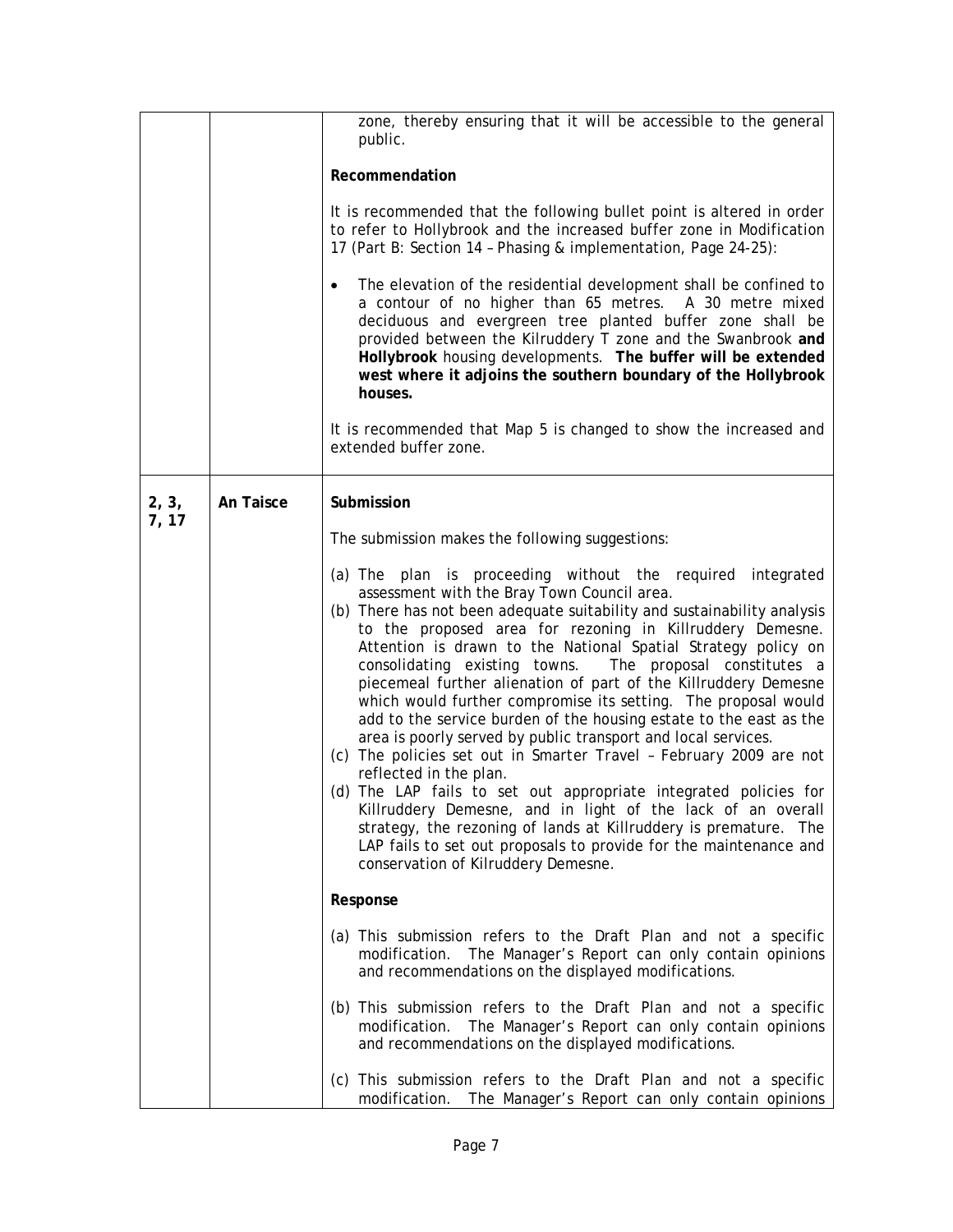|                    |                                | and recommendations on the displayed modifications.                                                                                                                                                                                                                                                                             |  |  |
|--------------------|--------------------------------|---------------------------------------------------------------------------------------------------------------------------------------------------------------------------------------------------------------------------------------------------------------------------------------------------------------------------------|--|--|
|                    |                                | (d) All future development in Kilruddery Demesne will be subject to<br>an Action Area Plan which will ensure the sustainable, phased and<br>managed development of the demesne during the plan period. It<br>is agreed that this Action Area Plan should include details on the<br>conservation and maintenance of the Demesne. |  |  |
|                    |                                | Recommendation                                                                                                                                                                                                                                                                                                                  |  |  |
|                    |                                | It is recommended that the following bullet point is added to the<br>Modification 17 (Part B: Section 14 - Phasing & implementation, Page<br>$24-25$ :                                                                                                                                                                          |  |  |
|                    |                                | The Action Area Plan shall provide details of the conservation and<br>$\bullet$<br>maintenance of the existing Demesne landscape and buildings.                                                                                                                                                                                 |  |  |
| 2, 3               | Joe Behan                      | Submission                                                                                                                                                                                                                                                                                                                      |  |  |
|                    | TD                             | The submission makes the following suggestions:                                                                                                                                                                                                                                                                                 |  |  |
|                    |                                | (a) There should be no increase in the number of residential units<br>allowable.<br>(b) The proposed residential and tourism zones on Kilruddery should<br>be removed.                                                                                                                                                          |  |  |
|                    |                                | Response                                                                                                                                                                                                                                                                                                                        |  |  |
|                    |                                | (a) The proposed increase in the maximum density will still result in a<br>very low density development on the site (in the order of 6<br>dwellings per acre), resulting in a maximum of 120 dwellings.<br>The low number of residences will not create any services or<br>traffic issues in the area.                          |  |  |
|                    |                                | (b) This submission refers to the Draft Plan and not a specific<br>modification. The Manager's Report can only contain opinions<br>and recommendations on the displayed modifications. It is not<br>within the remit of this stage of the process to remove proposed<br>residential and tourism zone.                           |  |  |
|                    |                                | Recommendation                                                                                                                                                                                                                                                                                                                  |  |  |
|                    |                                | No change to the proposed Modifications.                                                                                                                                                                                                                                                                                        |  |  |
| 11, 13,<br>14 & 17 | Caroline<br><b>Blennerhass</b> | Submission                                                                                                                                                                                                                                                                                                                      |  |  |
|                    | ett                            | (a) Completely opposed to this rezoning.<br>(b) The people of Hollybrook Park will suffer with the increased<br>traffic volumes and in turn the safety of our children will be put at<br>risk.                                                                                                                                  |  |  |
|                    |                                | Response                                                                                                                                                                                                                                                                                                                        |  |  |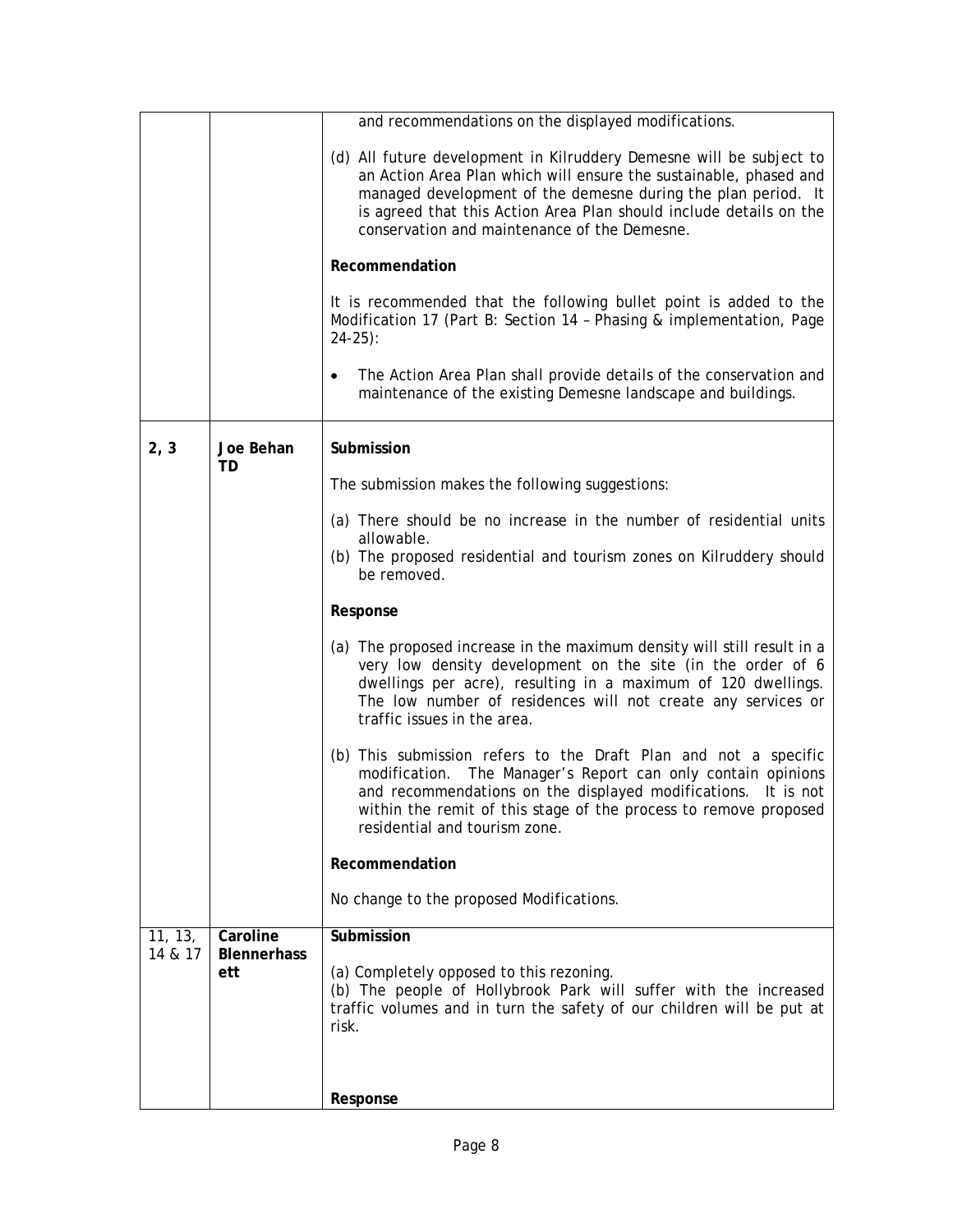|              |                                   | (a) This submission refers to the Draft Plan and not a specific<br>modification. The Manager's Report can only contain opinions<br>and recommendations on the displayed modifications.<br>(b) No pedestrian or vehicular accesses are proposed through the<br>Hollybrook or Swanbrook housing estates. Map 5 should be altered<br>to clarify this point.<br>Recommendation<br>It is recommended that the following bullet point is added to the<br>Modification 17 (Part B: Section 14 - Phasing & implementation, Page<br>$24-25$ :<br>The Action Area Plan shall provide for a vehicular access to all<br>proposed developments via the existing access to Kilruddery from<br>the Bray Southern Cross Route.                                                                                                                                                                                                                                                                                                                                                                                            |
|--------------|-----------------------------------|-----------------------------------------------------------------------------------------------------------------------------------------------------------------------------------------------------------------------------------------------------------------------------------------------------------------------------------------------------------------------------------------------------------------------------------------------------------------------------------------------------------------------------------------------------------------------------------------------------------------------------------------------------------------------------------------------------------------------------------------------------------------------------------------------------------------------------------------------------------------------------------------------------------------------------------------------------------------------------------------------------------------------------------------------------------------------------------------------------------|
| 2, 3         | Councillor<br>John Brady          | Submission<br>The submission makes the following suggestions:<br>Modifications 2 and 3.<br>(a) There should be no increase in the number of residential units<br>allowable.<br>(b) There is sufficient land zoned for residential development in the<br>Bray area, there should be no residential development in this<br>area, and the SAAO should be extended.<br>Response<br>(a) The proposed increase in the maximum density will still result in a<br>very low density development on the site (in the order of 6<br>dwellings per acre), resulting in a maximum of 120 dwellings.<br>The low number of residences will not create any services or<br>traffic issues in the area.<br>(b) This submission refers to the Draft Plan and not a specific<br>modification. The Manager's Report can only contain opinions<br>and recommendations on the displayed modifications.<br>It is not<br>within the remit of this stage of the process to remove proposed<br>residential and tourism zone. The adopted SAAO related to Bray<br>Head.<br>Recommendation<br>No change to the proposed Modifications. |
| Gen-<br>eral | Bray<br><b>Retailers</b><br>Group | Submission<br>The submission makes the following suggestions:                                                                                                                                                                                                                                                                                                                                                                                                                                                                                                                                                                                                                                                                                                                                                                                                                                                                                                                                                                                                                                             |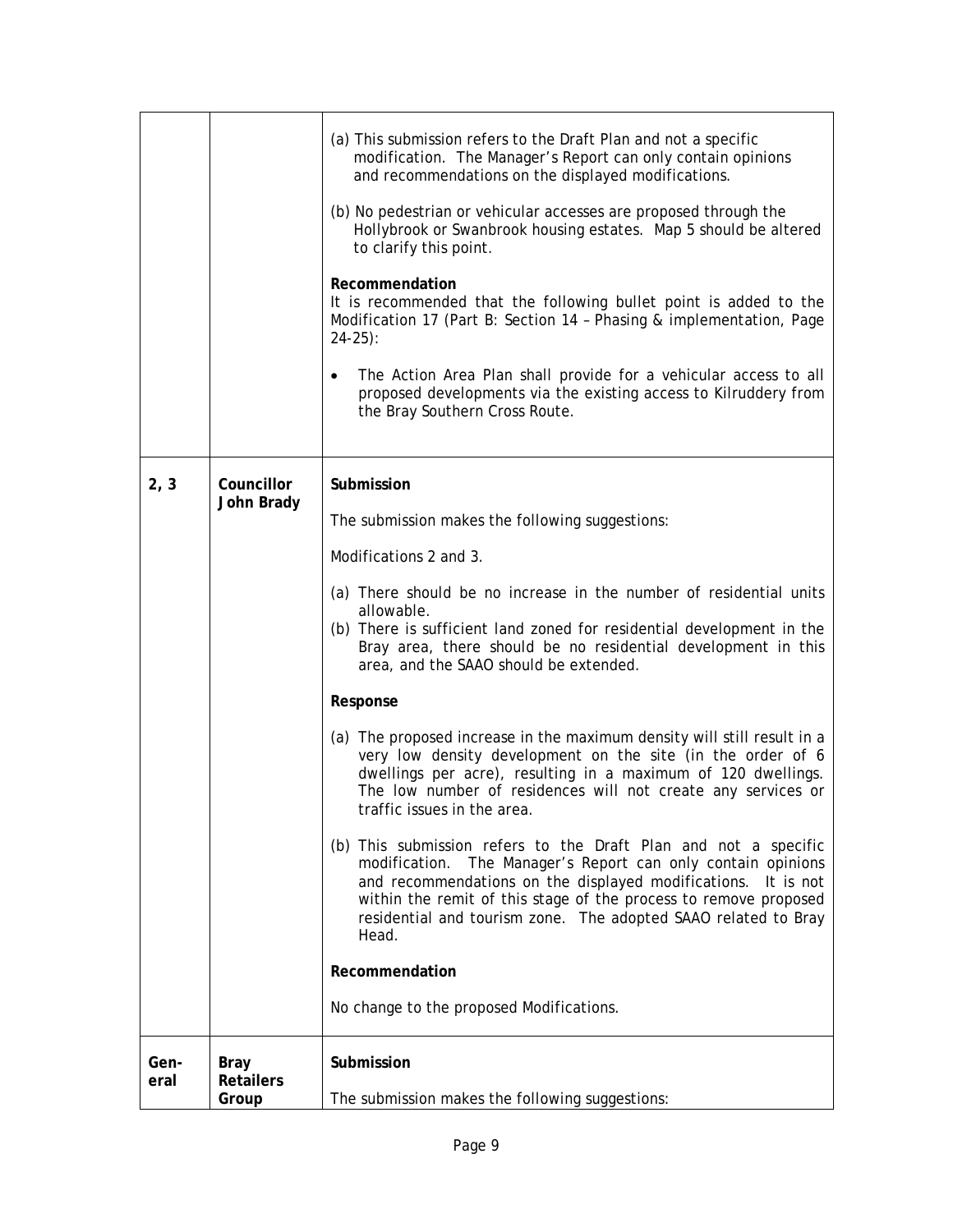|              |                             | (a) Bray Town Centre must be preserved and enhanced, as per County<br>and Town policies.<br>(b) A "Boghall" type and size of shopping centre would be acceptable<br>in Fassaroe.<br>(c) A larger retail provision would inhibit and curtail<br>the<br>attractiveness of Bray Town Centre.<br>(d) Sequentiality should be the overriding criteria.<br>Response<br>This submission refers to the Draft Plan and not any specific<br>modification. The Manager's Report can only contain opinions and<br>recommendations on the displayed modifications. The Local Area<br>Plan does, however, deal with these issues in Part B, Section 6.0<br>Retail, pages 11&12.<br>Recommendation<br>No change to the proposed Modifications.                                                                                                                                                                                                                                                                                                                                                                                                                                                                                                                                                                                                                                                                                                                                                                                |
|--------------|-----------------------------|----------------------------------------------------------------------------------------------------------------------------------------------------------------------------------------------------------------------------------------------------------------------------------------------------------------------------------------------------------------------------------------------------------------------------------------------------------------------------------------------------------------------------------------------------------------------------------------------------------------------------------------------------------------------------------------------------------------------------------------------------------------------------------------------------------------------------------------------------------------------------------------------------------------------------------------------------------------------------------------------------------------------------------------------------------------------------------------------------------------------------------------------------------------------------------------------------------------------------------------------------------------------------------------------------------------------------------------------------------------------------------------------------------------------------------------------------------------------------------------------------------------|
| Gen-<br>eral | <b>Bray Town</b><br>Council | Submission<br>The submission makes the following suggestions:<br>(a) A business plan should be prepared in respect for the<br>development of the Kilruddery Estate, indicating the number of<br>houses necessary to fund the tourism development. This business<br>plan should demonstrate that the development is sustainable and<br>the gardens will be maintained into the future.<br>(b) A traffic management plan showing entrances, exits, trip<br>generation and road capacity should be submitted.<br>(c) The buffer zone should be extended to separate Hollybrook and<br>the existing Industrial Estate from the Kilruddery Estate.<br>(d) The buffer zone should be more than 10 metres.<br>(e) The plan makes insufficient provision for tree protection and<br>wildlife conservation.<br>(f) The French Gardens should be protected under the plan.<br>(g) The Foggy Field should be considered for use as allotments.<br>(h) A forum for residents should be set up.<br>(i) The Southern Cross Road needs to be better maintained, with<br>improved signage.<br>(j) Anti-social behaviour could occur on the proposed walkway.<br>Response<br>(a) This submission refers to the Draft Plan and not a specific<br>modification. The Manager's Report can only contain opinions<br>and recommendations on the displayed modifications. The Action<br>Area Plan and phasing pertaining to development in Kilruddery<br>will ensure the comprehensive and sustainable development of<br>the Demesne. |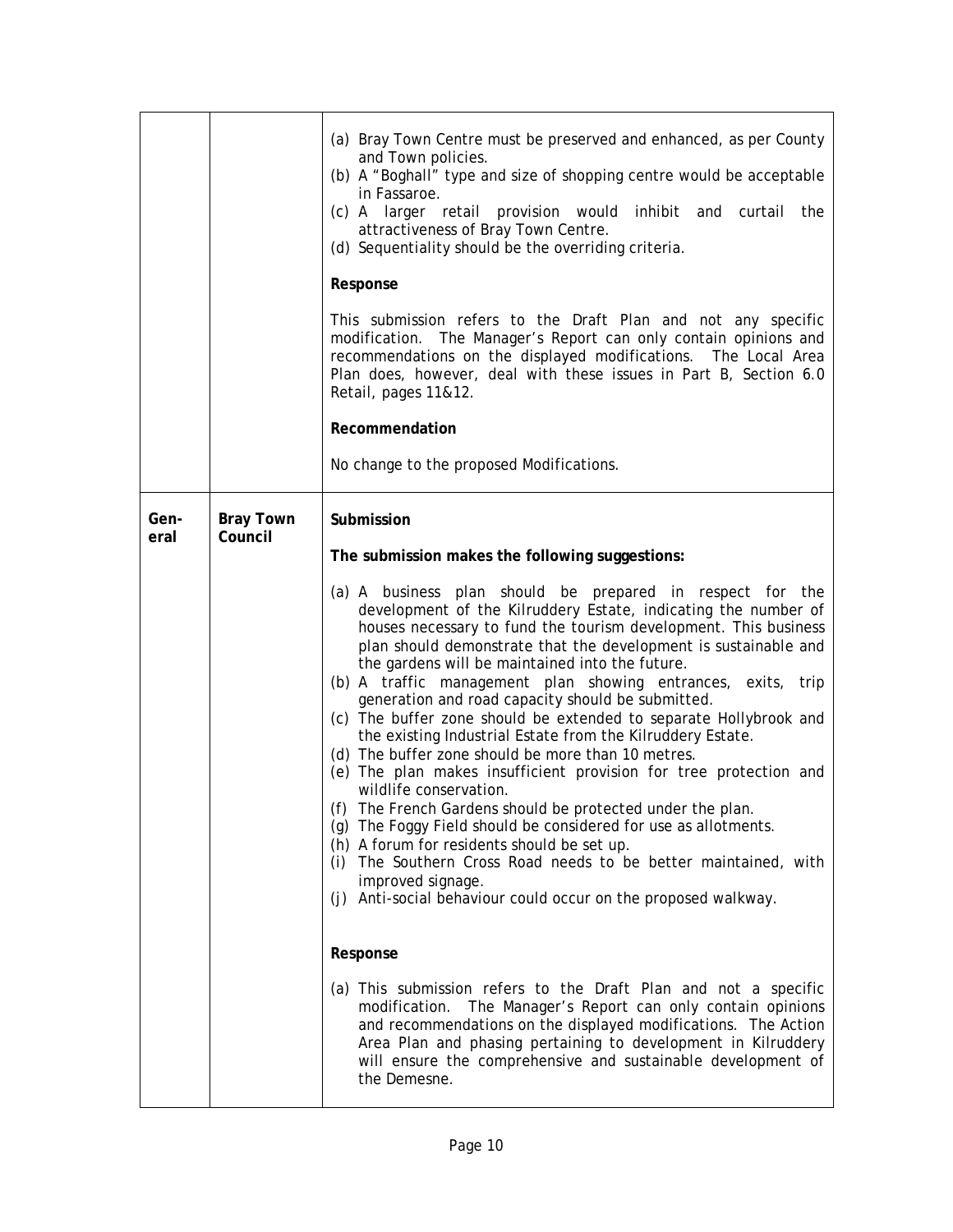|         | (b) A traffic management plan is considered more appropriate at<br>masterplanning and planning application stage. The maps<br>accompanying the Local Area Plan indicate the main vehicular and<br>pedestrian access points.                                                                                                                                                                                                                                                                                                                                         |
|---------|---------------------------------------------------------------------------------------------------------------------------------------------------------------------------------------------------------------------------------------------------------------------------------------------------------------------------------------------------------------------------------------------------------------------------------------------------------------------------------------------------------------------------------------------------------------------|
|         | (c) It is considered appropriate to extend the buffer zone to separate<br>the new R3 zone from the Hollybrook houses. It is not considered<br>necessary to extend the buffer to separate the R3 zone from the<br>existing Industrial Estate, as there are no residential amenities<br>that require protection at this location. Furthermore, the<br>buildings in the Industrial Estate are generally well set back from<br>the boundary with the R3 zone.                                                                                                           |
|         | (d) An increased buffer zone of 30m is considered appropriate along<br>the western boundary of the Demesne adjoining the Swanbrook<br>and Hollybrook housing developments. The buffer will be<br>extended west where it adjoins the southern boundary of the<br>Hollybrook houses. Map 5 should be altered to clarify this point.                                                                                                                                                                                                                                   |
|         | (e) This submission refers to the Draft Plan and not a specific<br>modification. The Manager's Report can only contain opinions<br>and recommendations on the displayed modifications. The Draft<br>Plan at, in particular sections 10 and 11 addresses the issues of<br>natural heritage specific to the plan area, with a number of<br>polices in relation to the protection of natural habitats. The<br>overarching provisions of the County Development Plan with<br>regard to tree protection and wildlife conservation also apply to<br>this Local Area Plan. |
|         | (f) All future development in Kilruddery Demesne will be subject to<br>an Action Area Plan which will ensure the sustainable, phased and<br>managed development of the demesne during the plan period. It<br>is agreed that this Action Area Plan should include details on the<br>conservation and maintenance of the Demesne, including the<br>French Gardens.                                                                                                                                                                                                    |
|         | (g) The provision of allotments in the Demesne is considered a<br>sustainable use.                                                                                                                                                                                                                                                                                                                                                                                                                                                                                  |
|         | (h) This is not a planning matter. Furthermore this issue was not<br>contained in the displayed modifications.                                                                                                                                                                                                                                                                                                                                                                                                                                                      |
|         | (i) This submission refers to the Draft Plan and not a specific<br>modification. The Manager's Report can only contain opinions<br>and recommendations on the displayed modifications.                                                                                                                                                                                                                                                                                                                                                                              |
|         | (j) The potential for anti-social behaviour should be addressed by<br>Action Area Plan for Kilruddery.                                                                                                                                                                                                                                                                                                                                                                                                                                                              |
|         | Recommendation                                                                                                                                                                                                                                                                                                                                                                                                                                                                                                                                                      |
| $19)$ : | It is recommended that the Tourism Zone objective and indicative<br>uses are altered in order to allow the provision of allotments as per<br>Modification 14 (Part B: Section 13 - Land Use Zoning Objectives, Page                                                                                                                                                                                                                                                                                                                                                 |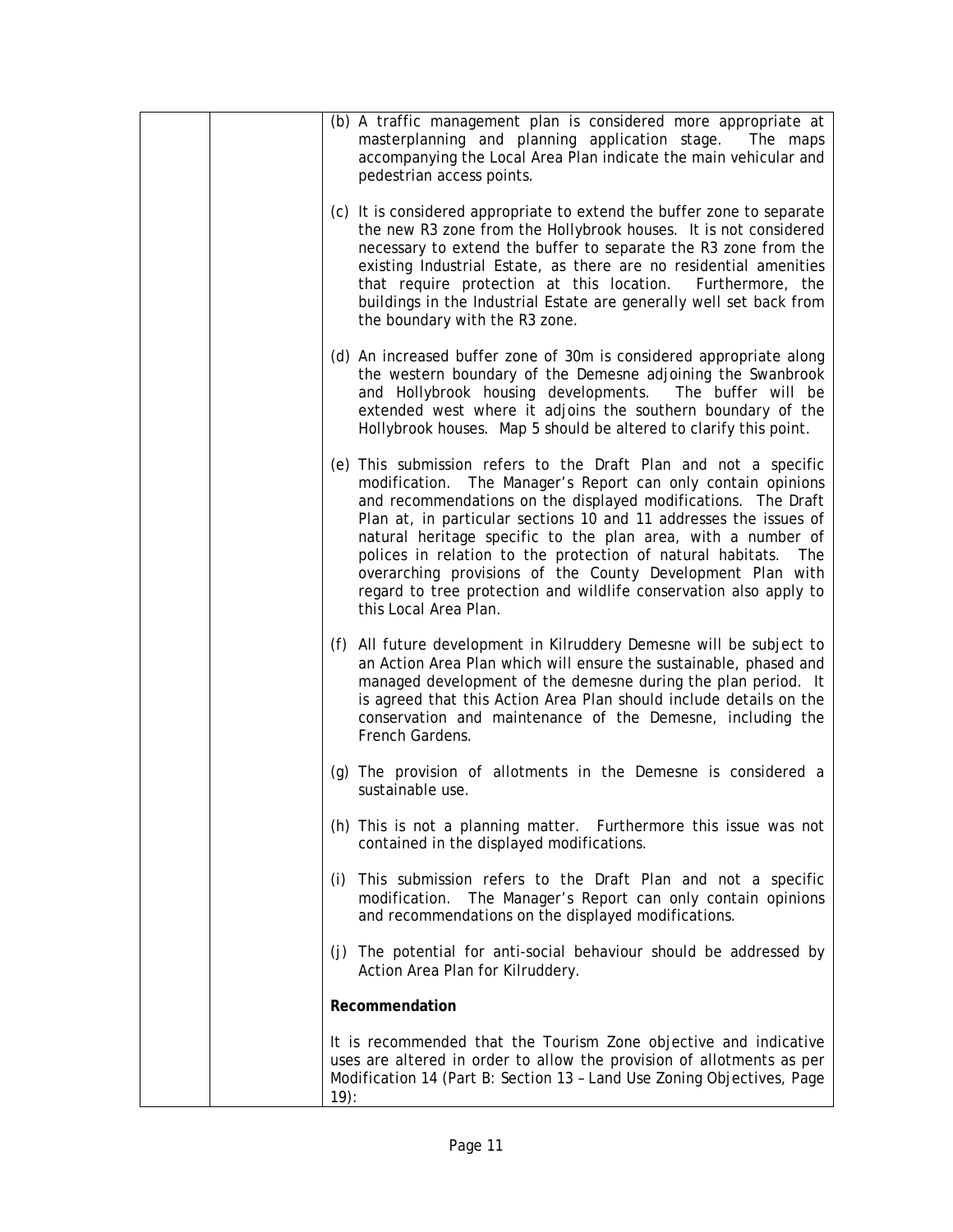|                           |                                     | Tourism (T)<br>Objective: To provide for tourist and community related activities<br>focused on Kilruddery House and Demesne.<br>Vision: This zoning objective seeks to facilitate and provide for the<br>sustainable development of Kilruddery House and Demesne, a<br>Demesne of local and regional importance in the interests of the<br>economic, social, educational, historic, physical and cultural benefit<br>to the Demesne and the greater environs.<br>Such Tourist Uses include: Tourist and community related activities,<br>as appropriate within the context of the surrounding Demesne<br>environment, including restaurant/tea rooms, craft factory outlet<br>shops, heritage centre, farm shop/farmers market, allotments,<br>walled garden restoration, equestrian centre, in accordance with the<br>County Development Plan and this LAP.<br>It is recommended that the following bullet point is altered in order |  |
|---------------------------|-------------------------------------|----------------------------------------------------------------------------------------------------------------------------------------------------------------------------------------------------------------------------------------------------------------------------------------------------------------------------------------------------------------------------------------------------------------------------------------------------------------------------------------------------------------------------------------------------------------------------------------------------------------------------------------------------------------------------------------------------------------------------------------------------------------------------------------------------------------------------------------------------------------------------------------------------------------------------------------|--|
|                           |                                     | to refer to Hollybrook and the increased buffer zone in Modification<br>17 (Part B: Section 14 - Phasing & Implementation, Page 24-25):                                                                                                                                                                                                                                                                                                                                                                                                                                                                                                                                                                                                                                                                                                                                                                                                |  |
|                           |                                     | The elevation of the residential development shall be confined to<br>a contour of no higher than 65 metres. A 30 metre mixed<br>deciduous and evergreen tree planted buffer zone shall be<br>provided between the Kilruddery T zone and the Swanbrook and<br>Hollybrook housing developments. The buffer will be extended<br>west where it adjoins the southern boundary of the Hollybrook<br>houses.                                                                                                                                                                                                                                                                                                                                                                                                                                                                                                                                  |  |
|                           |                                     | It is recommended that the following is added to bullet point no. 5 n<br>Modification 17 (Part B: Section 14 - Phasing & Implementation, Page<br>$24-25$ :                                                                                                                                                                                                                                                                                                                                                                                                                                                                                                                                                                                                                                                                                                                                                                             |  |
|                           |                                     | The Action Area shall on the zoning map include the provision of a<br>$\bullet$<br>walking route as shown and the provision of a walkway through<br>the estate to the Little Sugar Loaf mountain and west to the<br>Demesne boundaries. This walkway shall be a managed walkway<br>to ensure that anti-social behaviour does not occur.                                                                                                                                                                                                                                                                                                                                                                                                                                                                                                                                                                                                |  |
|                           |                                     | It is recommended that Map 5 is changed to show the increased and<br>extended buffer zone.                                                                                                                                                                                                                                                                                                                                                                                                                                                                                                                                                                                                                                                                                                                                                                                                                                             |  |
|                           |                                     | It is recommended that the following bullet point is added to the<br>Modification 17 (Part B: Section 14 - Phasing & implementation, Page<br>$24-25$ :                                                                                                                                                                                                                                                                                                                                                                                                                                                                                                                                                                                                                                                                                                                                                                                 |  |
|                           |                                     | The Action Area Plan shall provide details of the conservation and<br>$\bullet$<br>maintenance of the existing Demesne landscape and buildings.                                                                                                                                                                                                                                                                                                                                                                                                                                                                                                                                                                                                                                                                                                                                                                                        |  |
| 1, 2,<br>6, 11,<br>13, 17 | CIIr.<br>Caroline<br><b>Burrell</b> | Submission<br>The Planning Authority is legally restricted to only consider<br>submissions made in relation to the advertised Modifications.                                                                                                                                                                                                                                                                                                                                                                                                                                                                                                                                                                                                                                                                                                                                                                                           |  |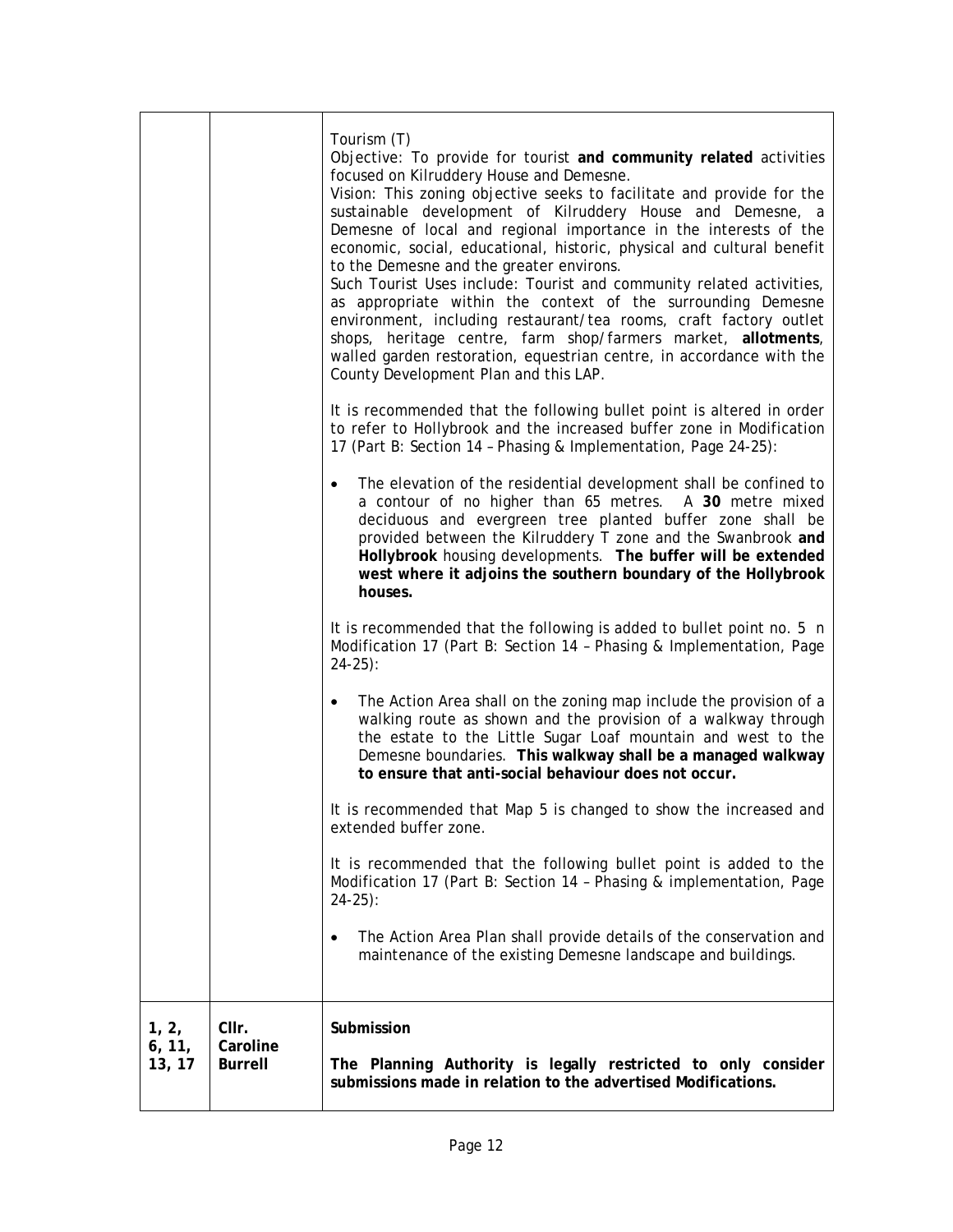|     | The submission makes the following suggestions:                                                                                                                                                                                                              |
|-----|--------------------------------------------------------------------------------------------------------------------------------------------------------------------------------------------------------------------------------------------------------------|
| (a) | The Modified Plan should have listed the content under the<br>name of each of those who made a submission to the Draft<br>Plan.                                                                                                                              |
| (b) | The Plan should be carried out at the same time as the Bray<br>Town Development Plan in order to ensure a joint approach.                                                                                                                                    |
| (c) | The Plan is too vague and fails to provide information on<br>when, where and what development will take place.                                                                                                                                               |
| (d) | Modification 1: The dates of the Plan should not change, and<br>are only proposed to suit the developer.                                                                                                                                                     |
| (e) | Modification 2: The upper density maximum of 16 dwellings<br>per hectare should remain unchanged as it will mitigate<br>against the development of detached eco-buildings on the<br>site. What happens if the houses do not sell - how will the              |
| (f) | proposed tourism facilities be financed?<br>The Plan does not meet a number of policies of the Bray Town<br>Development Plan 2005-2011.                                                                                                                      |
| (g) | The area zoned "T" in Killruddery is too large particularly in<br>relation to the impact on residents in adjoining housing<br>A buffer zone of 25-50m (not 10m) should be<br>estates.<br>provided between the "T" zone and the adjoining housing<br>estates. |
| (h) | Areas for community gardens or allotments should be<br>provided in Killruddery.                                                                                                                                                                              |
| (i) | The Plan is vague on the proposed Implementation Strategy.                                                                                                                                                                                                   |
| (j) | What benefit will there be to Bray Town Council?                                                                                                                                                                                                             |
| (k) | The Bray Town Council boundary should be extended.                                                                                                                                                                                                           |
| (I) | How will surrounding residents be protected from noise, loss<br>of privacy etc., in relation to proposals in Killruddery?                                                                                                                                    |
| (m) | How will access be provided into Killruddery?                                                                                                                                                                                                                |
| (n) | How will development at Killruddery access public services<br>such as public transportation, lighting, water and waste?                                                                                                                                      |
| (o) | What guarantee is there that future developments will<br>proceed?                                                                                                                                                                                            |
| (p) | The modifications do not meet the objectives of the DTO<br>Strategy "A platform for Change", the Regional Planning<br>Guidelines for the Greater Dublin Area or the National Spatial<br>Strategy.                                                            |
| (q) | The Plan should include a number of identified policies and<br>objectives contained in the Bray Town Development Plan.                                                                                                                                       |
| (r) | How do the modifications fit into the policies and objectives<br>of the County Wicklow Heritage Plan 2004-2008?                                                                                                                                              |
| (s) | The Local Area Plan area should be included in the Bray Urban<br>Habitat Mapping Document.                                                                                                                                                                   |
| (t) | How do the proposals for Killruddery fit in the Heritage and<br>Landscape policies and objectives of the County Development<br>Plan.                                                                                                                         |
| (u) | Modification 6: Who are the members of the Integrated<br>Planning Sub group of Wicklow County Development Board?<br>Prior to any changes being made to the Plan the sub group<br>should liaise with Bray Town Council, Councillors and the<br>public.        |
| (v) | There is little or no mention of addressing traffic issues on the<br>Southern Cross Road.                                                                                                                                                                    |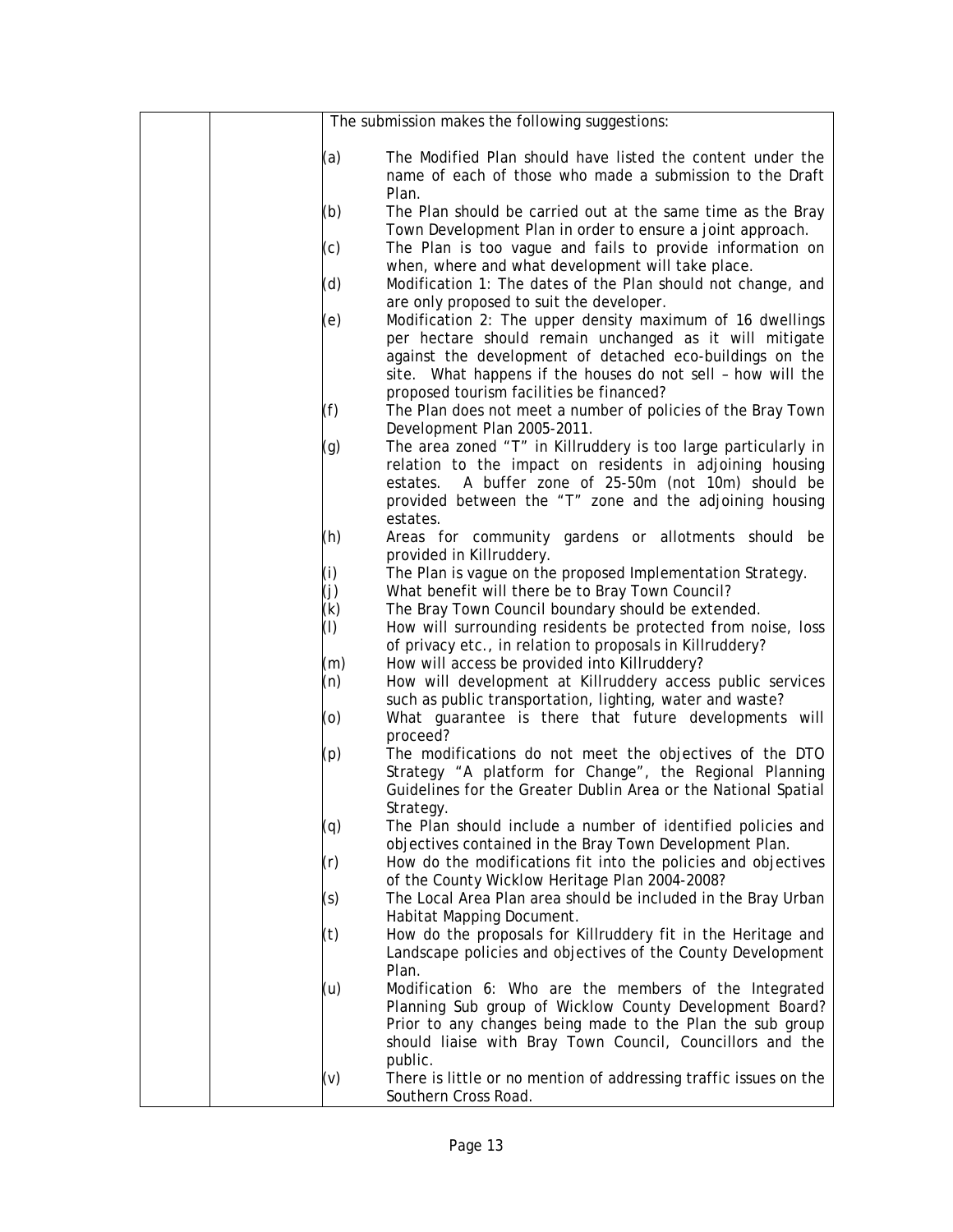| (w)<br>(x)<br>(y)<br>(z)<br>(aa) | There is no mention of public transportation in the<br>modifications.<br>Any zoning or development in Killruddery must fit in with a<br>future SAAO for the Sugarloaf areas.<br>Modification 11: The requirement for a walking route is<br>welcomed but too vague, with no deadlines or targets set.<br>Modification 13: The open space (OS) lands at Killruddery<br>should be for the residents of Southern Cross area as well and<br>not just future Killruddery residents.<br>Modification 17: a detailed phased development with clear<br>conditions and timeframes is required. Modification 17 is too |
|----------------------------------|-------------------------------------------------------------------------------------------------------------------------------------------------------------------------------------------------------------------------------------------------------------------------------------------------------------------------------------------------------------------------------------------------------------------------------------------------------------------------------------------------------------------------------------------------------------------------------------------------------------|
| (bb)                             | vague.<br>The proposal to zone part of Killruddery for residential<br>development should not occur.                                                                                                                                                                                                                                                                                                                                                                                                                                                                                                         |
| Response                         |                                                                                                                                                                                                                                                                                                                                                                                                                                                                                                                                                                                                             |
| (a)                              | This submission refers to the Draft Plan and not a specific<br>modification. The Manager's Report can only contain opinions<br>and recommendations on the displayed modifications.<br>The<br>submissions were dealt with in accordance with best practice<br>and the provisions of the Planning Acts.                                                                                                                                                                                                                                                                                                       |
| (b)                              | This submission refers to the Draft Plan and not a specific<br>modification. The Manager's Report can only contain opinions<br>and recommendations on the displayed modifications. It is<br>proposed in the future to seek to run both plans in tandem, as<br>timeframes will allow.                                                                                                                                                                                                                                                                                                                        |
| (c)                              | This submission refers to the Draft Plan and not a specific<br>modification. The Manager's Report can only contain opinions<br>and recommendations on the displayed modifications.<br>Phasing is addressed in Section 14 of the Draft Plan, as<br>amended by Modification 15, 16 and 17.                                                                                                                                                                                                                                                                                                                    |
| (d)                              | The dates are changed to reflect the fact that the Plan will be<br>adopted in 2009 and not 2008.                                                                                                                                                                                                                                                                                                                                                                                                                                                                                                            |
| (e)                              | The proposed increase in the maximum density will still result<br>in a very low density development on the site (in the order of<br>6 dwellings per acre), resulting in a maximum of 120<br>dwellings. The low number of residences will not create any<br>services or traffic issues in the area. All development in<br>Killruddery is subject to an Action Area Plan as outlined in<br>Section 14, and modified by Modification 17. The Action Area<br>Plan will ensure the sustainable, phased and managed<br>development of the demesne during the plan period.                                         |
| (f)                              | This submission refers to the Draft Plan and not a specific<br>modification. The Manager's Report can only contain opinions<br>and recommendations on the displayed modifications.<br>The<br>Draft Local Area Plan compliments the Bray<br>Town<br>Development Plan.                                                                                                                                                                                                                                                                                                                                        |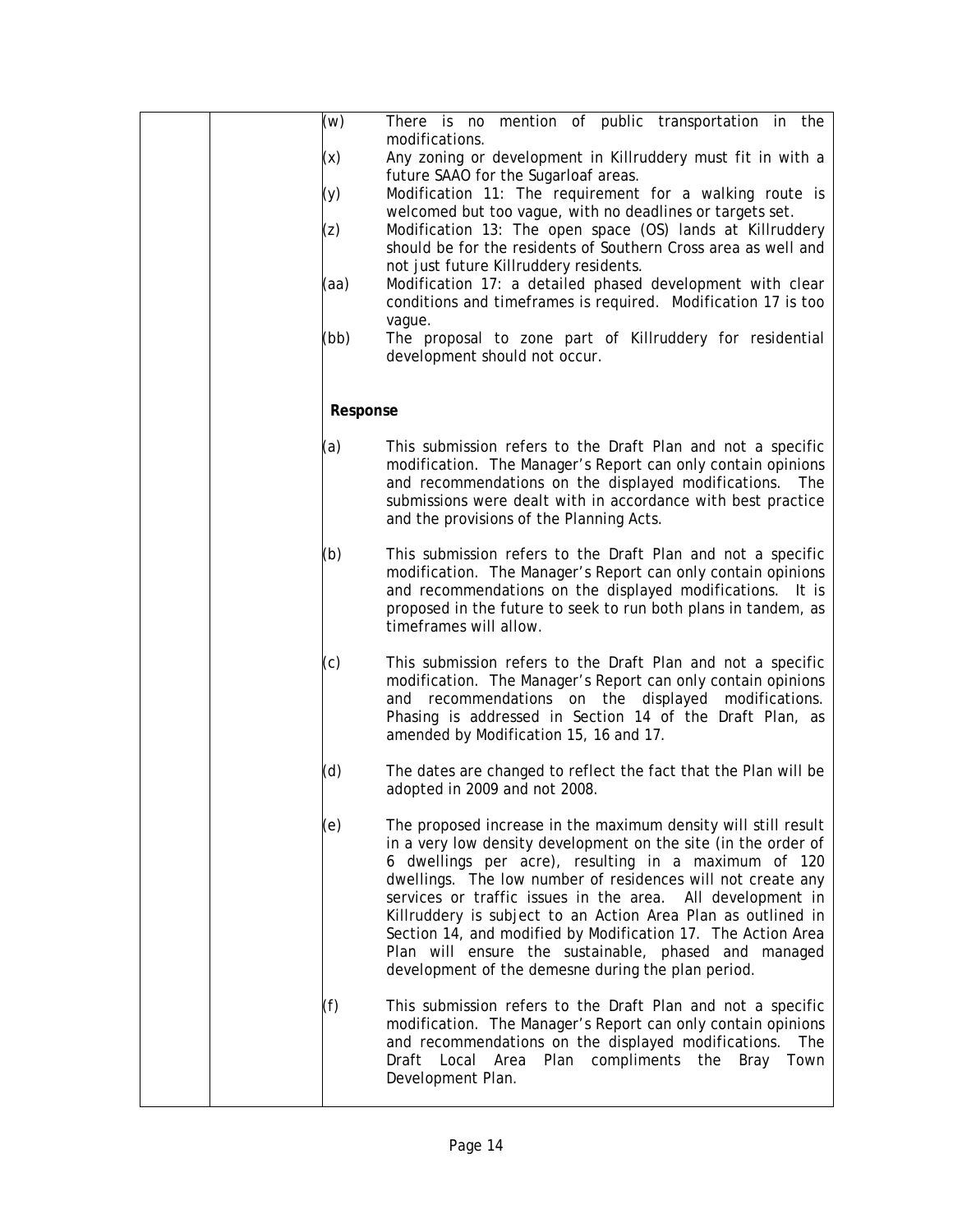| (g)       | An increased buffer zone of 30m is considered appropriate<br>along the western boundary of the Demesne adjoining the<br>Swanbrook and Hollybrook housing developments. The buffer<br>will be extended west where it adjoins the southern boundary<br>of the Hollybrook houses. Map 5 should be altered to clarify<br>this point.                                        |
|-----------|-------------------------------------------------------------------------------------------------------------------------------------------------------------------------------------------------------------------------------------------------------------------------------------------------------------------------------------------------------------------------|
| (h)       | The Manager's considers this proposal sustainable.                                                                                                                                                                                                                                                                                                                      |
| (i)       | The proposed Implementation Strategy is contained in section<br>14 of the Plan. Additional detail was added to the Strategy as<br>part of Modification Nos. 15-17.                                                                                                                                                                                                      |
| (j)       | This submission refers to the Draft Plan and not a specific<br>modification. The Manager's Report can only contain opinions<br>and recommendations on the displayed modifications.<br><b>The</b><br>sustainable development of the environs of Bray will benefit<br>the entire town.                                                                                    |
| (k)       | This submission is not within the remit of this Local Area Plan.                                                                                                                                                                                                                                                                                                        |
| $($ l $)$ | The Planning Authority will ensure that surrounding residents<br>are protected at planning application stage by assessing such<br>issues as type and height of development, separation<br>distances, potential for impact on residential amenity etc.<br>The recommendation to increase the buffer zone will also<br>assist in the protection of residential amenities. |
| (m)       | Access to Killruddery will be provided as shown on map 5<br>through the existing access to the Demesne. This proposed<br>access has not modified.                                                                                                                                                                                                                       |
| (n)       | Details of public services must be provided as part of the<br>Action Area Plan outlined in Section 14 Phasing and<br>Implementation.                                                                                                                                                                                                                                    |
| (o)       | The function and purpose of a Local Area Plan is not to<br>guarantee development, but rather, to facilitate future<br>development when it occurs.                                                                                                                                                                                                                       |
| (p)       | The Plan has full regard to the National Spatial Strategy,<br>Regional Planning Guidelines and the DTO Strategy.                                                                                                                                                                                                                                                        |
| (q)       | The rationale for the Draft Local Area Plan is to compliment<br>the settlement of Bray and the policies and objectives<br>contained in the Bray Town Development Plan                                                                                                                                                                                                   |
| (r)       | The Draft Plan at, in particular sections 10, 11 and 12<br>addresses the issues of heritage specific to the plan area.<br>The overarching provisions of the County Heritage Plan apply<br>to this Local Area Plan.                                                                                                                                                      |
| (s)       | This submission refers to the Draft Plan and not a specific<br>modification. The Manager's Report can only contain opinions<br>and recommendations on the displayed modifications.                                                                                                                                                                                      |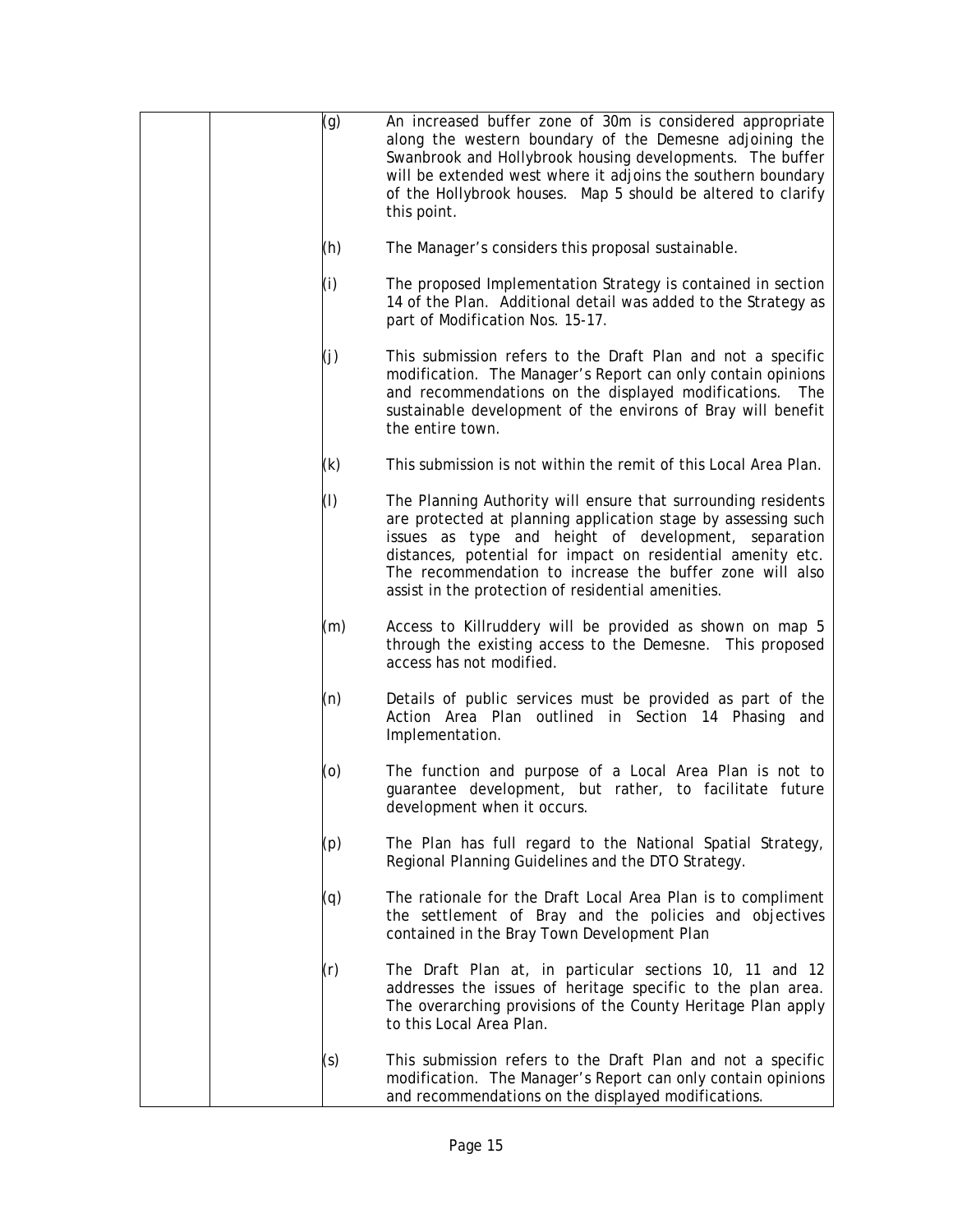|  | (t)  | The Draft Plan at, in particular sections 10, 11 and 12 address                                                                                                                                                                                                                                                                                                                                                                                                                                                                                                                                                                                                                                                                                                                                       |
|--|------|-------------------------------------------------------------------------------------------------------------------------------------------------------------------------------------------------------------------------------------------------------------------------------------------------------------------------------------------------------------------------------------------------------------------------------------------------------------------------------------------------------------------------------------------------------------------------------------------------------------------------------------------------------------------------------------------------------------------------------------------------------------------------------------------------------|
|  |      | the issues of heritage specific to the plan area.<br><b>The</b><br>overarching provisions of the County Heritage Plan apply to<br>this Local Area Plan.                                                                                                                                                                                                                                                                                                                                                                                                                                                                                                                                                                                                                                               |
|  | (u)  | The current members of the Integrated Planning Sub Group of<br>Wicklow County Development Board are Councillor G Jones,<br>Mr J Lane (Director of Community & Enterprise, Ms D<br>Whitfield AO Community & Enterprise, Member of the<br>Forward Planning Section Wicklow County Council at Senior<br>Level, Representative of the Health Services Executive, a<br>Representative from the VEC and a Representative from the<br>Gardaí (at Chief Superintendent Level). Any changes to the<br>Plan will be done so by way of a statutory amendment. Full<br>consultation will occur as part of this process. The latter part<br>of this submission does not refer to a specific modification.<br>The Manager's Report can only contain opinions and<br>recommendations on the displayed modifications. |
|  | (v)  | This submission does not refer to a specific modification. The<br>only contain<br>Report<br>can<br>opinions<br>Manager's<br>and<br>recommendations on the displayed modifications.                                                                                                                                                                                                                                                                                                                                                                                                                                                                                                                                                                                                                    |
|  | (w)  | This submission does not refer to a specific modification. The<br>Report<br>Manager's<br>can<br>only contain<br>opinions<br>and<br>recommendations on the displayed modifications.                                                                                                                                                                                                                                                                                                                                                                                                                                                                                                                                                                                                                    |
|  | (x)  | Regard will be had to any future SAAO designations in the<br>Action Area Plan process.                                                                                                                                                                                                                                                                                                                                                                                                                                                                                                                                                                                                                                                                                                                |
|  | (y)  | Modification 11<br>should be read in conjunction with<br>Modification 17 which requires the Action Area Plan for<br>Killruddery to include the provision of a walking route through<br>the estate to the Little Sugar Loaf mountain and west to the<br>Demesne boundaries.                                                                                                                                                                                                                                                                                                                                                                                                                                                                                                                            |
|  | (z)  | The open space is intended primarily for future adjoining<br>residents, much like any open space areas in any housing<br>estate. There will be no physical barrier to prevent residents<br>from the wider area from using it.                                                                                                                                                                                                                                                                                                                                                                                                                                                                                                                                                                         |
|  | (aa) | The purpose of a Local Area Plan is to establish a framework<br>for the proper planning and sustainable development of an<br>area. It should not dictate timescales of development for<br>particular areas. The Action Area Plan outlined in Modification<br>17 will allow an agreed development framework between the<br>Council and the designers of future development in<br>Killruddery.                                                                                                                                                                                                                                                                                                                                                                                                          |
|  | (bb) | The proposal to zone part of Killruddery for residential was<br>approved by the Members of Wicklow County Council at their<br>meeting on March 2 <sup>nd</sup> , and legally cannot now be excluded.<br>However, the objection is noted.                                                                                                                                                                                                                                                                                                                                                                                                                                                                                                                                                              |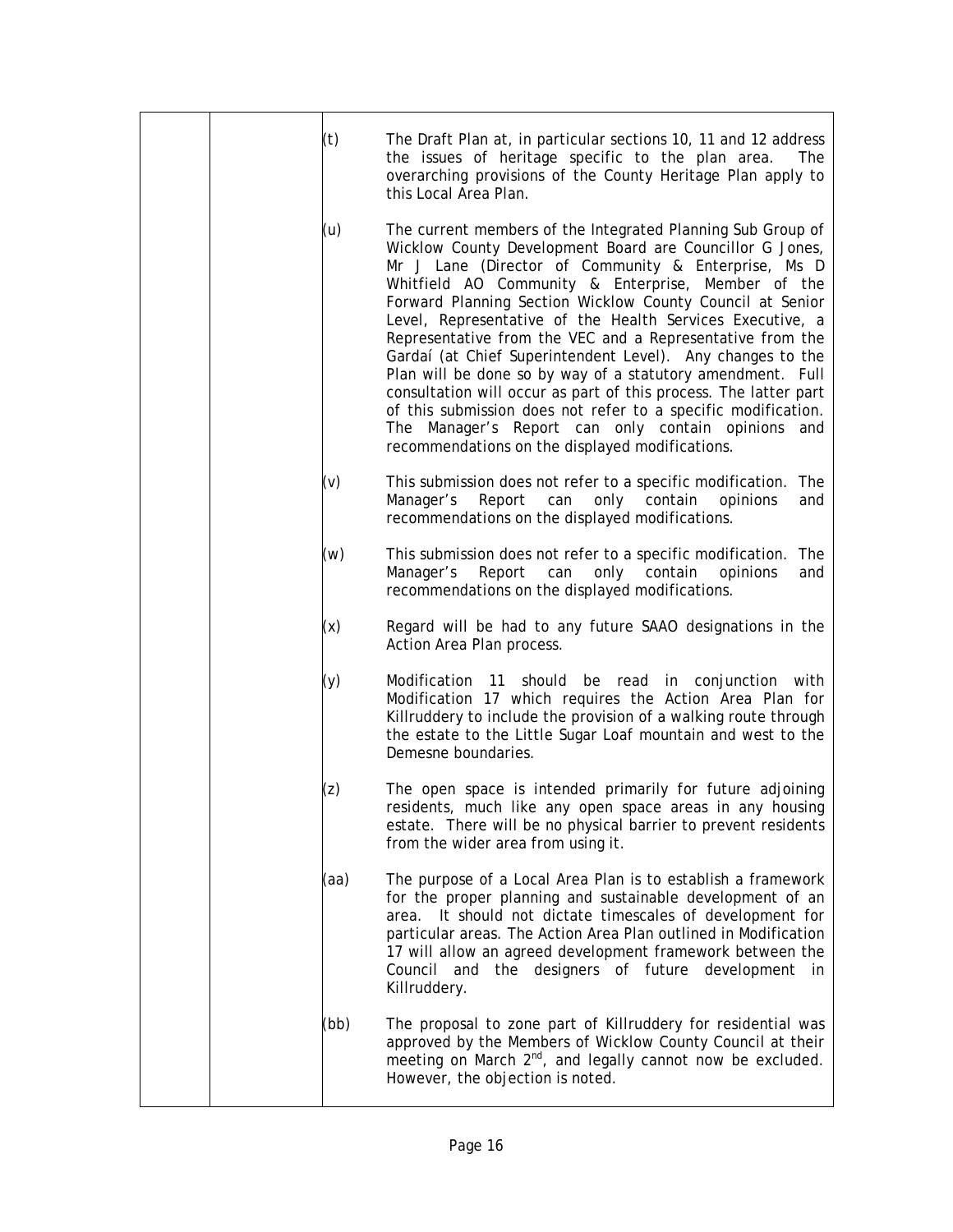|        |                   | Recommendation                                                                                                                                                                                                                                                                                                                                                                                                                                                                                                                                                                                                                                                                                                                                                                                                                                                |
|--------|-------------------|---------------------------------------------------------------------------------------------------------------------------------------------------------------------------------------------------------------------------------------------------------------------------------------------------------------------------------------------------------------------------------------------------------------------------------------------------------------------------------------------------------------------------------------------------------------------------------------------------------------------------------------------------------------------------------------------------------------------------------------------------------------------------------------------------------------------------------------------------------------|
|        |                   | It is recommended that the Tourism Zone objective and indicative<br>uses are altered in order to allow the provision of allotments as per<br>Modification 14 (Part B: Section 13 - Land Use Zoning Objectives, Page<br>$19$ :                                                                                                                                                                                                                                                                                                                                                                                                                                                                                                                                                                                                                                 |
|        |                   | Tourism (T)<br>Objective: To provide for tourist and community related activities<br>focused on Kilruddery House and Demesne.<br>Vision: This zoning objective seeks to facilitate and provide for the<br>sustainable development of Kilruddery House and Demesne, a<br>Demesne of local and regional importance in the interests of the<br>economic, social, educational, historic, physical and cultural benefit<br>to the Demesne and the greater environs.<br>Such Tourist Uses include: Tourist and community related activities,<br>as appropriate within the context of the surrounding Demesne<br>environment, including restaurant/tea rooms, craft factory outlet<br>shops, heritage centre, farm shop/farmers market, allotments,<br>walled garden restoration, equestrian centre, in accordance with the<br>County Development Plan and this LAP. |
|        |                   | It is recommended that the following bullet point is altered in order<br>to refer to Hollybrook and the increased buffer zone in Modification<br>17 (Part B: Section 14 - Phasing & implementation, Page 24-25):                                                                                                                                                                                                                                                                                                                                                                                                                                                                                                                                                                                                                                              |
|        |                   | The elevation of the residential development shall be confined to<br>a contour of no higher than 65 metres. A 30 metre mixed<br>deciduous and evergreen tree planted buffer zone shall be<br>provided between the Kilruddery T zone and the Swanbrook and<br>Hollybrook housing developments. The buffer will be extended<br>west where it adjoins the southern boundary of the Hollybrook<br>houses.                                                                                                                                                                                                                                                                                                                                                                                                                                                         |
|        |                   | It is recommended that Map 5 is changed to show the increased and<br>extended buffer zone.                                                                                                                                                                                                                                                                                                                                                                                                                                                                                                                                                                                                                                                                                                                                                                    |
| 5, 10, | Cosgrave          | Submission                                                                                                                                                                                                                                                                                                                                                                                                                                                                                                                                                                                                                                                                                                                                                                                                                                                    |
| 15     | Develop-<br>ments | The submission makes the following suggestions:                                                                                                                                                                                                                                                                                                                                                                                                                                                                                                                                                                                                                                                                                                                                                                                                               |
|        |                   | Modification 10:<br>(a) The inclusion of quantitative limits in the LAP duplicates a<br>function of the building regulations, and potentially locks these<br>standards in for the duration of the plan, notwithstanding<br>improved standards necessitated by updated Building Regulations.<br>The LAP should include qualitative rather than quantitative<br>standards and objectives.                                                                                                                                                                                                                                                                                                                                                                                                                                                                       |
|        |                   | Modifications 5 and 15:<br>(b) With regard to the provision of the enterprise centre of 2,750 sq<br>m, it is suggested that the masterplanning stage is a more<br>appropriate stage to specify the size and timing of specific types                                                                                                                                                                                                                                                                                                                                                                                                                                                                                                                                                                                                                          |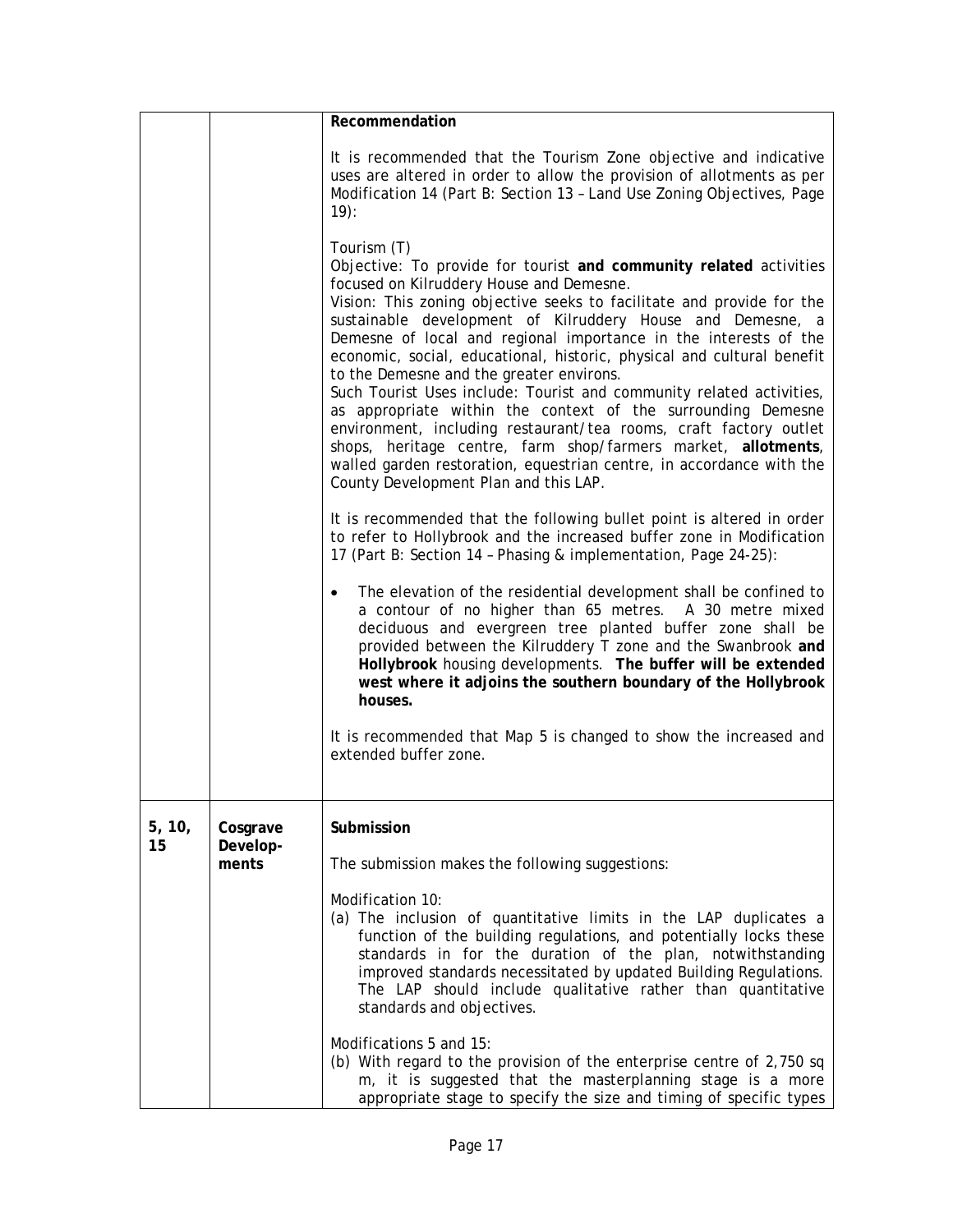|        |              | of employment use at Fassaroe.                                                                                                                                                                                                                                                                                                                                                                                                                                                                                                             |
|--------|--------------|--------------------------------------------------------------------------------------------------------------------------------------------------------------------------------------------------------------------------------------------------------------------------------------------------------------------------------------------------------------------------------------------------------------------------------------------------------------------------------------------------------------------------------------------|
|        |              |                                                                                                                                                                                                                                                                                                                                                                                                                                                                                                                                            |
|        |              | Response                                                                                                                                                                                                                                                                                                                                                                                                                                                                                                                                   |
|        |              | (a) It is considered appropriate for the Local Area Plan to include<br>specific energy conservation<br>standards with<br>to<br>regard<br>improvements to the Building Regulations.<br>The proposed<br>standards will also ensure consistency with the standards adopted<br>by Bray Town Council, thus ensuring that lower energy<br>conservation standards are enforced on one side of the boundary<br>from the other.                                                                                                                     |
|        |              | (b) It is considered appropriate for the Local Area Plan to include<br>some absolutes with regard to the phasing of employment use. In<br>this regard, the early delivery of a much needed enterprise centre<br>is considered important for the sustainable development of<br>Fassaroe and the wider Bray area.                                                                                                                                                                                                                            |
|        |              | Recommendation                                                                                                                                                                                                                                                                                                                                                                                                                                                                                                                             |
|        |              | No change to the proposed Modifications.                                                                                                                                                                                                                                                                                                                                                                                                                                                                                                   |
| 17, M4 | Pat Costello | Submission                                                                                                                                                                                                                                                                                                                                                                                                                                                                                                                                 |
|        |              | The submission makes the following suggestions:                                                                                                                                                                                                                                                                                                                                                                                                                                                                                            |
|        |              | (a) The proposed 10 metre buffer zone is inconsistent with the<br>existing earth bank of approximately 30 metres.<br>(b) The proposal to plant evergreen trees along this buffer zone<br>would be detrimental to residential amenity by blocking light<br>from gardens.<br>(c) The proposed events centre will cause noise and traffic, it should<br>be more limited in size.<br>(d) The Southern Cross Route is already congested with traffic, the<br>entrance to the new development should be from the entrance<br>off Windgates Road. |
|        |              | Response                                                                                                                                                                                                                                                                                                                                                                                                                                                                                                                                   |
|        |              | (a) An increased buffer zone of 30m is considered appropriate along<br>the western boundary of the Demesne adjoining the Swanbrook<br>and Hollybrook housing developments. The buffer will be<br>extended west where it adjoins the southern boundary of the<br>Hollybrook houses. Map 5 should be altered to clarify this point.                                                                                                                                                                                                          |
|        |              | (b) The evergreen trees are considered necessary as these will<br>provide visual screening during the winter months. The type and<br>location of such trees so as to avoid overshadowing impacts will<br>be agreed during the Action Area Plan stage.                                                                                                                                                                                                                                                                                      |
|        |              | (c) This submission refers to the Draft Plan and not a specific<br>modification. The Manager's Report can only contain opinions<br>and recommendations on the displayed modifications. There is no                                                                                                                                                                                                                                                                                                                                         |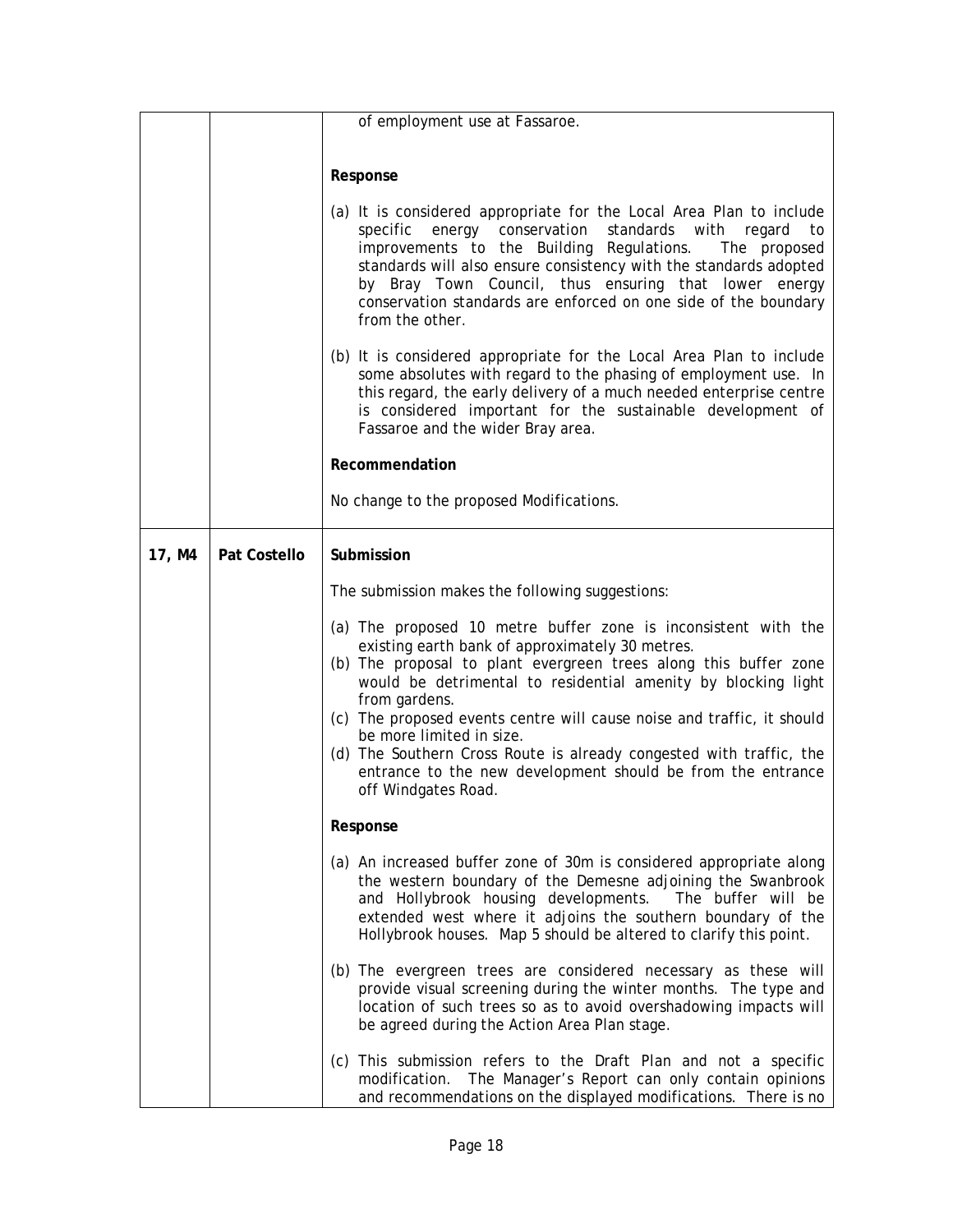|              |                               | mention of an Event Centre in the Draft Local Area Plan or the<br>Modifications Report.                                                                                                                                                                                                                                                                                                                                                  |
|--------------|-------------------------------|------------------------------------------------------------------------------------------------------------------------------------------------------------------------------------------------------------------------------------------------------------------------------------------------------------------------------------------------------------------------------------------------------------------------------------------|
|              |                               | (d) This submission refers to the Draft Plan and not a specific<br>modification. The Manager's Report can only contain opinions<br>and recommendations on the displayed modifications.<br>Recommendation                                                                                                                                                                                                                                 |
|              |                               | It is recommended that the following bullet point is altered in order<br>to refer to Hollybrook and the increased buffer zone in Modification<br>17 (Part B: Section 14 - Phasing & implementation, Page 24-25):                                                                                                                                                                                                                         |
|              |                               | The elevation of the residential development shall be confined to<br>$\bullet$<br>a contour of no higher than 65 metres. A 30 metre mixed<br>deciduous and evergreen tree planted buffer zone shall be<br>provided between the Kilruddery T zone and the Swanbrook and<br>Hollybrook housing developments. The buffer will be extended<br>west where it adjoins the southern boundary of the Hollybrook<br>houses.                       |
|              |                               | It is recommended that Map 5 is changed to show the increased and<br>extended buffer zone.                                                                                                                                                                                                                                                                                                                                               |
| 7, 13,<br>17 | Deepdales<br><b>Residents</b> | Submission                                                                                                                                                                                                                                                                                                                                                                                                                               |
|              | Association                   | The submission makes the following suggestions:                                                                                                                                                                                                                                                                                                                                                                                          |
|              |                               | (a) The limiting of development to below the 65 metre contour line is                                                                                                                                                                                                                                                                                                                                                                    |
|              |                               | welcomed.<br>(b) The linking of provision of residential development to the<br>financial viability of the Killruddery demesne is welcomed.<br>(c) The Open Space zoning in Killruddery is welcomed.<br>(d) The council's objective to prepare an SAAO for the Little Sugar<br>Loaf is supported.<br>(e) The possibility of traffic access through Deepdales, other estates,<br>and Giltspur lane should be eliminated. Access to the new |
|              |                               | residential zoning should be via the existing main entrance to<br>Killruddery Demesne, with modifications.                                                                                                                                                                                                                                                                                                                               |
|              |                               | Response                                                                                                                                                                                                                                                                                                                                                                                                                                 |
|              |                               | (a)-(d) The support of Deepdales Residents Association is noted.                                                                                                                                                                                                                                                                                                                                                                         |
|              |                               | (e) It is envisaged that vehicular access to the proposed development<br>in Kilruddery Demesne will be through the existing access from<br>the Bray Southern Access Route. This should be clarified in the<br>Draft Plan.                                                                                                                                                                                                                |
|              |                               | Recommendation                                                                                                                                                                                                                                                                                                                                                                                                                           |
|              |                               | It is recommended that the following bullet point is added to the                                                                                                                                                                                                                                                                                                                                                                        |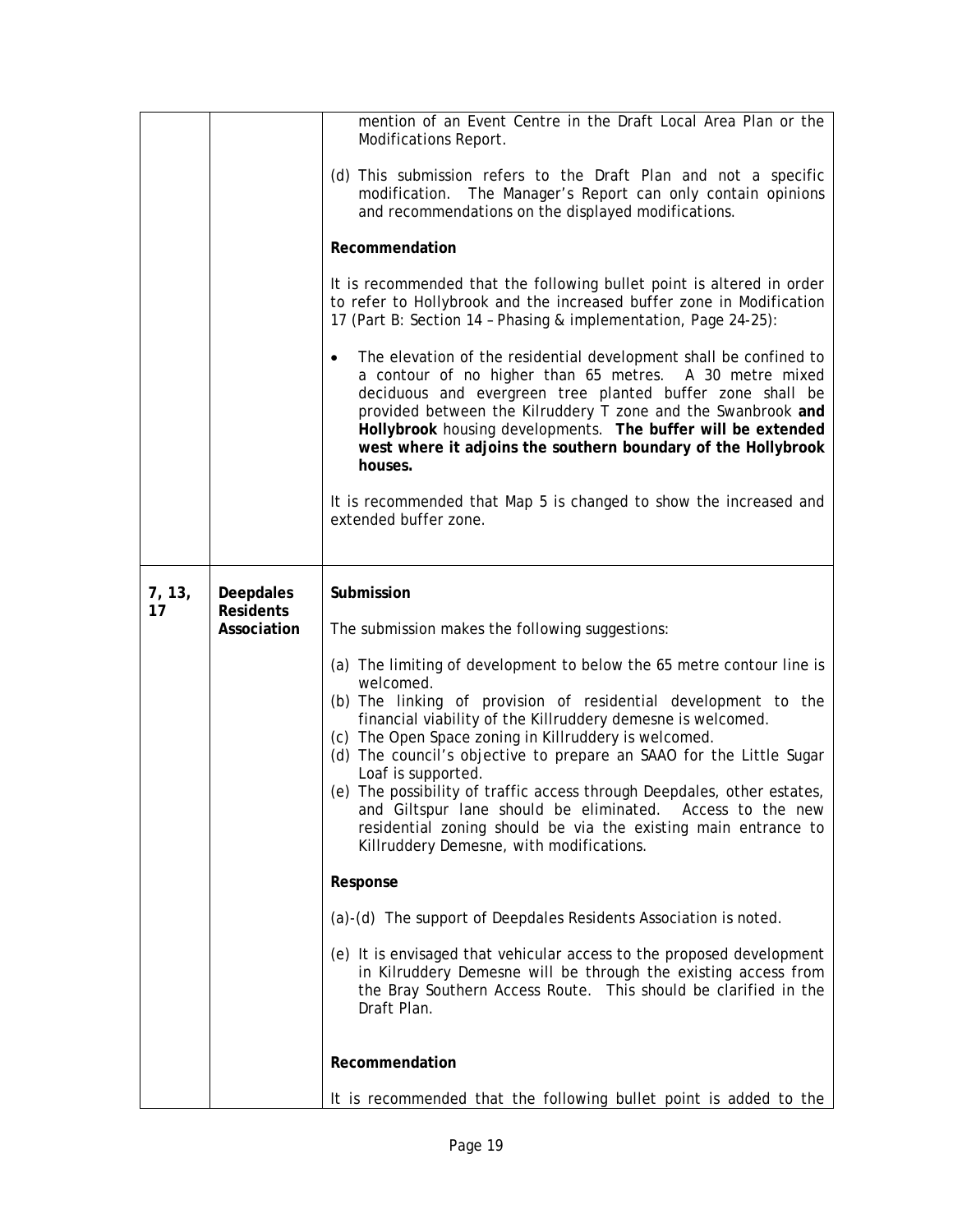| N/A                                                                         | Department                                                      | Modification 17 (Part B: Section 14 - Phasing & implementation, Page<br>$24-25$ :<br>The Action Area Plan shall provide for a vehicular access to all<br>٠<br>proposed developments via the existing access to Kilruddery<br>House from the Bray Southern Cross Route.<br>Submission                                                                                                                                                                                                                                                                                                                                                                                                                                                                                                                                                                                                                                                                                                                                                                                                                                                                                                                                                                                                                                                                             |
|-----------------------------------------------------------------------------|-----------------------------------------------------------------|------------------------------------------------------------------------------------------------------------------------------------------------------------------------------------------------------------------------------------------------------------------------------------------------------------------------------------------------------------------------------------------------------------------------------------------------------------------------------------------------------------------------------------------------------------------------------------------------------------------------------------------------------------------------------------------------------------------------------------------------------------------------------------------------------------------------------------------------------------------------------------------------------------------------------------------------------------------------------------------------------------------------------------------------------------------------------------------------------------------------------------------------------------------------------------------------------------------------------------------------------------------------------------------------------------------------------------------------------------------|
| of Communi-<br>cations,<br>Energy and<br><b>Natural</b><br><b>Resources</b> |                                                                 | The submission states that the Engineering Division has no objections<br>to the proposed modifications, and considers that environmental<br>issues have been satisfactorily addressed in the SEA Environmental<br>Report Addendum II.<br>Response<br>This submission is noted.<br>Recommendation                                                                                                                                                                                                                                                                                                                                                                                                                                                                                                                                                                                                                                                                                                                                                                                                                                                                                                                                                                                                                                                                 |
|                                                                             |                                                                 | No change to the proposed Modifications.                                                                                                                                                                                                                                                                                                                                                                                                                                                                                                                                                                                                                                                                                                                                                                                                                                                                                                                                                                                                                                                                                                                                                                                                                                                                                                                         |
| 6                                                                           | Forward<br>Planning<br>Section of<br>Department<br>of Education | Submission<br>The submission makes the following suggestions:<br>(a) It is agreed that land should be reserved for two primary schools,<br>and the quantum is considered sufficient. However, these should<br>be provided in multiples of 8 classrooms, as there are 8 classes<br>groupings between junior infants and 6 <sup>th</sup> class.<br>(b) It is proposed that land be reserved, in plots of between 1.14 and<br>1.6 ha for each, for 2x16 classroom primary schools instead of<br>1x12 classroom and 1x24 classroom school.<br>(c) It is noted that the location, proximate to residential<br>development, will be finalised at masterplanning stage.<br>Response<br>(a)-(c) It is agreed that the above should be modified to reflect the<br>requirements of the Department of Education.<br>Recommendation<br>It is recommended that Modification 6, Part B, Section 9, Social and<br>Community Infrastructure, Page 12 shall be amended to read:<br>A minimum of c. 3 ha shall be reserved for the provision of 2 no.<br>$\bullet$<br>primary schools within the Fassaroe area.<br>It is a specific<br>objective to provide a 2 x 16 classroom primary school requiring<br>plots of between 1.14 ha. and 1.6 ha. The location of the primary<br>schools, proximate to residential development, will be decided<br>during the Masterplanning stage. |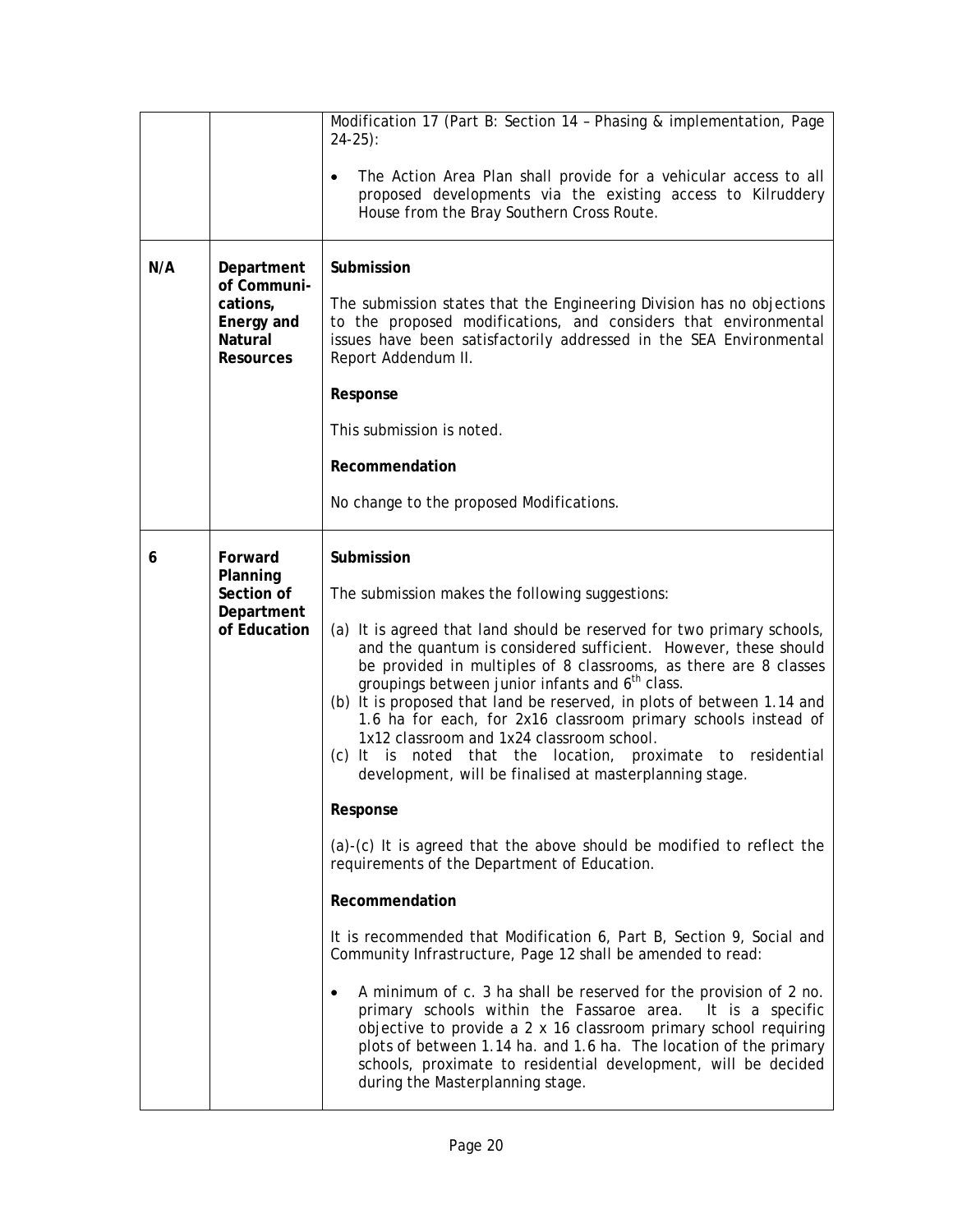| Gen-<br>eral | <b>Spatial</b><br>Policy<br>Section,<br>Department<br>of the<br>Environment<br>Heritage and<br>Local<br>Government | Submission                                                                                                                                                                                                                                                                                                                                                                                                                                                                                                                                                                                                                                                                                                                                                                              |
|--------------|--------------------------------------------------------------------------------------------------------------------|-----------------------------------------------------------------------------------------------------------------------------------------------------------------------------------------------------------------------------------------------------------------------------------------------------------------------------------------------------------------------------------------------------------------------------------------------------------------------------------------------------------------------------------------------------------------------------------------------------------------------------------------------------------------------------------------------------------------------------------------------------------------------------------------|
|              |                                                                                                                    | The submission makes the following suggestions:                                                                                                                                                                                                                                                                                                                                                                                                                                                                                                                                                                                                                                                                                                                                         |
|              |                                                                                                                    | (a) No screening for appropriate assessment was carried out, without<br>which the plan will be subject to legal challenge.<br>(b) There is a discrepancy between the target populations in the<br>draft LAP and in Variation no. 10 of the County Development Plan.<br>The matter should be clarified in one or the other.<br>(c) The amendments do not address the matter of Greenhouse<br>Gasses.<br>(d) The amendments do not address the issue of adopting a<br>sequential approach to development, and the requirement to<br>provide necessary physical and social infrastructure prior to other<br>development.                                                                                                                                                                   |
|              |                                                                                                                    | Response                                                                                                                                                                                                                                                                                                                                                                                                                                                                                                                                                                                                                                                                                                                                                                                |
|              |                                                                                                                    | (a) In compliance with the Habitats Directive, the draft Plan and<br>amendments have undergone Appropriate Assessment Screening<br>Exercises and an Appropriate Assessment Screening Document will<br>be made available alongside the Plan and Environmental Report<br>when adopted.                                                                                                                                                                                                                                                                                                                                                                                                                                                                                                    |
|              |                                                                                                                    | (b) The Bray Town Plan projects a population of 31,000 persons in the<br>Town Council area by 2016 and provides for sufficient zoned land<br>and services to accommodate that population (the 2006 Census<br>population for the Bray Town Council area was 27,041).<br>The draft Bray Environs LAP provides for new population in<br>the Kilruddery and Fassaroe areas of 6,854 persons (max).<br>There is however already an existing population of 1,773<br>persons in the Bray Environs area (according to 2006 Census).<br>Therefore the Bray Environs LAP allows for a population of up<br>to 8,627 persons in the Environs area.<br>It is therefore necessary to increase the population target for<br>Bray (which include the Town Council and Environs areas)<br>2016 to 40,000 |
|              |                                                                                                                    | It should also be noted that a complete analysis of County<br>population and growth up to 2022 will be carried out as part of<br>the review of the 2004 County Development Plan and it will be<br>through that process that any additional growth in the population<br>of Bray & Environs will be determined. However, in order to<br>ensure that the Bray Environs LAP remains consistent with the<br>County Development Plan, it is recommended that the population<br>target for 2016 be increased to 40,000. The draft Bray Environs<br>LAP has addressed any traffic, retail, environmental or other<br>implications impacts associated with the proposed increase in<br>population in the Environs area.                                                                          |
|              |                                                                                                                    | (c) The issue of Greenhouse Gasses has been addressed as a new<br>policy objective under 'Energy, Communications & Recycling                                                                                                                                                                                                                                                                                                                                                                                                                                                                                                                                                                                                                                                            |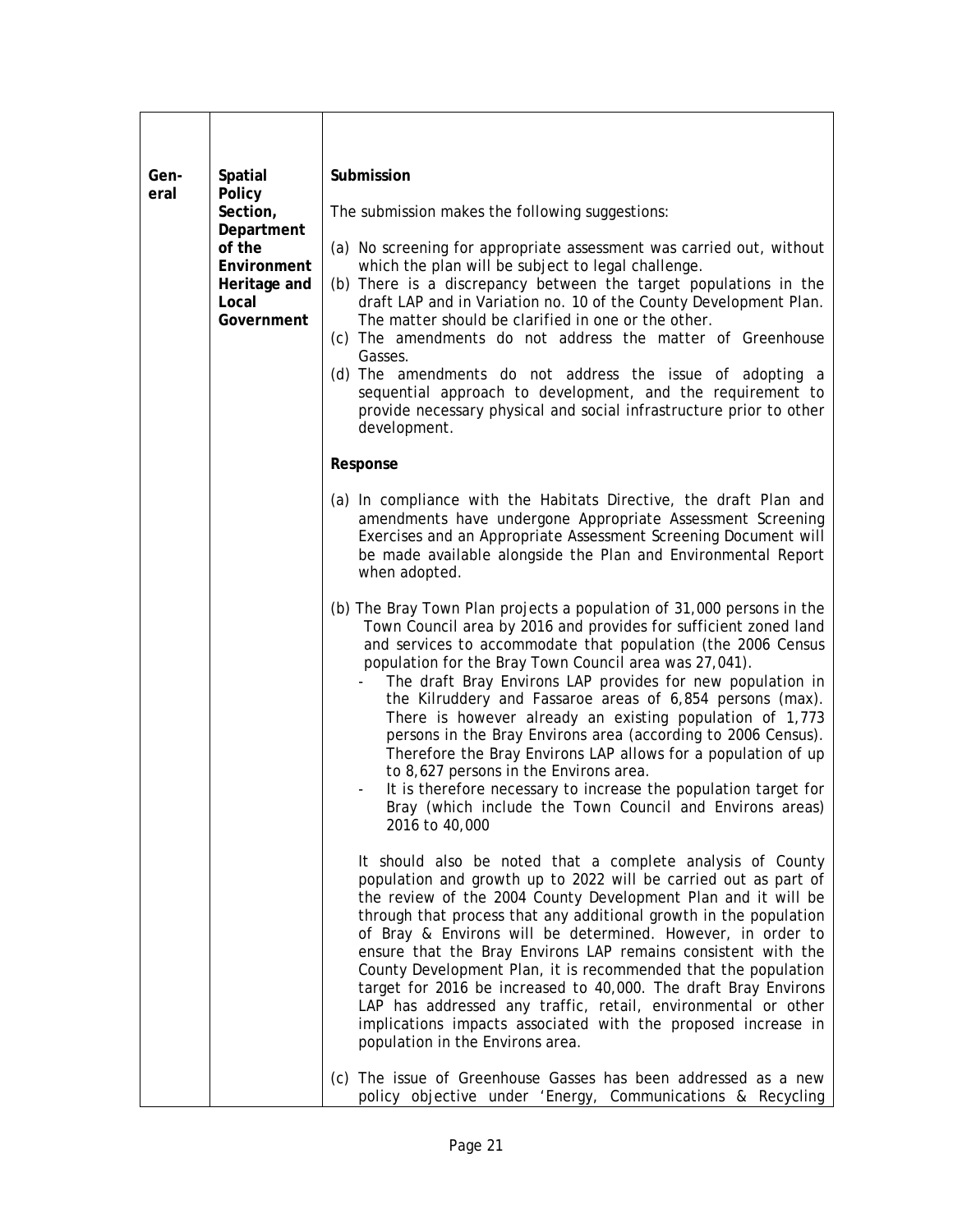|                 |                  | networks', proposed as Modification 10.                                                                                                                                                                                                                                                                                                                                                                                                                                                                                                                                                                                               |
|-----------------|------------------|---------------------------------------------------------------------------------------------------------------------------------------------------------------------------------------------------------------------------------------------------------------------------------------------------------------------------------------------------------------------------------------------------------------------------------------------------------------------------------------------------------------------------------------------------------------------------------------------------------------------------------------|
|                 |                  | (d) Given that most of the development is proposed in the Fassaroe<br>and Kilruddery areas, it is believed that phasing of development is<br>best considered the masterplans for both areas. A comprehensive<br>sequential approach to development can be appropriately<br>delivered through detailed masterplans.                                                                                                                                                                                                                                                                                                                    |
|                 |                  | Recommendation                                                                                                                                                                                                                                                                                                                                                                                                                                                                                                                                                                                                                        |
|                 |                  | No change to the proposed Modifications.                                                                                                                                                                                                                                                                                                                                                                                                                                                                                                                                                                                              |
| 2, 3,<br>9, 17, | Rory<br>Donnelly | Submission                                                                                                                                                                                                                                                                                                                                                                                                                                                                                                                                                                                                                            |
| M4              |                  | The submission makes the following suggestions:                                                                                                                                                                                                                                                                                                                                                                                                                                                                                                                                                                                       |
|                 |                  | (a) No business plan has been submitted to justify the viability of the<br>tourism rezoning.<br>(b) It is feared that the Tourism rezoning is a ruse to permit<br>residential development.<br>(c) The 10m buffer zone is insufficient to mitigate the increase in<br>noise and traffic.<br>The bank to the rear of the houses in<br>Swanbrook should be maintained to shield lights from cars leaving<br>the proposed car park, and for aesthetic reasons.<br>(d) The events centre will put a strain on the road network.<br>(e) There is a lack of evidence of good business sense in the<br>management of the Killruddery Demesne. |
|                 |                  | Response                                                                                                                                                                                                                                                                                                                                                                                                                                                                                                                                                                                                                              |
|                 |                  | (a) This submission refers to the Draft Plan and not a specific<br>modification. The Manager's Report can only contain opinions<br>and recommendations on the displayed modifications. The Action<br>Area Plan and phasing pertaining to development in Kilruddery<br>will ensure the comprehensive and sustainable development of<br>the Demesne.                                                                                                                                                                                                                                                                                    |
|                 |                  | (b) This submission refers to the Draft Plan and not a specific<br>modification. The Manager's Report can only contain opinions<br>and recommendations on the displayed modifications.                                                                                                                                                                                                                                                                                                                                                                                                                                                |
|                 |                  | (c) An increased buffer zone of 30m is considered appropriate along<br>the western boundary of the Demesne adjoining the Swanbrook<br>and Hollybrook housing developments. The buffer will be<br>extended west where it adjoins the southern boundary of the<br>Hollybrook houses. Map 5 should be altered to clarify this point.                                                                                                                                                                                                                                                                                                     |
|                 |                  | (d) This submission refers to the Draft Plan and not a specific<br>modification. The Manager's Report can only contain opinions<br>and recommendations on the displayed modifications. There is no<br>mention of an Event Centre in the Draft Local Area Plan or the<br>Modifications Report.                                                                                                                                                                                                                                                                                                                                         |
|                 |                  | (e) This submission refers to the Draft Plan and not a specific                                                                                                                                                                                                                                                                                                                                                                                                                                                                                                                                                                       |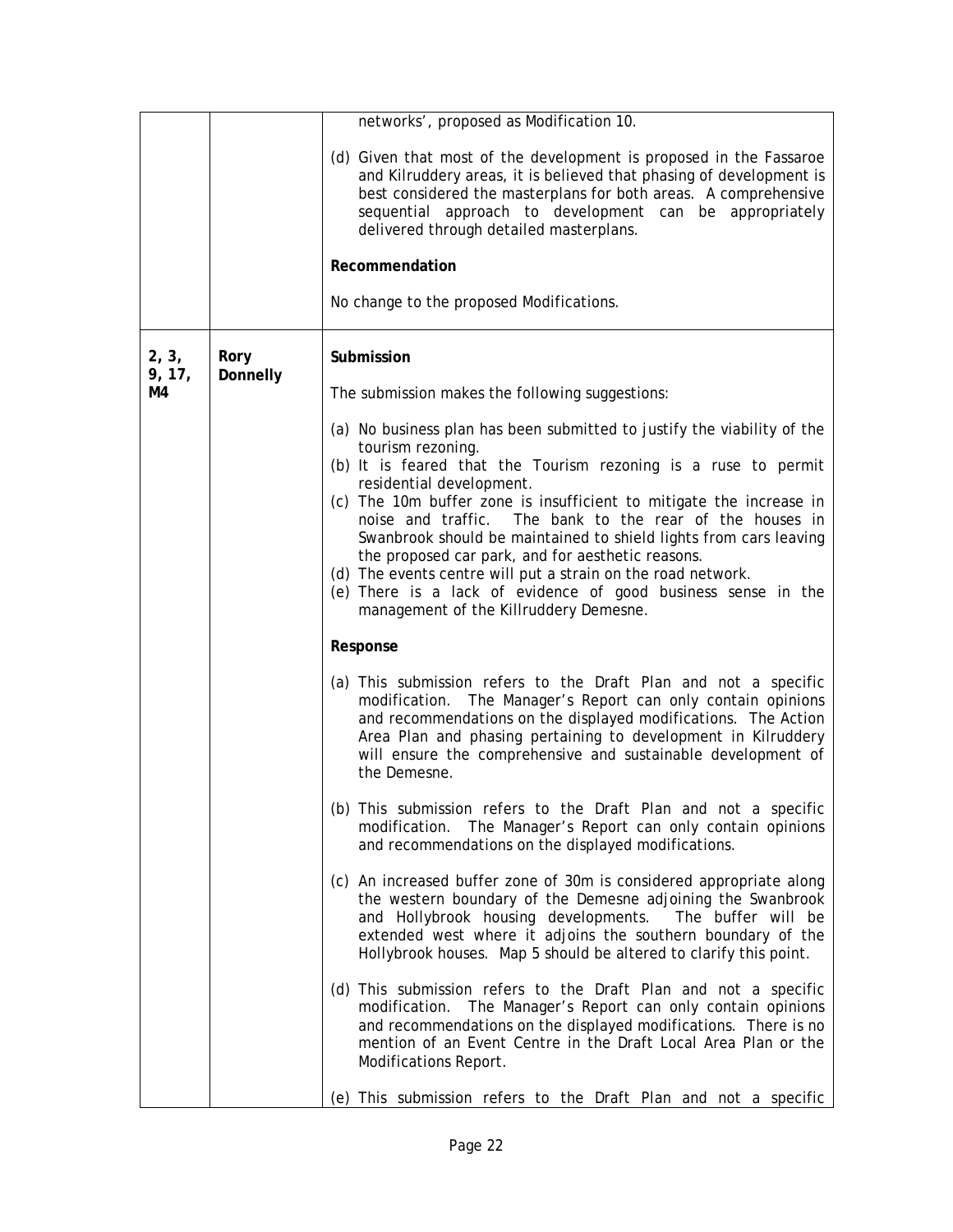|       |                 | modification. The Manager's Report can only contain opinions<br>and recommendations on the displayed modifications.<br>Recommendation<br>It is recommended that the following bullet point is altered in order<br>to refer to Hollybrook and the increased buffer zone in Modification<br>17 (Part B: Section 14 - Phasing & implementation, Page 24-25):<br>The elevation of the residential development shall be confined to<br>$\bullet$<br>a contour of no higher than 65 metres. A 30 metre mixed<br>deciduous and evergreen tree planted buffer zone shall be<br>provided between the Kilruddery T zone and the Swanbrook and<br>Hollybrook housing developments. The buffer will be extended<br>west where it adjoins the southern boundary of the Hollybrook<br>houses.<br>It is recommended that Map 5 is changed to show the increased and<br>extended buffer zone.                                                                                                                                                                                                                                                                                                                                                                                                                                                                                                                            |
|-------|-----------------|----------------------------------------------------------------------------------------------------------------------------------------------------------------------------------------------------------------------------------------------------------------------------------------------------------------------------------------------------------------------------------------------------------------------------------------------------------------------------------------------------------------------------------------------------------------------------------------------------------------------------------------------------------------------------------------------------------------------------------------------------------------------------------------------------------------------------------------------------------------------------------------------------------------------------------------------------------------------------------------------------------------------------------------------------------------------------------------------------------------------------------------------------------------------------------------------------------------------------------------------------------------------------------------------------------------------------------------------------------------------------------------------------------|
|       |                 |                                                                                                                                                                                                                                                                                                                                                                                                                                                                                                                                                                                                                                                                                                                                                                                                                                                                                                                                                                                                                                                                                                                                                                                                                                                                                                                                                                                                          |
| 7, 17 | Karen<br>Downer | Submission<br>(a) Concern regarding the reduction of the buffer zone running behind<br>the housing estates Swanbrook, Hollybrook and Deepdales from 30m<br>to 10m.<br>(e) The addition of an events centre.<br>(c) Planned traffic route using the same exit and entry point is not<br>suitable for such a residential area and no amendments to original<br>proposals should be looked at until the traffic route through both<br>Kilruddery Estate and along the SCR are addressed.<br>Response<br>(a) An increased buffer zone of 30m is considered appropriate along<br>the western boundary of the Demesne adjoining the Swanbrook and<br>Hollybrook housing developments. The buffer will be extended west<br>where it adjoins the southern boundary of the Hollybrook houses.<br>Map 5 should be altered to clarify this point.<br>(b) Neither the draft LAP or the modifications report make reference<br>to an event centre.<br>(c) It is envisaged that vehicular access to the proposed development<br>in Kilruddery Demesne will be through the existing access from the<br>Bray Southern Access Route. This should be clarified in the Draft<br>Plan.<br>Recommendation<br>It is recommended that the following bullet point is altered in order<br>to refer to Hollybrook and the increased buffer zone in Modification<br>17 (Part B: Section 14 - Phasing & implementation, Page 24-25): |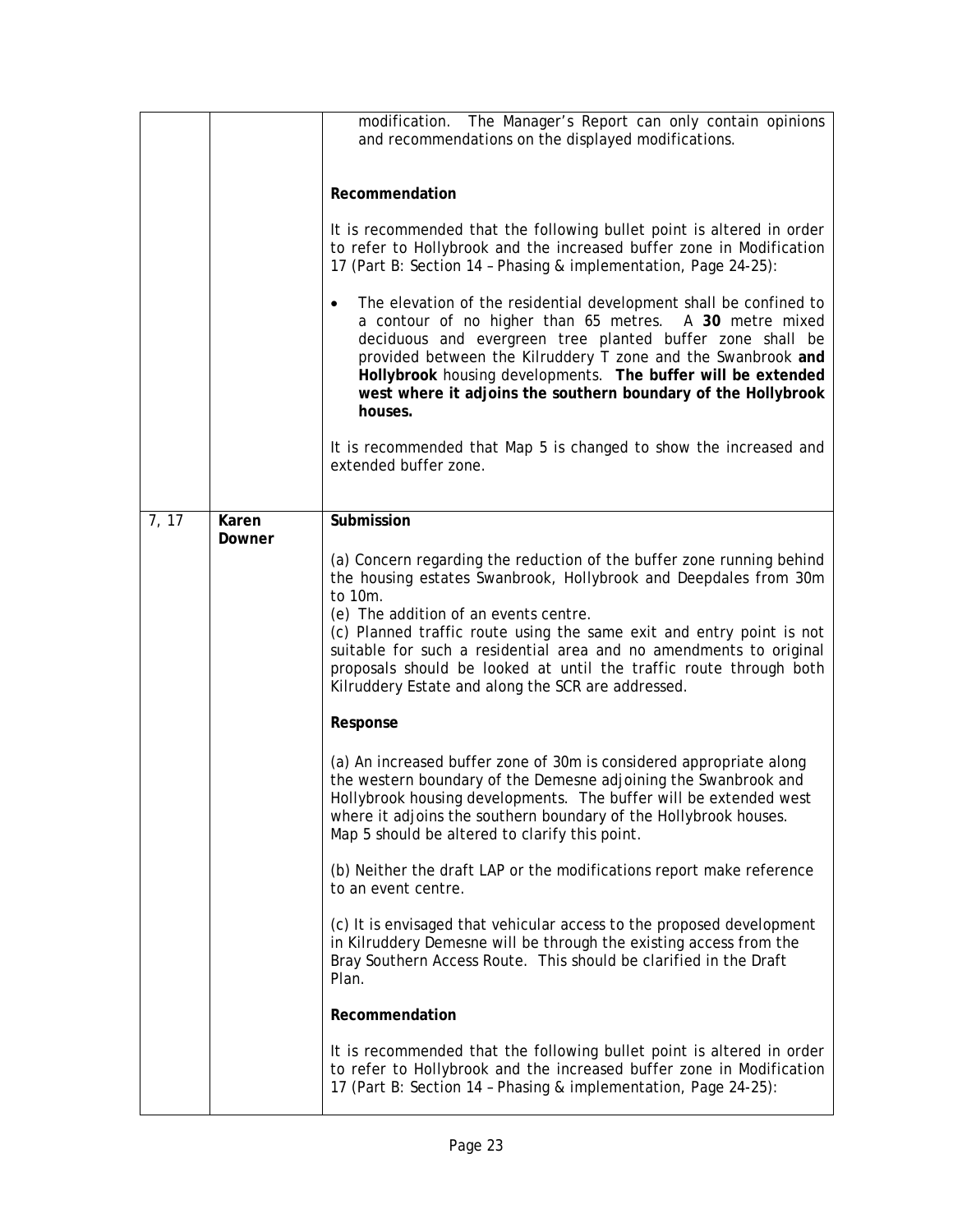|                       |                                                                                                                  | The elevation of the residential development shall be confined to<br>a contour of no higher than 65 metres. A 30 metre mixed<br>deciduous and evergreen tree planted buffer zone shall be<br>provided between the Kilruddery T zone and the Swanbrook and<br>Hollybrook housing developments. The buffer will be extended<br>west where it adjoins the southern boundary of the Hollybrook<br>houses.<br>It is recommended that Map 5 is changed to show the increased and<br>extended buffer zone.<br>It is recommended that the following bullet point is added to the<br>Modification 17 (Part B: Section 14 - Phasing & implementation, Page<br>$24-25$ :<br>The Action Area Plan shall provide for a vehicular access to all<br>$\bullet$<br>proposed developments via the existing access to Kilruddery from<br>the Bray Southern Cross Route.                                                                                                                                                                                                                                                                                                                                                                                                                                                                                                                      |
|-----------------------|------------------------------------------------------------------------------------------------------------------|---------------------------------------------------------------------------------------------------------------------------------------------------------------------------------------------------------------------------------------------------------------------------------------------------------------------------------------------------------------------------------------------------------------------------------------------------------------------------------------------------------------------------------------------------------------------------------------------------------------------------------------------------------------------------------------------------------------------------------------------------------------------------------------------------------------------------------------------------------------------------------------------------------------------------------------------------------------------------------------------------------------------------------------------------------------------------------------------------------------------------------------------------------------------------------------------------------------------------------------------------------------------------------------------------------------------------------------------------------------------------|
| 2, 3<br>M1,<br>M3, M4 | Murray<br>O'Laoire<br>Architects<br>on behalf of<br>the Earl of<br>Meath and<br>the<br><b>Brabazon</b><br>family | Submission<br>The submission makes the following suggestions:<br>(a) It is proposed that the 10 metre buffer zone should be continued<br>along the Killruddery boundary, to provide a 10 metre buffer<br>between the R3 residential zone and adjacent properties.<br>(b) Any reduction in area or density of the proposed R3 zone will<br>undermine the overall project and its viability.<br>Response<br>(a) An increased buffer zone of 30m as opposed to 10m, is considered<br>appropriate between the R3 zone and the Hollybrook housing<br>development.<br>(b) No change to the area or density of the proposed R3 zone is being<br>recommended.<br>Recommendation<br>It is recommended that the following bullet point is altered in order<br>to refer to Hollybrook and the increased buffer zone in Modification<br>17 (Part B: Section 14 - Phasing & implementation, Page 24-25):<br>The elevation of the residential development shall be confined to<br>a contour of no higher than 65 metres. A 30 metre mixed<br>deciduous and evergreen tree planted buffer zone shall be<br>provided between the Kilruddery T zone and the Swanbrook and<br>Hollybrook housing developments. The buffer will be extended<br>west where it adjoins the southern boundary of the Hollybrook<br>houses.<br>It is recommended that Map 5 is changed to show the increased and |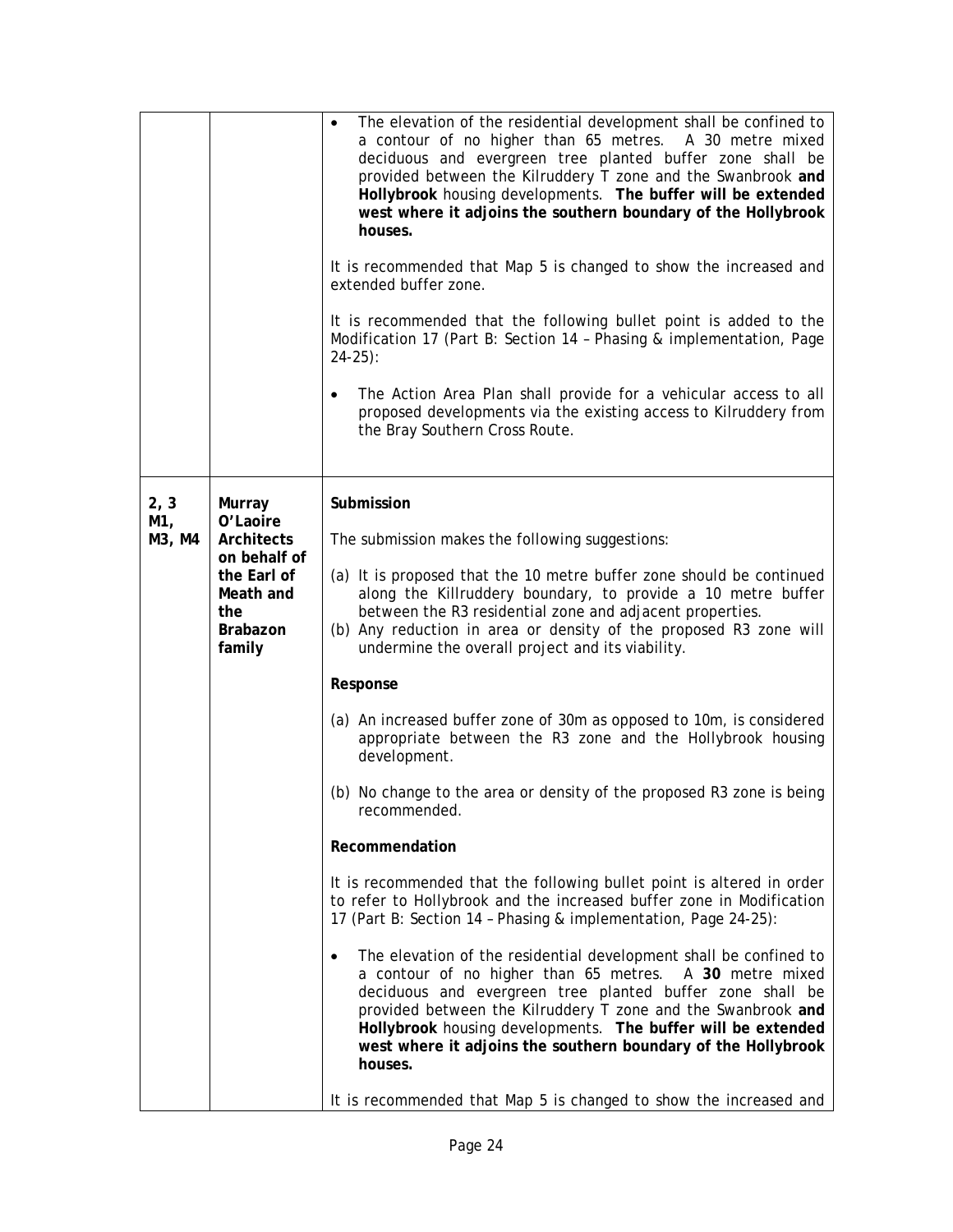|     |                                            | extended buffer zone.                                                                                                                                                                                                                                                                                                                                                                                                                                                                                                                                                                                                                                                                                                                                                                                                                                                                                                                                                                                                                                                                                                                           |
|-----|--------------------------------------------|-------------------------------------------------------------------------------------------------------------------------------------------------------------------------------------------------------------------------------------------------------------------------------------------------------------------------------------------------------------------------------------------------------------------------------------------------------------------------------------------------------------------------------------------------------------------------------------------------------------------------------------------------------------------------------------------------------------------------------------------------------------------------------------------------------------------------------------------------------------------------------------------------------------------------------------------------------------------------------------------------------------------------------------------------------------------------------------------------------------------------------------------------|
| N/A | Environ-<br>mental<br>Protection<br>Agency | Submission<br>The submission makes the following suggestions:<br>(a) Consideration should be given to the "potential adverse effects"<br>and mitigation thereof with regard to the proposed 2750 sq m<br>Enterprise Centre at Fassaroe and the proposed rezoning of lands<br>at St Valery Fassaroe from Green Belt to R2 New Residential.<br>(b) An Appropriate Assessment should be considered with regard to<br>Ballyman Glen cSAC.<br>(c) Provisions should be made in the Local Area Plan for the<br>incorporation of specific objectives and measures set out in the<br>Draft Eastern River Basin District - River Basin Management Plan<br>and associated Programme of Measures.<br>(d) It is a matter for Wicklow County Council to ensure that they are<br>the requirements of<br>national<br>compliant<br>with<br>and EU<br>environmental legislation.<br>(e) An SEA Statement in required outlining "Information on the<br>Decision" as required by Article 141 of the Planning and<br>Development Regulations, as amended by Article 8 of the SEA<br>Regulations.                                                                    |
|     |                                            | Response                                                                                                                                                                                                                                                                                                                                                                                                                                                                                                                                                                                                                                                                                                                                                                                                                                                                                                                                                                                                                                                                                                                                        |
|     |                                            | (a) These proposals were evaluated in Addendum II to the<br>Environmental Report. This evaluation will be used in order to<br>update the Environmental Report on adoption of the Plan. The<br>Enterprise Centre would be likely to have positive environmental<br>effects with regard to minimising increases in travel related<br>greenhouse emissions to air and reducing the overall proportion of<br>car dependency within the County and wider region. The<br>Enterprise Centre would be also likely to have the potential to<br>cause adverse effects however such effects would be mitigated<br>through compliance with measures integrated into the Plan,<br>including those recommended by the Environmental Report. The<br>development of the lands at Fassaroe would have the potential to<br>cause adverse effects upon non-designated biodiversity and flora<br>and fauna and the landscape however such effects would be<br>mitigated through compliance with measures integrated into the<br>Plan, including those recommended by the Environmental Report.<br>(b) In compliance with the Habitats Directive, the draft Plan and |
|     |                                            | amendments have undergone Appropriate Assessment Screening<br>Exercises and an Appropriate Assessment Screening Document will<br>be made available alongside the Plan and Environmental Report<br>when adopted.                                                                                                                                                                                                                                                                                                                                                                                                                                                                                                                                                                                                                                                                                                                                                                                                                                                                                                                                 |
|     |                                            | (c) Section 9 (Mitigation Measures) of the Environmental Report<br>recommends a measure for integration into the Plan to this<br>effect. The Environmental Report is considered part of the Local<br>Area Plan.                                                                                                                                                                                                                                                                                                                                                                                                                                                                                                                                                                                                                                                                                                                                                                                                                                                                                                                                 |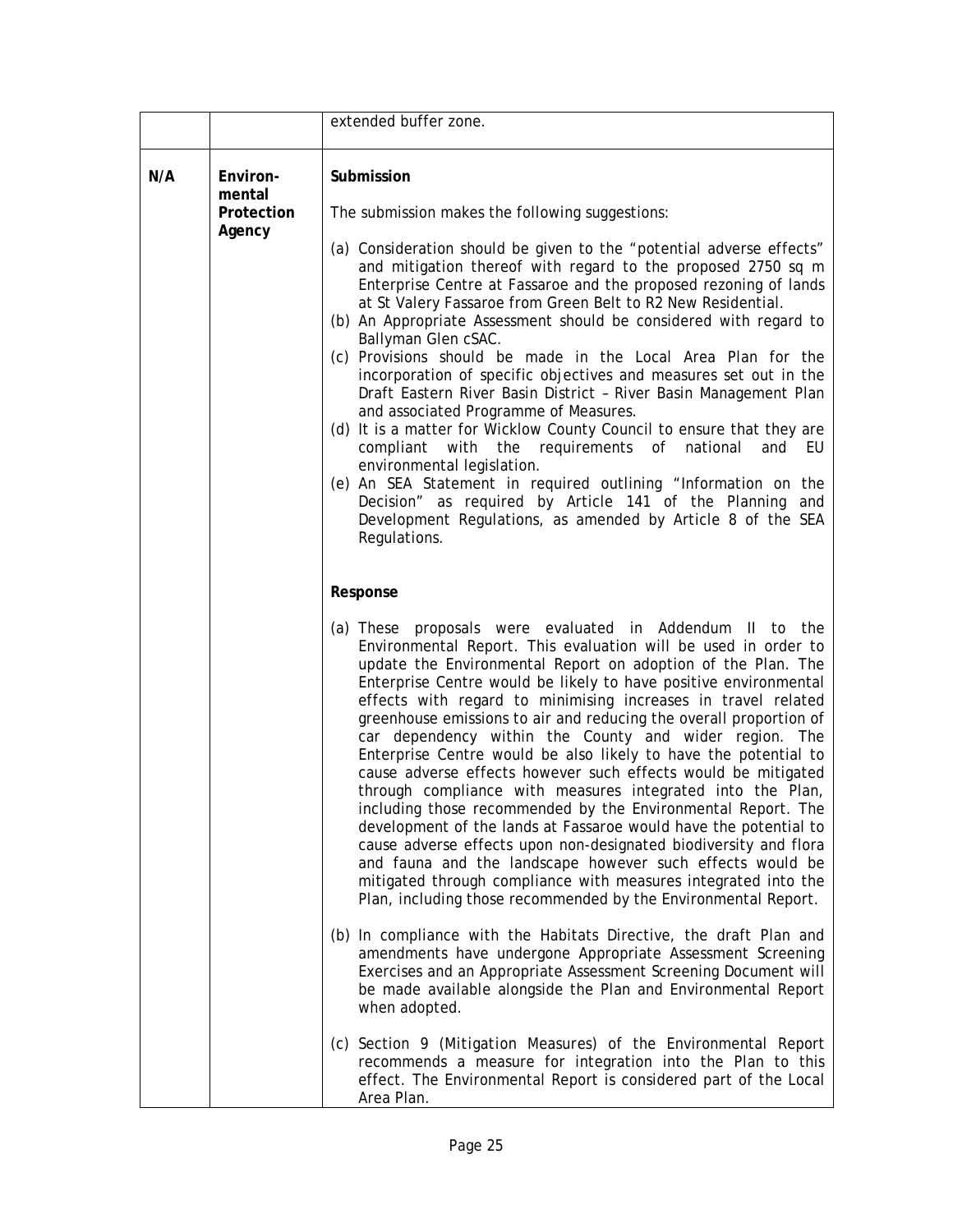|                  |                               | (d) Compliance with the requirements of national and EU<br>environmental legislation is inherent to a number of Plan<br>provisions. In order to help to ensure that both the Plan and<br>developments arising from the Plan are in compliance with<br>national and EU legislation it is recommended - as per Section 9<br>(Mitigation Measures) of the Environmental Report - that<br>mitigation measures are integrated into the Plan as policies or<br>objectives in their entirety.<br>(e) When the Draft Plan is adopted an SEA Statement will be<br>produced and made available in compliance with the relevant<br>legislation.<br>Recommendation<br>No change to the proposed Modifications.                                                                                                                                                                                                                                                                                                                                                                                                                                                                                                                                                 |
|------------------|-------------------------------|----------------------------------------------------------------------------------------------------------------------------------------------------------------------------------------------------------------------------------------------------------------------------------------------------------------------------------------------------------------------------------------------------------------------------------------------------------------------------------------------------------------------------------------------------------------------------------------------------------------------------------------------------------------------------------------------------------------------------------------------------------------------------------------------------------------------------------------------------------------------------------------------------------------------------------------------------------------------------------------------------------------------------------------------------------------------------------------------------------------------------------------------------------------------------------------------------------------------------------------------------|
| 7, 14,<br>17, M4 | Jane and<br><b>Tom Fenlon</b> | Submission<br>The submission makes the following suggestions:<br>(a) There has been a lack of information and consultation with<br>residents of Swanbrook.<br>(b) The publication of the background issues paper in December 2007<br>and the public consultation on February $7th$ 2008 were<br>inadequately advertised.<br>(c) The range of uses permitted within the tourism zoning should be<br>appropriate within the context of neighbouring housing estates, as<br>well as the surrounding demesne environment.<br>(d) The buffer zone should be at least 40 metres, not 10, and no<br>planting should be carried out without consultation with adjoining<br>properties.<br>(e) The introduction of traffic and car parking to Killruddery estate<br>will interfere both with the quiet residential areas and with the<br>tranquil scenic nature of the demesne.<br>(f) An EIS is a necessity for development in Killruddery.<br>Response<br>(a) The Modifications and all other public consultations were carried<br>out fully in accordance with the Planning and Development Act<br>2000 (as amended).<br>(b) This submission refers to the Draft Plan and not a specific<br>modification. The Manager's Report can only contain opinions |
|                  |                               | and recommendations on the displayed modifications.<br>(c) The Planning Authority will ensure protection of the neighbouring<br>residential estates through the Action Area Plan and assessments<br>of all future planning applications.<br>(d) An increased buffer zone of 30m is considered appropriate along                                                                                                                                                                                                                                                                                                                                                                                                                                                                                                                                                                                                                                                                                                                                                                                                                                                                                                                                    |
|                  |                               | the western boundary of the Demesne adjoining the Swanbrook                                                                                                                                                                                                                                                                                                                                                                                                                                                                                                                                                                                                                                                                                                                                                                                                                                                                                                                                                                                                                                                                                                                                                                                        |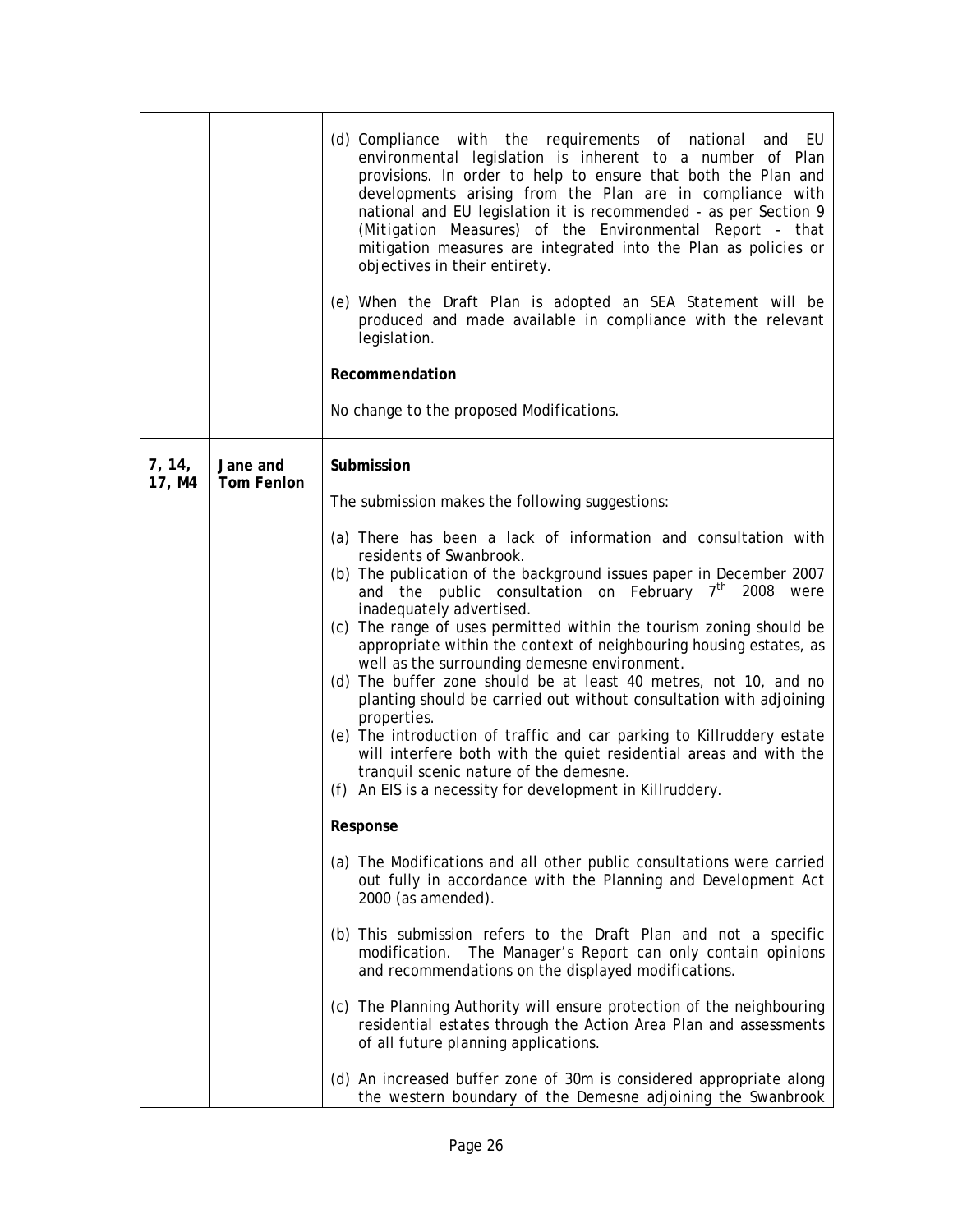|                            |                     | and Hollybrook housing developments. The buffer will be<br>extended west where it adjoins the southern boundary of the<br>Hollybrook houses. Map 5 should be altered to clarify this point.<br>(e) The introduction of traffic and car parking in Killruddery estate<br>will result in some impacts on the estate. The Planning Authority<br>will ensure that such impacts are to acceptable levels on both the<br>Demesne and neighbouring residential estates through the Action<br>Area Plan and assessments of all future planning applications.<br>(f) If future development is of the type that requires an EIS or<br>exceeds the thresholds set in the Planning and Development Act<br>2000, an EIS will be required.<br>Recommendation<br>It is recommended that the following bullet point is altered in order<br>to refer to Hollybrook and the increased buffer zone in Modification<br>17 (Part B: Section 14 - Phasing & implementation, Page 24-25):<br>The elevation of the residential development shall be confined to<br>a contour of no higher than 65 metres. A 30 metre mixed<br>deciduous and evergreen tree planted buffer zone shall be<br>provided between the Kilruddery T zone and the Swanbrook and<br>Hollybrook housing developments. The buffer will be extended<br>west where it adjoins the southern boundary of the Hollybrook<br>houses. |
|----------------------------|---------------------|-----------------------------------------------------------------------------------------------------------------------------------------------------------------------------------------------------------------------------------------------------------------------------------------------------------------------------------------------------------------------------------------------------------------------------------------------------------------------------------------------------------------------------------------------------------------------------------------------------------------------------------------------------------------------------------------------------------------------------------------------------------------------------------------------------------------------------------------------------------------------------------------------------------------------------------------------------------------------------------------------------------------------------------------------------------------------------------------------------------------------------------------------------------------------------------------------------------------------------------------------------------------------------------------------------------------------------------------------------------------------------|
|                            |                     | It is recommended that Map 5 is changed to show the increased and<br>extended buffer zone.                                                                                                                                                                                                                                                                                                                                                                                                                                                                                                                                                                                                                                                                                                                                                                                                                                                                                                                                                                                                                                                                                                                                                                                                                                                                                  |
| 2, 7,<br>11, 13,<br>17, M3 | Aidan J.<br>ffrench | Submission<br>The submission makes the following suggestions:<br>(a) The Manager's Report on the draft LAP should have listed the<br>submissions, not just the names of those who made submissions.<br>(b) The LAP fails to provide joined-up sustainable planning with Bray<br>town. The Plan should have been carried out at the same time as<br>the Bray Town Development Plan.<br>(c) It is too vague, does not comply with national or international<br>guidance documents, and should include traffic modelling.<br>Modification 2:<br>(d) There is no justification for the increase in density, adjacent to a<br>designated area of high amenity.<br>(e) The increased density will lead to increased demand for services,<br>and increased traffic.<br>(f) Given the current conditions in the housing market, the<br>advisability of rezoning land for increased density of residential<br>units should be reconsidered, as this may not be an appropriate<br>way to finance the rest of the development.<br>An economic<br>analysis should be undertaken.                                                                                                                                                                                                                                                                                                        |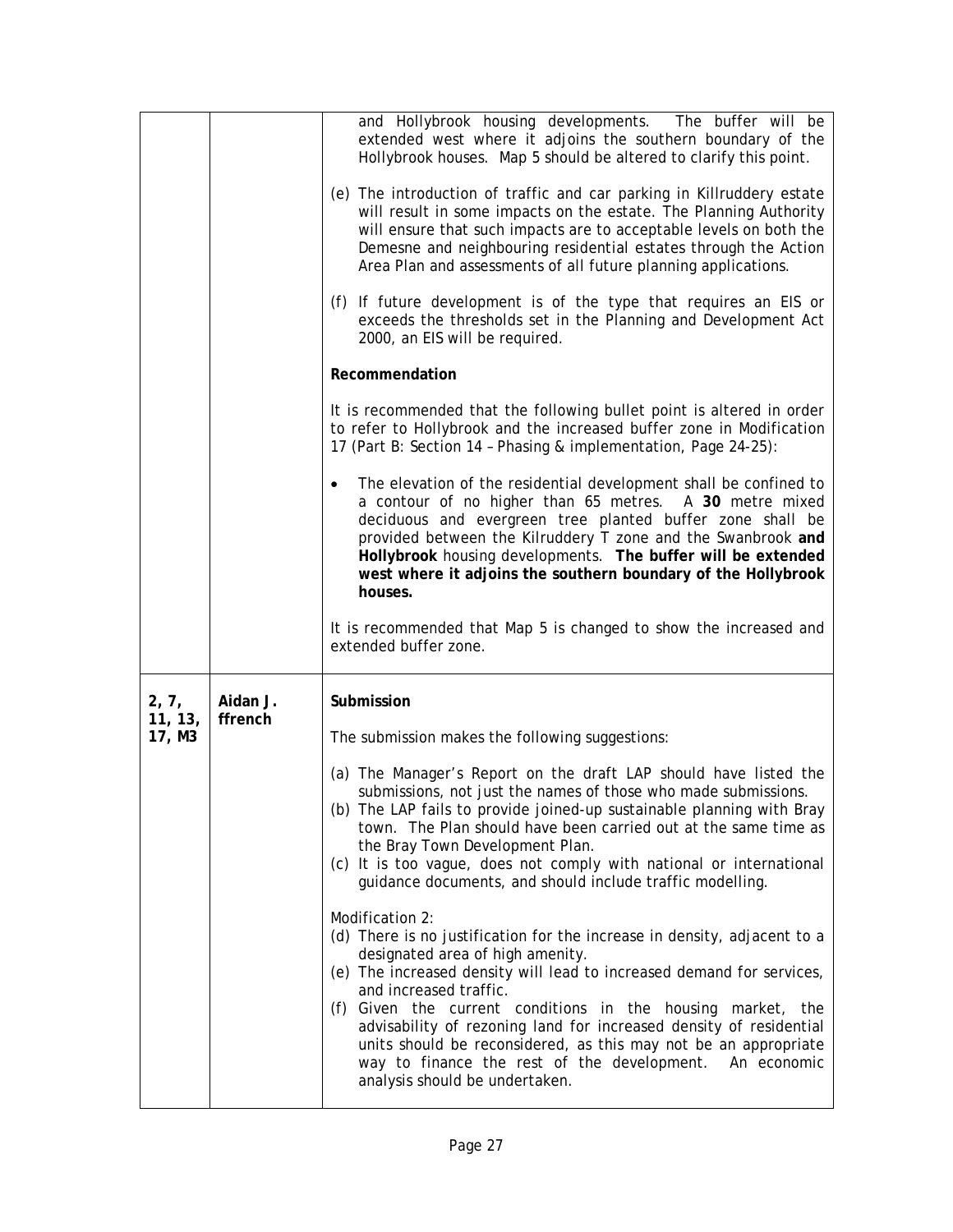|  | Modification 7:<br>(g) There is no mention of addressing existing road traffic capacity<br>problems on the Southern Cross Road<br>(h) There is no mention of Public Transport in relation to the<br>proposed modifications.                                                                                                   |
|--|-------------------------------------------------------------------------------------------------------------------------------------------------------------------------------------------------------------------------------------------------------------------------------------------------------------------------------|
|  | (i) As Minister Gormley has directed Wicklow County Council to<br>progress plans for the SAAO of the Sugarloaf areas, the<br>development of high density housing in the Kilruddery estate is<br>inappropriate and contradicts the SEA on the draft Bray LAP.                                                                  |
|  | Modification 11:<br>(j) Modification 11 is welcomed in principle, as the only modification<br>that is of benefit to the general public and residents, but it is too<br>vague.                                                                                                                                                 |
|  | Modification 13:<br>(k) The open space area envisioned as an amenity for the residents of<br>the newly zoned lands should be accessible to all the residents of<br>the southern cross area.                                                                                                                                   |
|  | Modification 17:<br>(I) The proposed area zoned $T$ , at 9 hectares is too large. The area<br>should be smaller, and the buffer zone should be 25-50 metres,<br>not 10 metres, to protect the amenity of neighbouring estates.                                                                                                |
|  | (m) There is a lack of any policies in the modifications which refer to<br>Bray Town. The LAP for the environs should be carried out in an<br>integrated fashion with the councillors and residents of Bray<br>Town. The LAP in its current guise is an outmoded model of<br>developer-led local area planning.               |
|  | Response                                                                                                                                                                                                                                                                                                                      |
|  | (a) This submission refers to the Draft Plan and not a specific<br>modification. The Manager's Report can only contain opinions<br>and recommendations on the displayed modifications.<br>The<br>submissions were dealt with in accordance with best practice and<br>the provisions of the Planning Acts.                     |
|  | (b) This submission refers to the Draft Plan and not a specific<br>modification. The Manager's Report can only contain opinions<br>and recommendations on the displayed modifications.<br>It is<br>proposed in the future to seek to run both plans in tandem, as<br>timeframes will allow.                                   |
|  | (c) The Plan has full regard to the National Spatial Strategy, Regional<br>Planning Guidelines, the DTO Strategy, the Wicklow County<br>Development Plan and Bray Town Development Plan.<br>Traffic<br>modelling is considered more appropriate for masterplanning and<br>planning application stages than a Local Area Plan. |
|  | (d) The proposed increase in the maximum density will still result in a<br>very low density development on the site (in the order of 6                                                                                                                                                                                        |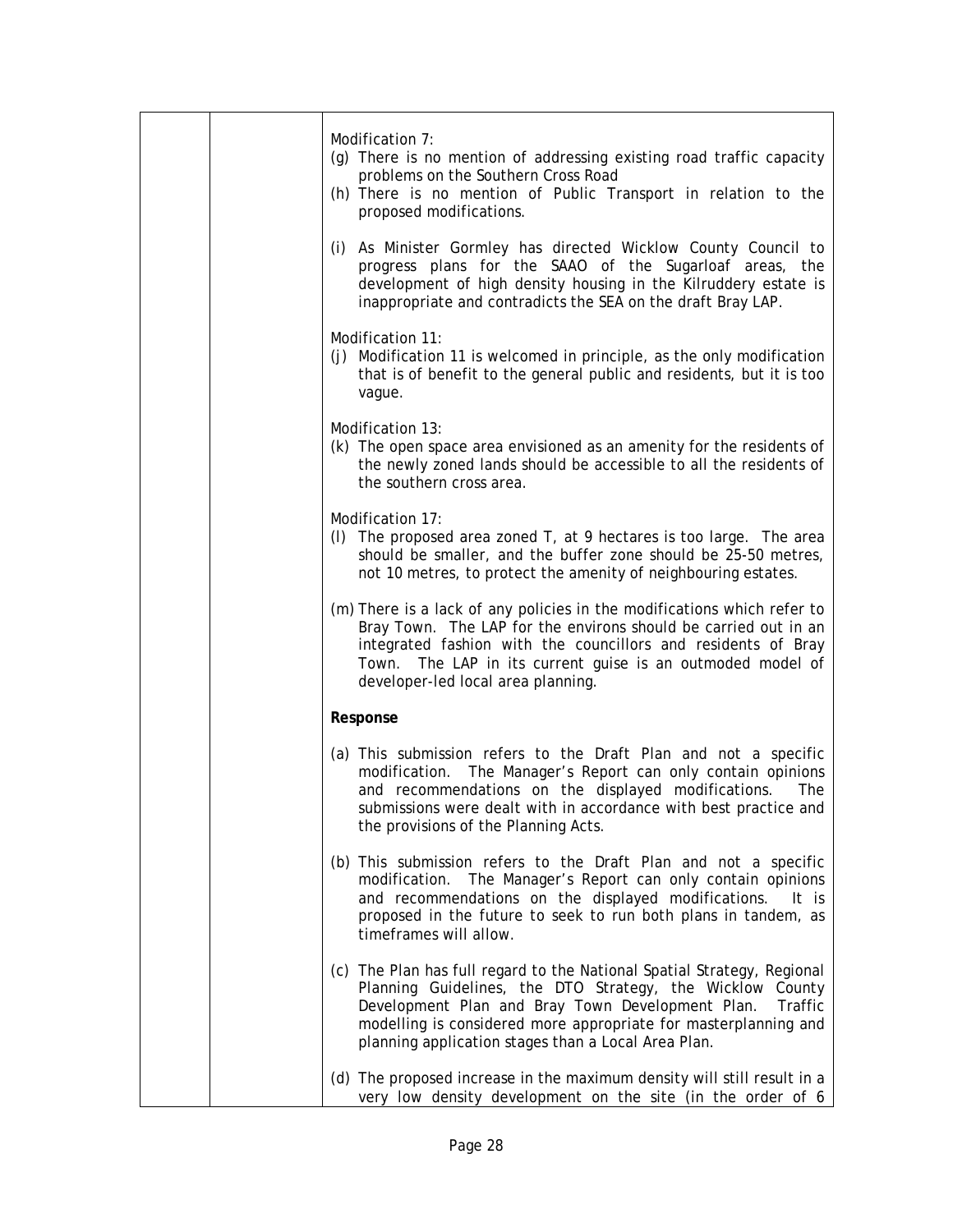|  | dwellings per acre), resulting in a maximum of 120 dwellings.<br>The low number of residences will not create any services or<br>traffic issues in the area. All development in Killruddery is<br>subject to an Action Area Plan as outlined in Section 14, and<br>modified by Modification 17. The Action Area Plan will ensure the<br>sustainable, phased and managed development of the demesne<br>during the plan period. |
|--|-------------------------------------------------------------------------------------------------------------------------------------------------------------------------------------------------------------------------------------------------------------------------------------------------------------------------------------------------------------------------------------------------------------------------------|
|  | (e) The low number of residences will not create any services or<br>traffic issues in the area.                                                                                                                                                                                                                                                                                                                               |
|  | (f) An economic analysis is beyond the remit of a Local Area Plan.<br>The Action Area Plan and phasing requirements therein will<br>ensure that the Demesne is development in a comprehensive and<br>sustainable manner.                                                                                                                                                                                                      |
|  | (g) This submission does not refer to a specific modification. The<br>Manager's Report can only contain opinions and recommendations<br>on the displayed modifications.                                                                                                                                                                                                                                                       |
|  | (h) This submission does not refer to a specific modification. The<br>Manager's Report can only contain opinions and recommendations<br>on the displayed modifications.                                                                                                                                                                                                                                                       |
|  | (i) Regard will be had to any future SAAO designations in the Action<br>Area Plan process. The development of a small number of low<br>density houses is not envisaged to have any impact on the SAAO<br>designations.                                                                                                                                                                                                        |
|  | (j) Modification 11 should be read in conjunction with Modification<br>17 which requires the Action Area Plan for Killruddery to include<br>the provision of a walking route through the estate to the Little<br>Sugar Loaf mountain and west to the Demesne boundaries.                                                                                                                                                      |
|  | (k) The open space is intended primarily for future adjoining<br>residents, much like any open space areas in any housing estate.<br>There will be no physical barrier to prevent residents from the<br>wider area from using it.                                                                                                                                                                                             |
|  | (I) An increased buffer zone of 30m is considered appropriate along<br>the western boundary of the Demesne adjoining the Swanbrook<br>and Hollybrook housing developments. The buffer will be<br>extended west where it adjoins the southern boundary of the<br>Hollybrook houses. Map 5 should be altered to clarify this point.                                                                                             |
|  | (m) This submission refers to the Draft Plan and not a specific<br>modification. The Manager's Report can only contain opinions<br>and recommendations on the displayed modifications. The Draft<br>Local Area Plan compliments the Bray Town Development Plan.                                                                                                                                                               |
|  | Recommendation                                                                                                                                                                                                                                                                                                                                                                                                                |
|  | It is recommended that the following bullet point is altered in order<br>to refer to Hollybrook and the increased buffer zone in Modification<br>17 (Part B: Section 14 - Phasing & implementation, Page 24-25):                                                                                                                                                                                                              |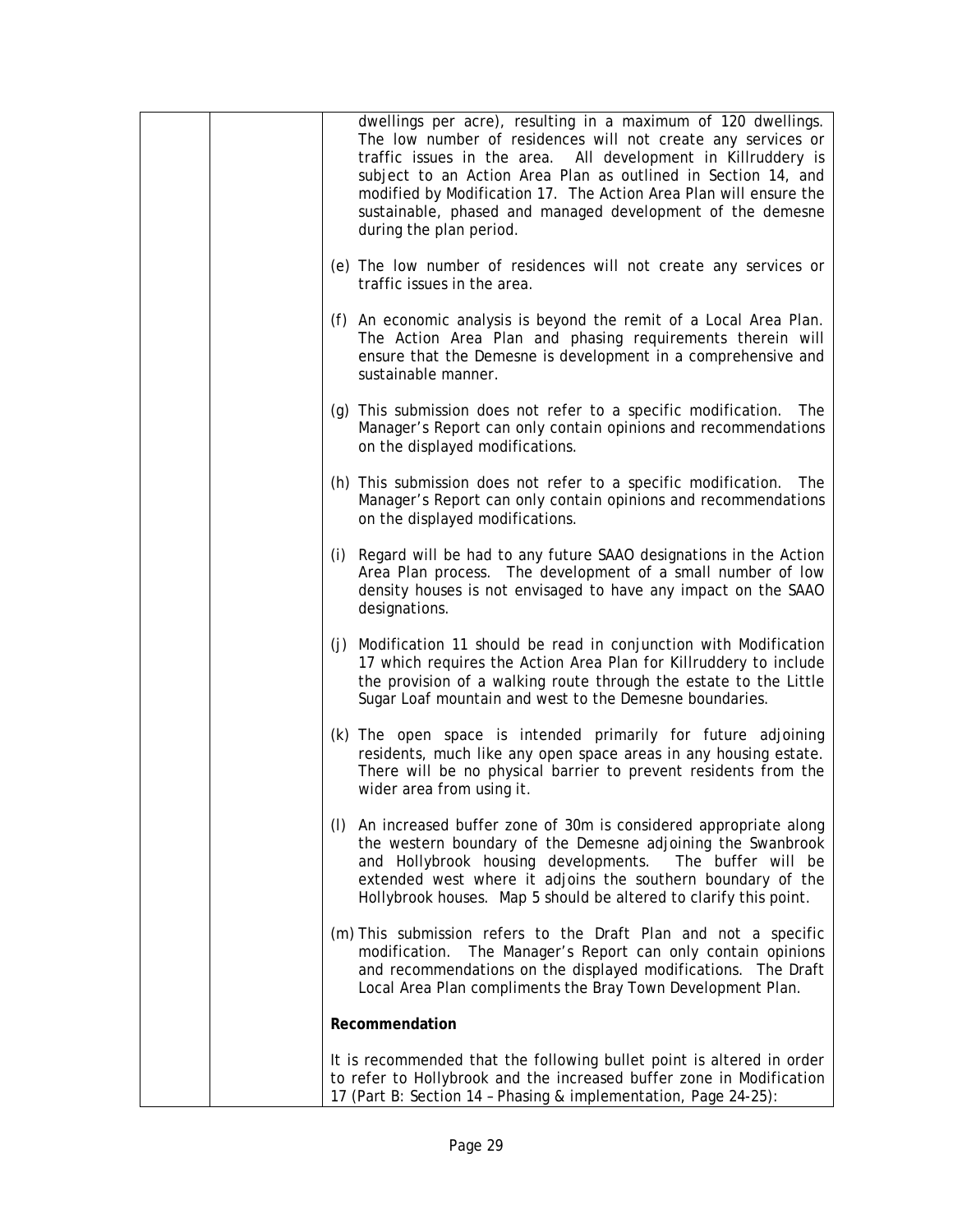|                                  |                                          | The elevation of the residential development shall be confined to<br>a contour of no higher than 65 metres. A 30 metre mixed<br>deciduous and evergreen tree planted buffer zone shall be<br>provided between the Kilruddery T zone and the Swanbrook and<br>Hollybrook housing developments. The buffer will be extended<br>west where it adjoins the southern boundary of the Hollybrook<br>houses.<br>It is recommended that Map 5 is changed to show the increased and<br>extended buffer zone.                                                                                     |
|----------------------------------|------------------------------------------|-----------------------------------------------------------------------------------------------------------------------------------------------------------------------------------------------------------------------------------------------------------------------------------------------------------------------------------------------------------------------------------------------------------------------------------------------------------------------------------------------------------------------------------------------------------------------------------------|
| 2, 3,<br>9, 11,<br>14, 17,<br>M4 | Jacinta and<br>Paul<br><b>Fitzsimons</b> | Submission<br>The submission makes the following suggestions:<br>(a) As with the original draft plan, the modified plan is unclear on                                                                                                                                                                                                                                                                                                                                                                                                                                                   |
|                                  |                                          | access to the new residential development in Killruddery.<br>(b) Neither pedestrian nor vehicular access should be permitted via<br>Hollybrook Park, to avoid increasing traffic, noise and reduction<br>in property values.<br>(c) The increased density is unwarranted given the lack of public<br>transport and inadequate roads.                                                                                                                                                                                                                                                    |
|                                  |                                          | (d) The reconfigured residential zoning will have a disastrous effect<br>on the privacy of Hollybrook Park. The proposed location will be<br>visually obtrusive.                                                                                                                                                                                                                                                                                                                                                                                                                        |
|                                  |                                          | Response                                                                                                                                                                                                                                                                                                                                                                                                                                                                                                                                                                                |
|                                  |                                          | (a) It is envisaged that vehicular access to the proposed development<br>in Kilruddery Demesne will be through the existing access from<br>the Bray Southern Access Route. This should be clarified in the<br>Draft Plan.                                                                                                                                                                                                                                                                                                                                                               |
|                                  |                                          | (b) No pedestrian or vehicular accesses are proposed through the<br>Hollybrook or Swanbrook housing estates.<br>Map 5 should be<br>altered to clarify this point.                                                                                                                                                                                                                                                                                                                                                                                                                       |
|                                  |                                          | (c) The proposed increase in the maximum density will still result in a<br>very low density development on the site (in the order of 6<br>dwellings per acre), resulting in a maximum of 120 dwellings.<br>The low number of residences will not create any services or<br>traffic issues in the area.                                                                                                                                                                                                                                                                                  |
|                                  |                                          | (d) All development in Killruddery is subject to an Action Area Plan as<br>outlined in Section 14, and modified by Modification 17. The<br>Action Area Plan will ensure the sustainable, phased and managed<br>development of the demesne during the plan period.<br>The<br>Planning Authority will further ensure through the assessment of<br>any planning applications, that Hollybrook Park is unaffected by<br>any future development in Kilruddery Demesne. The proposed<br>increased and extended buffer zone will also assist in the<br>protection of privacy at this location. |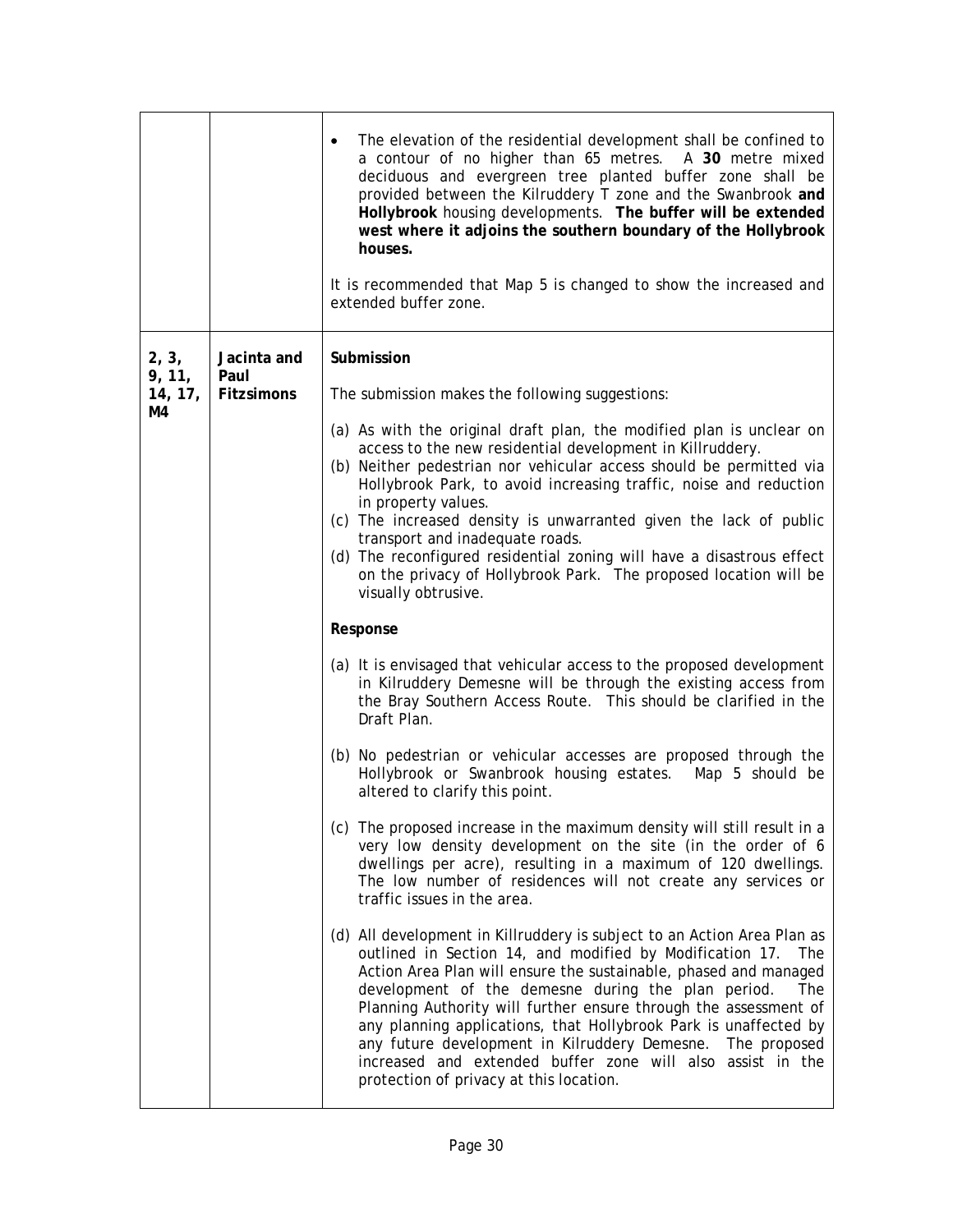|                   |           | Recommendation                                                                                                                                                                                                                                                                                                                                                                                                     |
|-------------------|-----------|--------------------------------------------------------------------------------------------------------------------------------------------------------------------------------------------------------------------------------------------------------------------------------------------------------------------------------------------------------------------------------------------------------------------|
|                   |           | It is recommended that the following bullet point is altered in order<br>to refer to Hollybrook and the increased buffer zone in Modification<br>17 (Part B: Section 14 - Phasing & implementation, Page 24-25):                                                                                                                                                                                                   |
|                   |           | The elevation of the residential development shall be confined to<br>$\bullet$<br>a contour of no higher than 65 metres. A 30 metre mixed<br>deciduous and evergreen tree planted buffer zone shall be<br>provided between the Kilruddery T zone and the Swanbrook and<br>Hollybrook housing developments. The buffer will be extended<br>west where it adjoins the southern boundary of the Hollybrook<br>houses. |
|                   |           | It is recommended that Map 5 is changed to show the increased and<br>extended buffer zone, and to remove the indicative walking route<br>shown entering the open space adjoining Hollybrook housing estate.                                                                                                                                                                                                        |
|                   |           | It is recommended that the following bullet point is added to the<br>Modification 17 (Part B: Section 14 - Phasing & implementation, Page<br>$24-25$ :                                                                                                                                                                                                                                                             |
|                   |           | The Action Area Plan shall provide for a vehicular access to all<br>proposed developments via the existing access to Kilruddery from<br>the Bray Southern Cross Route.                                                                                                                                                                                                                                             |
| 2, 3,             | Denise    | Submission                                                                                                                                                                                                                                                                                                                                                                                                         |
| 9, 11,<br>14, 17, | Heffernan | The submission makes the following suggestions:                                                                                                                                                                                                                                                                                                                                                                    |
| M4                |           | Modifications 17:<br>(a) The maps contradict the written document. The latter only<br>refers to a buffer between Kilruddery and Swanbrook.<br>(b) There should be a buffer zone between Hollybrook Park and the<br>Killruddery T zone of approx 30 metres to provide a noise and<br>visual barrier.<br>(c) There should be no building within the buffer zone.                                                     |
|                   |           | Modifications 2 & 3:<br>(d) There should be no increase in density.<br>(e) The proximity of the proposed development to Hollybrook Park<br>will have detrimental impacts on visual amenity and property<br>values.<br>(f) No access should be provided from Hollybrook Park.                                                                                                                                       |
|                   |           | Modification 9:<br>(g) A full flood risk assessment should be carried out for all<br>developments.                                                                                                                                                                                                                                                                                                                 |
|                   |           | Modification 11:<br>(h) No pedestrian or vehicular access should be allowed to an internal<br>walk within Killruddery estate via Hollybrook Park, to dissuade<br>transient non-locals and to avoid increasing anti-social behaviour                                                                                                                                                                                |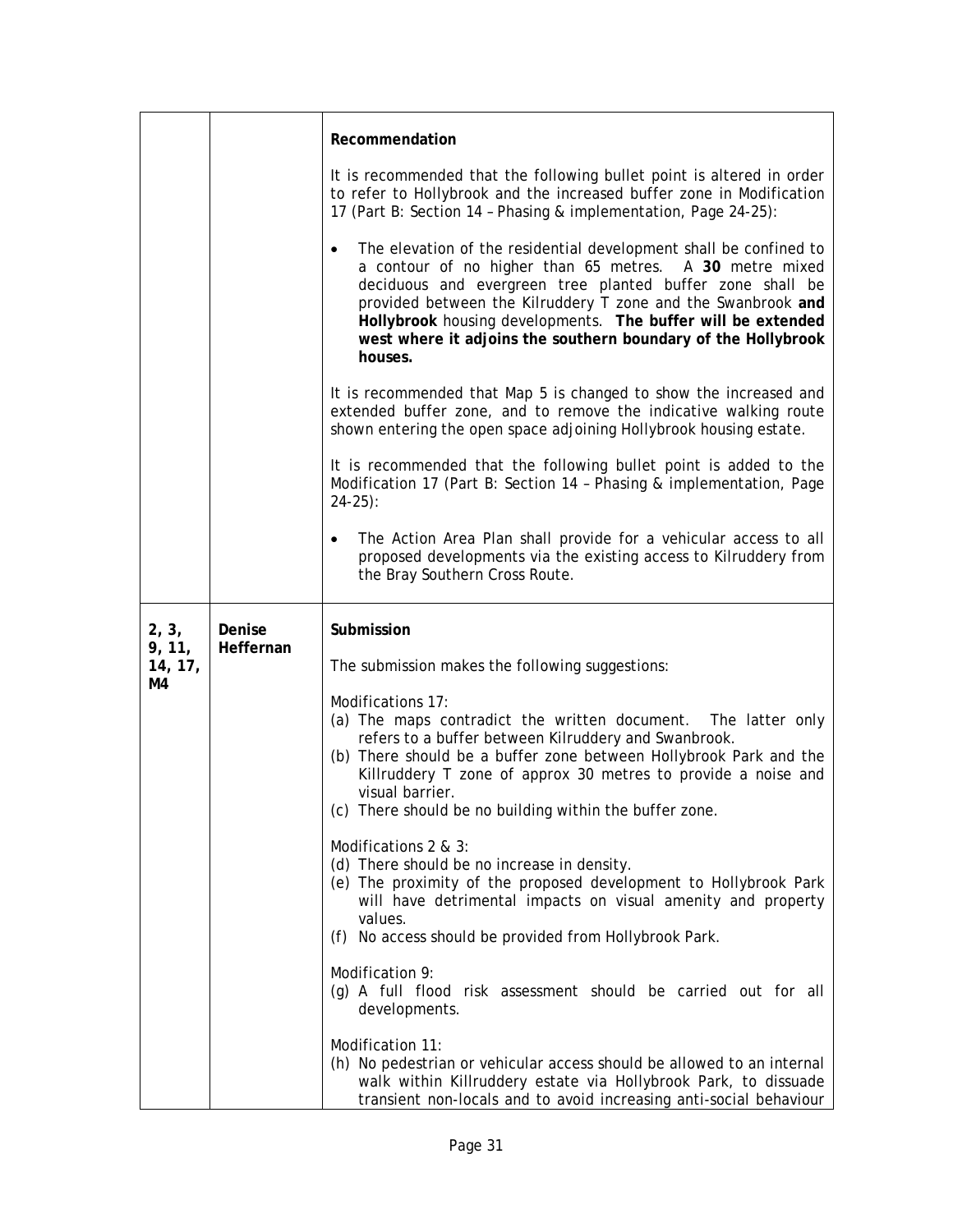|  | perpetrated by non-locals in Hollybrook Park.                                                                                                                                                                                                                                                                                                                                                                                                                            |
|--|--------------------------------------------------------------------------------------------------------------------------------------------------------------------------------------------------------------------------------------------------------------------------------------------------------------------------------------------------------------------------------------------------------------------------------------------------------------------------|
|  | Response                                                                                                                                                                                                                                                                                                                                                                                                                                                                 |
|  | (a) In order to avoid confusion, the written statement should be<br>changed to also refer to Hollybrook with regard to the buffer<br>zone.                                                                                                                                                                                                                                                                                                                               |
|  | (b) An increased buffer zone of 30m is considered appropriate along<br>the western boundary of the Demesne adjoining the Swanbrook<br>and Hollybrook housing developments. The buffer will be<br>extended west where it adjoins the southern boundary of the<br>Hollybrook houses. Map 5 should be altered to clarify this point.                                                                                                                                        |
|  | (c) It is not intended that the buffer zone would be built on including<br>any roads and footpaths.                                                                                                                                                                                                                                                                                                                                                                      |
|  | (d) The proposed increase in the maximum density will still result in a<br>very low density development on the site (in the order of 6<br>dwellings per acre), resulting in a maximum of 120 dwellings.<br>The low number of residences will not create any services or<br>traffic issues in the area.                                                                                                                                                                   |
|  | (e) The Planning Authority will ensure through the Action Area Plan<br>for Kilruddery and through the assessment of any planning<br>applications, that Hollybrook Park is unaffected by any future<br>development in Kilruddery Demesne.                                                                                                                                                                                                                                 |
|  | (f) It is envisaged that vehicular access to the proposed development<br>in Kilruddery Demesne will be through the existing access from<br>the Bray Southern Access Route. This should be clarified in the<br>Pedestrian access is recommended however to<br>Draft Plan.<br>encourage permeability in this area.                                                                                                                                                         |
|  | (g) A full Flood Risk Assessment for Kilruddery Demesne must be<br>undertaken prior to the commencement of any development as<br>part of as part of the masterplan and subsequent planning<br>applications that must be prepared for the Demesne (see<br>Modification no. 9). The requirement for a certificate for sites<br>under 0.25 hectares is merely to ensure that small developments<br>such as house extensions do not require a full Flood Risk<br>Assessment. |
|  | (h) No pedestrian or vehicular accesses are proposed through the<br>Hollybrook or Swanbrook housing estates.<br>Map 5 should be<br>altered to clarify this point.                                                                                                                                                                                                                                                                                                        |
|  | Recommendation                                                                                                                                                                                                                                                                                                                                                                                                                                                           |
|  | It is recommended that the following bullet point is altered in order<br>to refer to Hollybrook and the increased buffer zone in Modification<br>17 (Part B: Section 14 - Phasing & implementation, Page 24-25):                                                                                                                                                                                                                                                         |
|  | The elevation of the residential development shall be confined to                                                                                                                                                                                                                                                                                                                                                                                                        |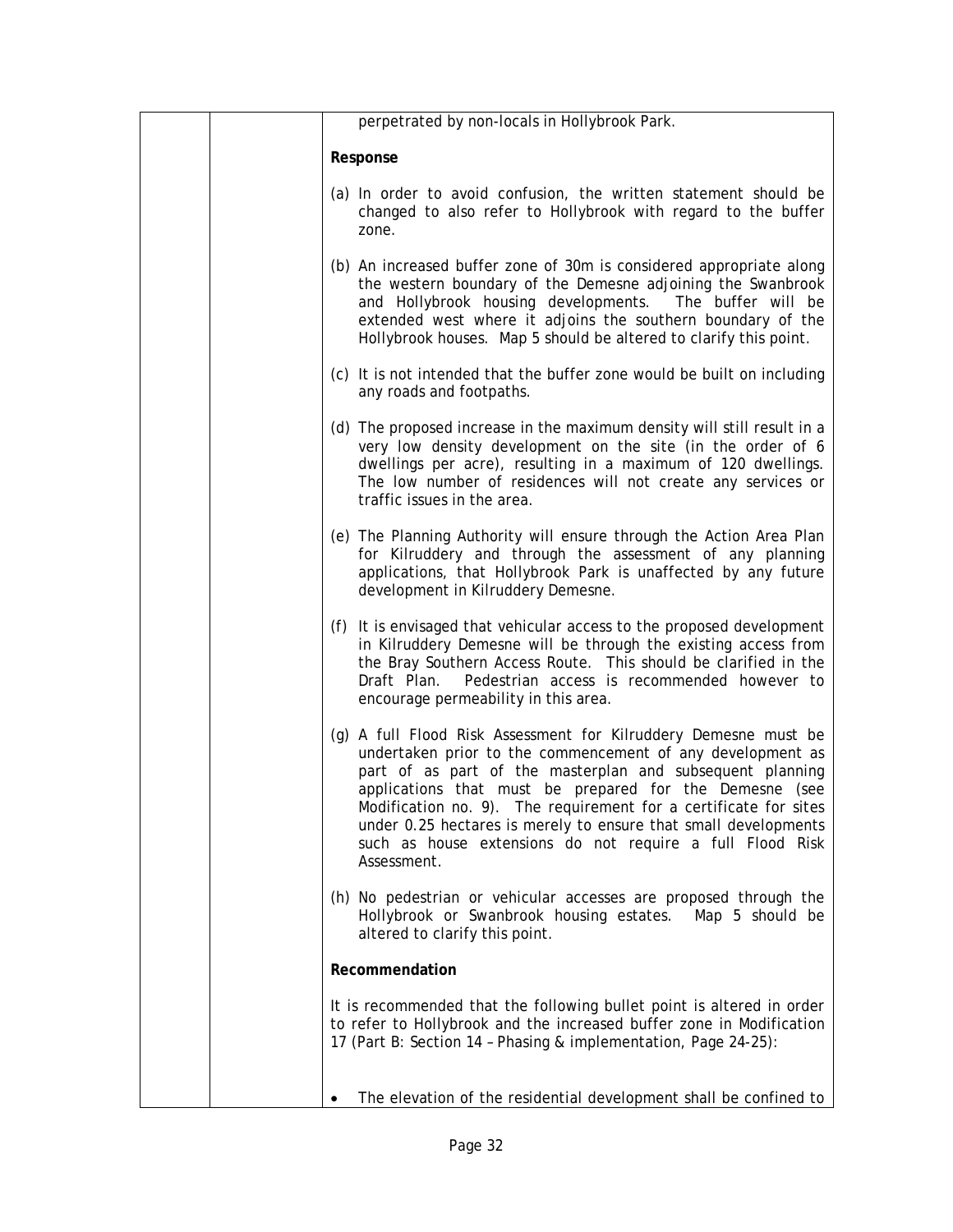|                                  |                                                                                                                                                                                      | a contour of no higher than 65 metres. A 30 metre mixed<br>deciduous and evergreen tree planted buffer zone shall be<br>provided between the Kilruddery T zone and the Swanbrook and<br>Hollybrook housing developments. The buffer will be extended<br>west where it adjoins the southern boundary of the Hollybrook<br>houses.<br>It is recommended that Map 5 is changed to show the increased and<br>extended buffer zone. The indicative walking route shown entering<br>the open space adjoining Hollybrook housing estate should be<br>removed.<br>It is recommended that the following bullet point is added to the<br>Modification 17 (Part B: Section 14 - Phasing & implementation, Page<br>$24-25$ :<br>The Action Area Plan shall provide for a vehicular access to all<br>proposed developments via the existing access to Kilruddery from<br>the Bray Southern Cross Route.                                                                                                                                                                                                                                                                                                                                                                                                                                                                                                            |
|----------------------------------|--------------------------------------------------------------------------------------------------------------------------------------------------------------------------------------|-------------------------------------------------------------------------------------------------------------------------------------------------------------------------------------------------------------------------------------------------------------------------------------------------------------------------------------------------------------------------------------------------------------------------------------------------------------------------------------------------------------------------------------------------------------------------------------------------------------------------------------------------------------------------------------------------------------------------------------------------------------------------------------------------------------------------------------------------------------------------------------------------------------------------------------------------------------------------------------------------------------------------------------------------------------------------------------------------------------------------------------------------------------------------------------------------------------------------------------------------------------------------------------------------------------------------------------------------------------------------------------------------------|
| 2, 3,<br>9, 11,<br>14, 17,<br>M4 | Hollybrook<br>Park<br><b>Residents</b><br>Association<br>(submission<br>$23)$ and<br>identical<br>letters from<br>individual<br>residents of<br>Hollybrook<br>(submissions<br>24-44) | Submission<br>The submission makes the following suggestions:<br>Modifications 2 and 3:<br>(a) There is no mention of where access to the residential<br>development will be, and it is feared that vehicular access<br>through Hollybrook Park will have a detrimental impact on quality<br>of life through increased traffic and noise, thereby reducing<br>property values.<br>(b) The movement of the residential site will impact negatively on<br>privacy, property values and drainage problems in Hollybrook.<br>Any residential development should be confined to the original<br>proposed location.<br>(c) The increased density is unwarranted, and will exacerbate<br>existing deficits in the road network and public transport. Higher<br>quality units in smaller numbers would be preferable.<br>(d) The county manager is not giving sufficient regard to numerous<br>objections from residents, in favour of one landowner.<br>Modification 9:<br>(e) A full Flood Risk Assessment should be carried out for any<br>development, even those of less than 0.25 hectares.<br>Modification 11:<br>(f) No pedestrian or vehicular access should be allowed to an internal<br>walk within Killruddery estate via Hollybrook Park, to dissuade<br>transient non-locals and to avoid increasing anti-social behaviour<br>perpetrated by non-locals in Hollybrook Park.<br>Modification 14: |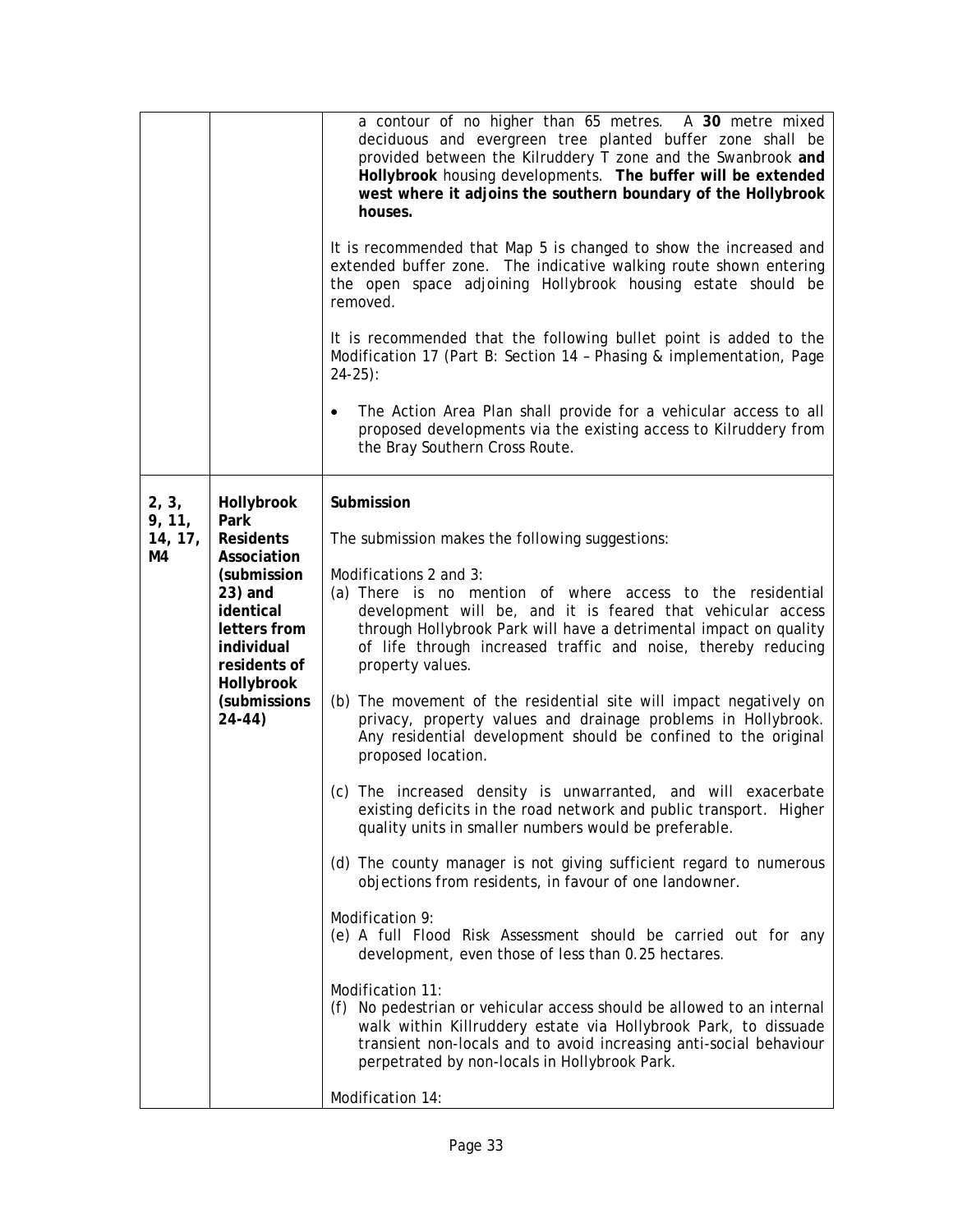| (g) The buffer zone between the new zoning and Swanbrook and<br>Hollybrook should be 30 metres, not 10 metres, to protect<br>existing residential amenity and minimise noise nuisance.<br>The<br>map appears to contradict the written statement as only<br>Swanbrook is referred to in the written statement.                                                                                                                                                                                                                                                                      |
|-------------------------------------------------------------------------------------------------------------------------------------------------------------------------------------------------------------------------------------------------------------------------------------------------------------------------------------------------------------------------------------------------------------------------------------------------------------------------------------------------------------------------------------------------------------------------------------|
| (h) Tourism Development should be 30 metres from buffer zone.                                                                                                                                                                                                                                                                                                                                                                                                                                                                                                                       |
| (i) There should be a buffer zone of 30 metres, including the existing<br>grass mound, between Hollybrook Park and any development in<br>the R3 zoning.                                                                                                                                                                                                                                                                                                                                                                                                                             |
| (j) Buffer zone should never be built on.                                                                                                                                                                                                                                                                                                                                                                                                                                                                                                                                           |
| Response                                                                                                                                                                                                                                                                                                                                                                                                                                                                                                                                                                            |
| (a) It is envisaged that vehicular access to the proposed development<br>in Kilruddery Demesne will be through the existing access from<br>the Bray Southern Access Route, as shown on Map 5. This should<br>be clarified in the Draft Plan.                                                                                                                                                                                                                                                                                                                                        |
| (b) The Planning Authority will ensure through the Action Area Plan<br>for Kilruddery and through the assessment of any planning<br>applications, that Hollybrook Park is unaffected by any future<br>development in Kilruddery Demesne. Modification 17 should be<br>amended to increase the buffer zone to 30 metres.                                                                                                                                                                                                                                                             |
| (c) The proposed increase in the maximum density will still result in a<br>very low density development on the site (in the order of 6<br>dwellings per acre), resulting in a maximum of 120 dwellings.<br>The low number of residences will not create any services or<br>traffic issues in the area. All development in Killruddery is<br>subject to an Action Area Plan as outlined in Section 14, and<br>modified by Modification 17. The Action Area Plan will ensure the<br>sustainable, phased and managed development of the demesne<br>during the plan period.             |
| (d) The provisions of the Draft LAP and the policies and objectives<br>therein represent the most orderly and sustainable approach to<br>the anticipated growth of Bray Environs into the future, following<br>extensive consultation with stakeholders, other interested bodies,<br>and the general public. The Plans proposed represent the most<br>sustainable approach to the development of the Plan area based<br>on national, regional and county planning policy and guidance,<br>and the concerns and opinions expressed during the course of<br>preparing the draft Plan. |
| The policies and objectives of the Plan have not been unduly<br>influenced by any developer or stakeholder in the area over any<br>other, and it is the belief of Wicklow County Council that the Plan<br>has been prepared in the most transparent manner possible and in<br>accordance with the requirements of the Planning & Development<br>Acts, 2000-2007.                                                                                                                                                                                                                    |
| (e) A full Flood Risk Assessment for Kilruddery Demesne must be                                                                                                                                                                                                                                                                                                                                                                                                                                                                                                                     |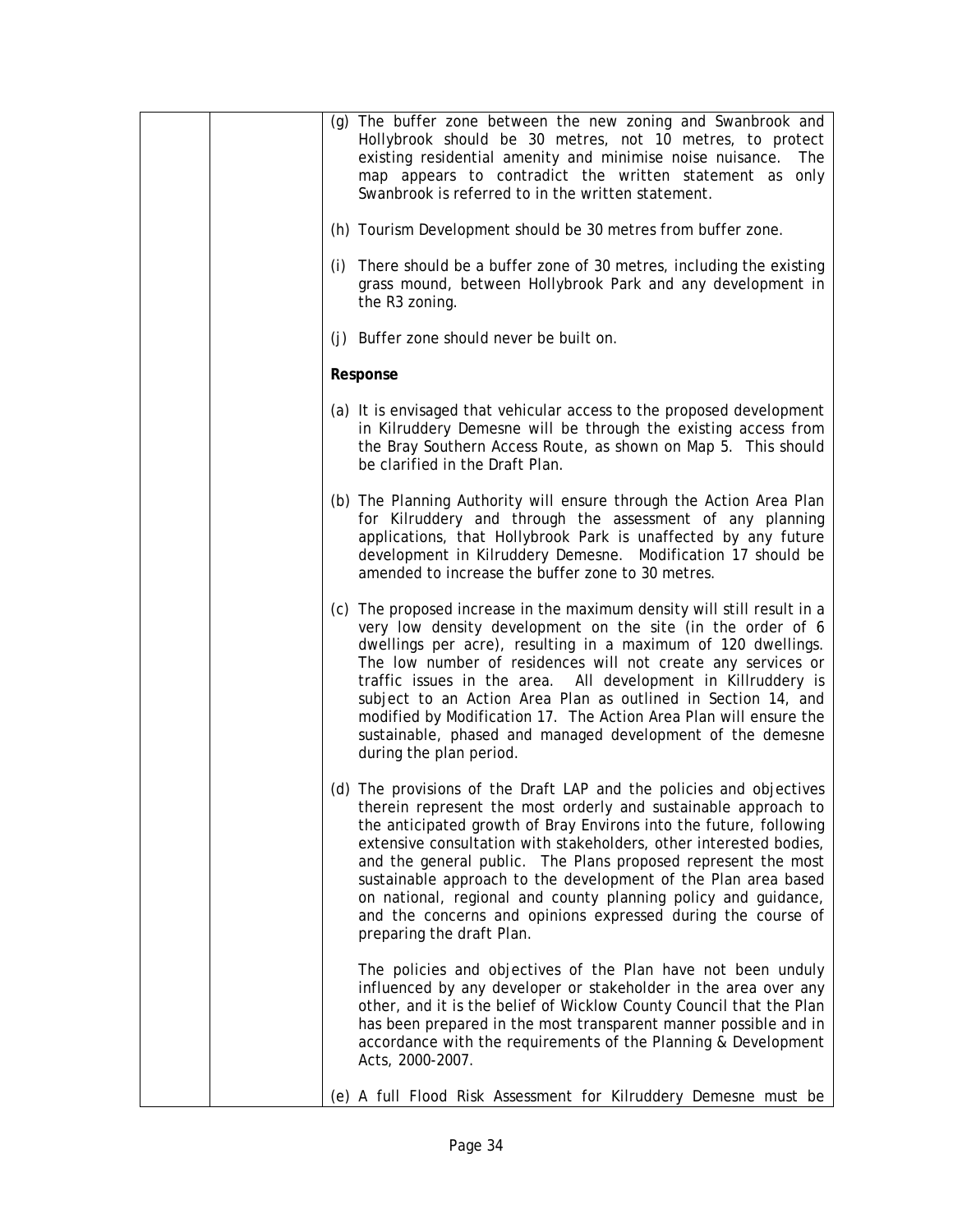|          |             | undertaken prior to the commencement of any development as<br>part of the masterplan and subsequent planning applications that<br>must be prepared for the Demesne. The requirement for a<br>certificate for sites under 0.25 hectares is merely to ensure that<br>small developments such as house extensions do not require a full<br>Flood Risk Assessment.                                                     |
|----------|-------------|--------------------------------------------------------------------------------------------------------------------------------------------------------------------------------------------------------------------------------------------------------------------------------------------------------------------------------------------------------------------------------------------------------------------|
|          |             | (f) No pedestrian or vehicular accesses are proposed through the<br>Hollybrook or Swanbrook housing estates. Map 5 should be<br>altered to clarify this point.                                                                                                                                                                                                                                                     |
|          |             | (g) An increased buffer zone of 30m is considered appropriate along<br>the western boundary of the Demesne adjoining the Swanbrook<br>and Hollybrook housing developments. The buffer will be<br>extended west where it adjoins the southern boundary of the<br>Hollybrook houses. Map 5 should be altered to clarify this point.                                                                                  |
|          |             | (h) A 60 m buffer for tourism development is considered excessive.<br>The newly proposed buffer zone of 30m is considered appropriate.                                                                                                                                                                                                                                                                             |
|          |             | (i) A buffer zone of 30m between existing and future residential<br>development is considered appropriate.                                                                                                                                                                                                                                                                                                         |
|          |             | (j) It is not intended that the buffer zone would be built on including<br>any roads and footpaths.                                                                                                                                                                                                                                                                                                                |
|          |             | Recommendation                                                                                                                                                                                                                                                                                                                                                                                                     |
|          |             | It is recommended that the following bullet point is altered in order<br>to refer to Hollybrook and the increased buffer zone in Modification<br>17 (Part B: Section 14 - Phasing & implementation, Page 24-25):                                                                                                                                                                                                   |
|          |             | The elevation of the residential development shall be confined to<br>$\bullet$<br>a contour of no higher than 65 metres. A 30 metre mixed<br>deciduous and evergreen tree planted buffer zone shall be<br>provided between the Kilruddery T zone and the Swanbrook and<br>Hollybrook housing developments. The buffer will be extended<br>west where it adjoins the southern boundary of the Hollybrook<br>houses. |
|          |             | It is recommended that Map 5 is changed to show the increased and<br>extended buffer zone. The indicative walking route shown entering<br>the open space adjoining Hollybrook housing estate should be<br>removed.                                                                                                                                                                                                 |
|          |             | It is recommended that the following bullet point is added to the<br>Modification 17 (Part B: Section 14 - Phasing & implementation, Page<br>$24-25$ :                                                                                                                                                                                                                                                             |
|          |             | The Action Area Plan shall provide for a vehicular access to all<br>$\bullet$<br>proposed developments via the existing access to Kilruddery<br>House from the Bray Southern Cross Route.                                                                                                                                                                                                                          |
| 2, 3, 7, | Dr Caoimhin | Submission                                                                                                                                                                                                                                                                                                                                                                                                         |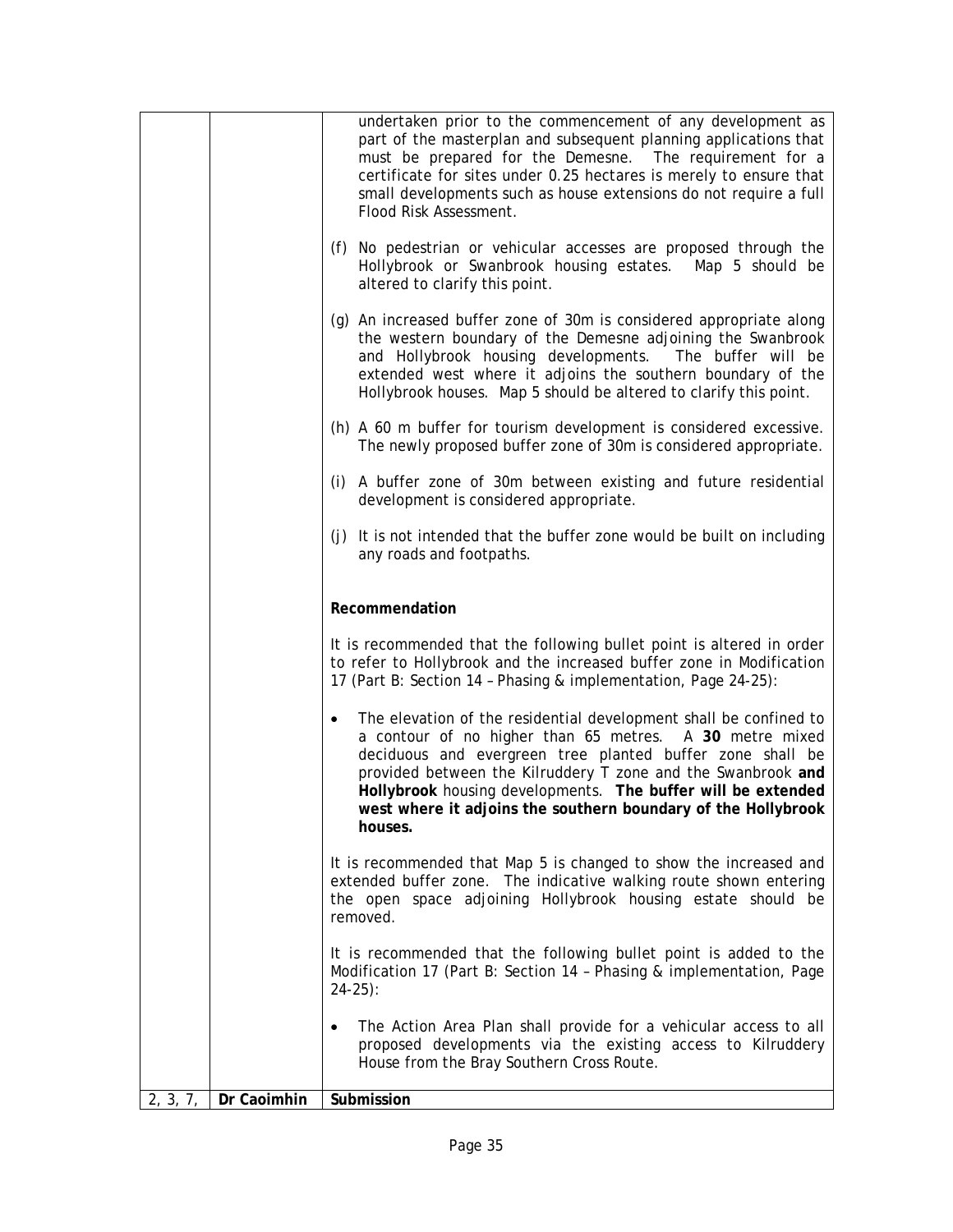| 9 and | MacMaolain |                                                                                                                                                                                                                                                                                                                                                                                                                                                                                                                                                                                              |
|-------|------------|----------------------------------------------------------------------------------------------------------------------------------------------------------------------------------------------------------------------------------------------------------------------------------------------------------------------------------------------------------------------------------------------------------------------------------------------------------------------------------------------------------------------------------------------------------------------------------------------|
| 17    |            | a) Concerned about the proposal to move the residential<br>development closer to Hollybrook Park.<br>b) Concerned about the increases in housing density and possible<br>public access to the residential development and walkways in<br>Kilruddery via Hollywood Park.<br>The estate suffers from very poor drainage and flooding and<br>c)<br>this risk would be likely to increase further should houses be<br>built behind us.<br>The new houses would detrimentally affect the current<br>d)<br>residents' views of the mountain and diminish the tranquil<br>atmosphere of the estate. |
|       |            | Response                                                                                                                                                                                                                                                                                                                                                                                                                                                                                                                                                                                     |
|       |            | (a) & (d) An increased buffer zone of 30m is considered appropriate<br>along the western boundary of the Demesne adjoining the Swanbrook<br>and Hollybrook housing developments. The buffer will be extended<br>west where it adjoins the southern boundary of the Hollybrook<br>houses. Map 5 should be altered to clarify this point.                                                                                                                                                                                                                                                      |
|       |            | (b) The proposed increase in the maximum density will still result in a<br>very low density development on the site (in the order of 6 dwellings<br>per acre), resulting in a maximum of 120 dwellings. The low number<br>of residences will not create any services or traffic issues in the area.                                                                                                                                                                                                                                                                                          |
|       |            | (c) A full Flood Risk Assessment for Kilruddery Demesne must be<br>undertaken prior to the commencement of any development as<br>part of as part of the masterplan and subsequent planning<br>applications that must be prepared for the Demesne (see<br>Modification no. 9). The requirement for a certificate for sites<br>under 0.25 hectares is merely to ensure that small developments<br>such as house extensions do not require a full Flood Risk<br>Assessment.                                                                                                                     |
|       |            | Recommendation                                                                                                                                                                                                                                                                                                                                                                                                                                                                                                                                                                               |
|       |            | It is recommended that the following bullet point is altered in order<br>to refer to Hollybrook and the increased buffer zone in Modification<br>17 (Part B: Section 14 - Phasing & implementation, Page 24-25):                                                                                                                                                                                                                                                                                                                                                                             |
|       |            | The elevation of the residential development shall be confined to<br>$\bullet$<br>a contour of no higher than 65 metres. A 30 metre mixed<br>deciduous and evergreen tree planted buffer zone shall be<br>provided between the Kilruddery T zone and the Swanbrook and<br>Hollybrook housing developments. The buffer will be extended<br>west where it adjoins the southern boundary of the Hollybrook<br>houses.                                                                                                                                                                           |
|       |            | It is recommended that Map 5 is changed to show the increased and<br>extended buffer zone.                                                                                                                                                                                                                                                                                                                                                                                                                                                                                                   |
|       |            |                                                                                                                                                                                                                                                                                                                                                                                                                                                                                                                                                                                              |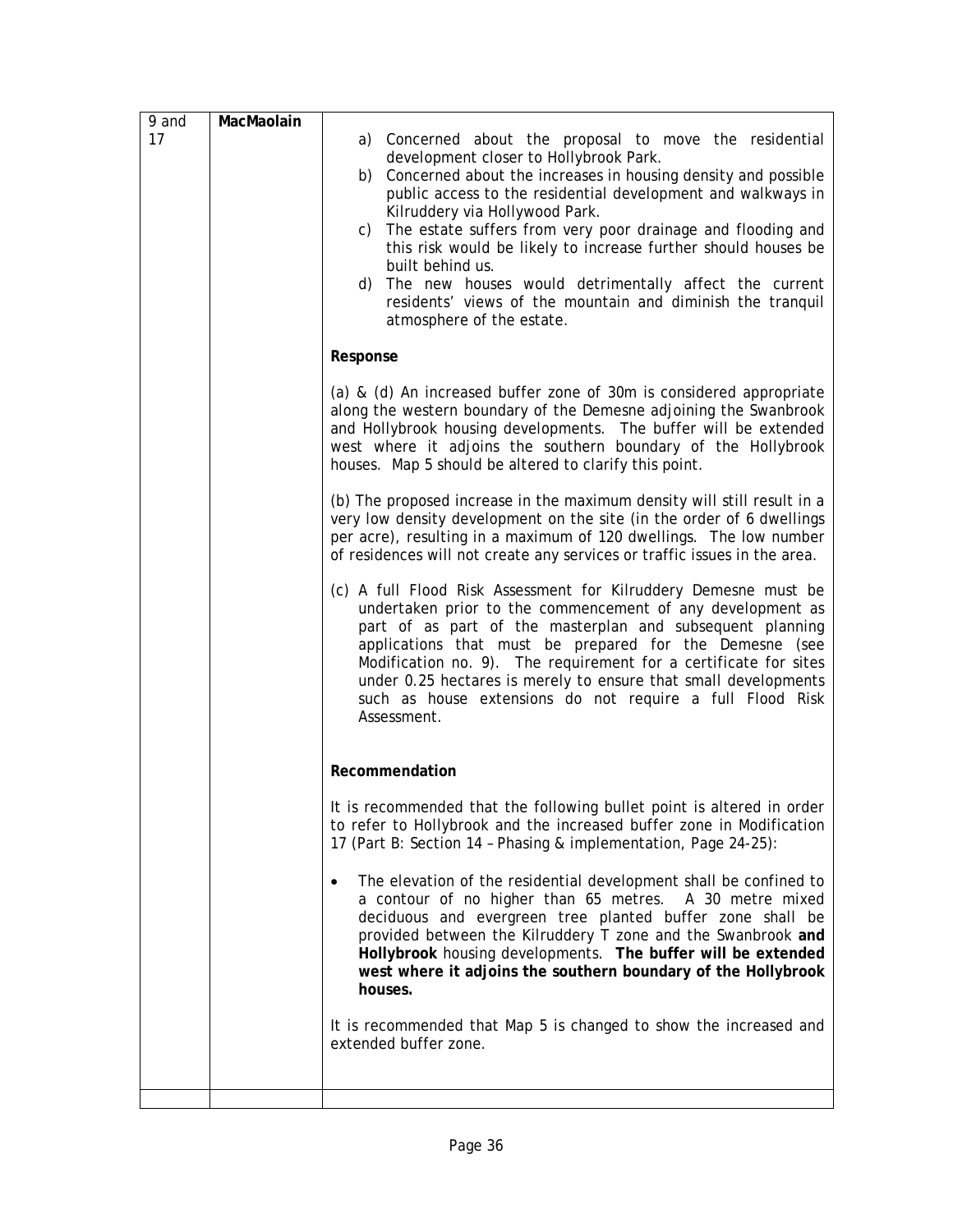| 2, 3,  | Blaithin      | Submission                                                                                                                                                                                                                                                                                                                                                                                                                                                                                                                                                                                                                                                                           |
|--------|---------------|--------------------------------------------------------------------------------------------------------------------------------------------------------------------------------------------------------------------------------------------------------------------------------------------------------------------------------------------------------------------------------------------------------------------------------------------------------------------------------------------------------------------------------------------------------------------------------------------------------------------------------------------------------------------------------------|
| 9, M4  | <b>Murphy</b> |                                                                                                                                                                                                                                                                                                                                                                                                                                                                                                                                                                                                                                                                                      |
|        |               | The submission makes the following suggestions:                                                                                                                                                                                                                                                                                                                                                                                                                                                                                                                                                                                                                                      |
|        |               | (a) The reconfigured residential zoning should have been advertised<br>in newspapers.                                                                                                                                                                                                                                                                                                                                                                                                                                                                                                                                                                                                |
|        |               | (b) There is no information on vehicular access to the rezoned land,<br>and the rezoning is premature until the access is finalised.<br>Vehicular access should not be permitted via Hollybrook Park for<br>up to 307 residents, to avoid increasing traffic, noise and danger<br>to children playing.<br>(c) The rear garden of 98 Hollybrook Park has suffered flooding,<br>including flash flooding in August 2008, photos and videos<br>Developing the lower slopes of the Little Sugarloaf<br>provided.<br>would increase the flooding problem.<br>Department of the<br>Environment Guidelines should be adhered to. There should be<br>no relaxation of flood risk assessment. |
|        |               | Response                                                                                                                                                                                                                                                                                                                                                                                                                                                                                                                                                                                                                                                                             |
|        |               | (a) The proposed modifications were advertised in a local newspaper<br>as per the requirements of the Planning and Development Act<br>2000 (as amended).                                                                                                                                                                                                                                                                                                                                                                                                                                                                                                                             |
|        |               | (b) It is envisaged that vehicular access to the proposed development<br>in Kilruddery Demesne will be through the existing access from<br>the Bray Southern Cross Route, as shown on Map 5. This should be<br>clarified in the Draft Plan.                                                                                                                                                                                                                                                                                                                                                                                                                                          |
|        |               | (c) A full Flood Risk Assessment for Kilruddery Demesne must be<br>undertaken prior to the commencement of any development as<br>part of the masterplan and subsequent planning applications that<br>must be prepared for the Demesne (as per Modification 9), to<br>prevent flooding problems occurring on the site or adjoining it.<br>The requirement for a certificate for sites under 0.25 hectares is<br>merely to ensure that small developments such as house<br>extensions do not require a full Flood Risk Assessment.                                                                                                                                                     |
|        |               | Recommendation                                                                                                                                                                                                                                                                                                                                                                                                                                                                                                                                                                                                                                                                       |
|        |               | It is recommended that the following bullet point is added to the<br>Modification 17 (Part B: Section 14 - Phasing & implementation, Page<br>$24-25$ :                                                                                                                                                                                                                                                                                                                                                                                                                                                                                                                               |
|        |               | The Action Area Plan shall provide for a vehicular access to all<br>$\bullet$<br>proposed developments via the existing access from the Bray<br>Southern Cross Route.                                                                                                                                                                                                                                                                                                                                                                                                                                                                                                                |
| 17, M4 | Fiona         | Submission                                                                                                                                                                                                                                                                                                                                                                                                                                                                                                                                                                                                                                                                           |
|        | Murphy        | The submission makes the following suggestions:                                                                                                                                                                                                                                                                                                                                                                                                                                                                                                                                                                                                                                      |
|        |               | (a) The buffer zone of 30 metres, may or may not have been                                                                                                                                                                                                                                                                                                                                                                                                                                                                                                                                                                                                                           |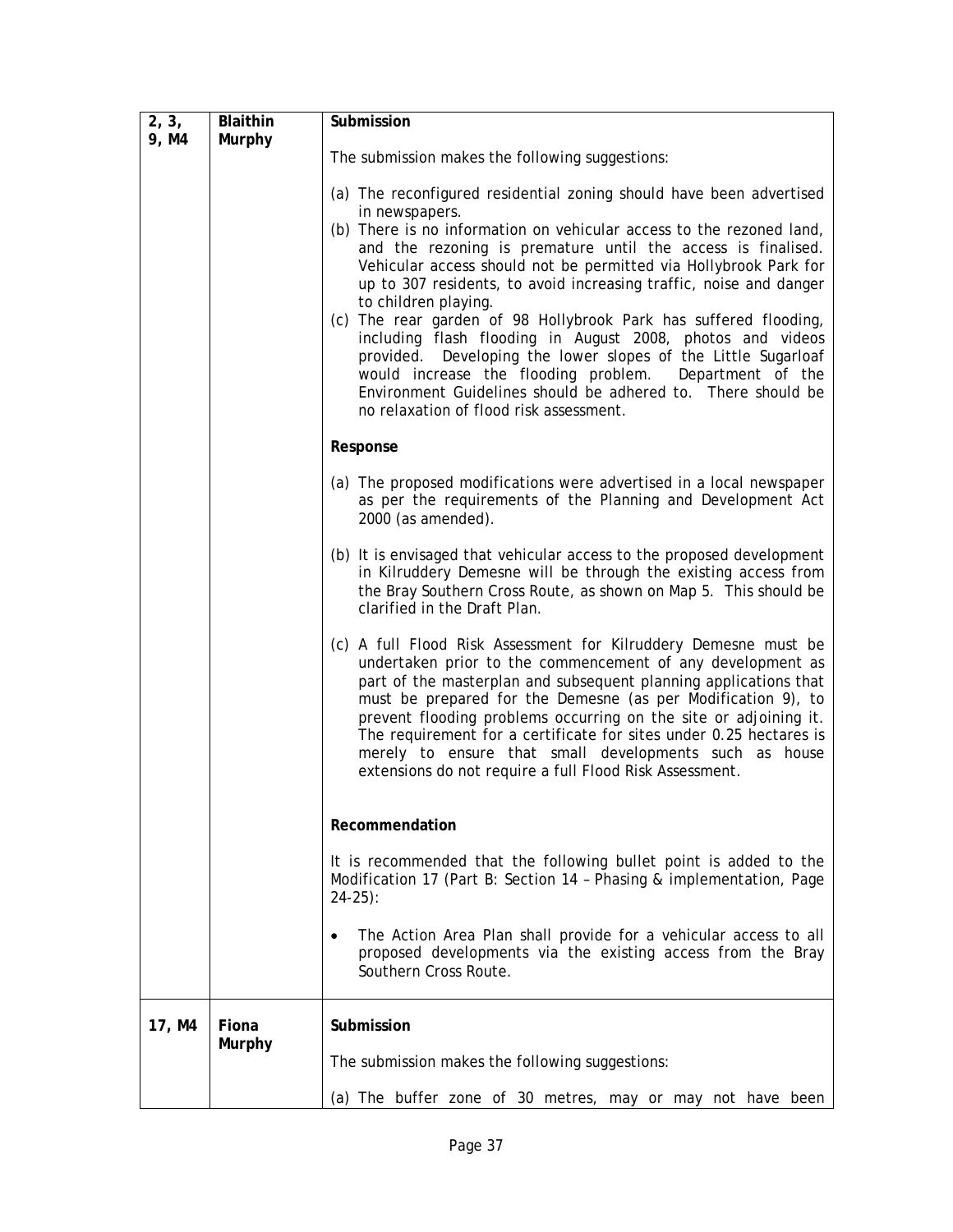|                  |                              | adequate, the buffer zone of 10 metres is certainly inadequate.<br>(b) The proposed events centre will cause noise and traffic on the<br>Southern Cross Road, and will be detrimental to the residential<br>amenity of neighbouring estates, it would be more appropriate<br>where the hotel was intended.<br>(c) The existing Killruddery entrance is inadequate to cope with<br>250,000 visitors to the tourism centre, plus 120 houses, plus an<br>events centre. |
|------------------|------------------------------|----------------------------------------------------------------------------------------------------------------------------------------------------------------------------------------------------------------------------------------------------------------------------------------------------------------------------------------------------------------------------------------------------------------------------------------------------------------------|
|                  |                              | Response                                                                                                                                                                                                                                                                                                                                                                                                                                                             |
|                  |                              | (a) An increased buffer zone of 30m is considered appropriate along<br>the western boundary of the Demesne adjoining the Swanbrook<br>and Hollybrook housing developments. The buffer will be<br>extended west where it adjoins the southern boundary of the<br>Hollybrook houses. Map 5 should be altered to clarify this point.                                                                                                                                    |
|                  |                              | (b) This submission refers to the Draft Plan and not a specific<br>modification. The Manager's Report can only contain opinions<br>and recommendations on the displayed modifications. There is no<br>mention of an event centre in the Draft Local Area Plan or the<br>Modifications Report.                                                                                                                                                                        |
|                  |                              | (c) The Action Area Plan for Kilruddery and any subsequent planning<br>applications will have to prove that the access to the Demesne is<br>adequate to cater for all existing and proposed development.<br>There is no mention in the Draft Local Area Plan of an event<br>centre.                                                                                                                                                                                  |
|                  |                              | Recommendation                                                                                                                                                                                                                                                                                                                                                                                                                                                       |
|                  |                              | It is recommended that the following bullet point is altered in order<br>to refer to Hollybrook and the increased buffer zone in Modification<br>17 (Part B: Section 14 - Phasing & implementation, Page 24-25):                                                                                                                                                                                                                                                     |
|                  |                              | The elevation of the residential development shall be confined to<br>a contour of no higher than 65 metres. A 30 metre mixed<br>deciduous and evergreen tree planted buffer zone shall be<br>provided between the Kilruddery T zone and the Swanbrook and<br>Hollybrook housing developments. The buffer will be extended<br>west where it adjoins the southern boundary of the Hollybrook<br>houses.                                                                |
|                  |                              | It is recommended that Map 5 is changed to show the increased and<br>extended buffer zone.                                                                                                                                                                                                                                                                                                                                                                           |
| 1, 2,            | Paul Murray                  | Submission                                                                                                                                                                                                                                                                                                                                                                                                                                                           |
| 6, 11,<br>13, 17 | and Yvonne<br><b>McGuire</b> | The submission supports the points made in the submission by<br>Councillor Caroline Burrell.                                                                                                                                                                                                                                                                                                                                                                         |
|                  |                              | Response                                                                                                                                                                                                                                                                                                                                                                                                                                                             |
|                  |                              | A detailed response to the submission by Councillor Caroline Burrell is                                                                                                                                                                                                                                                                                                                                                                                              |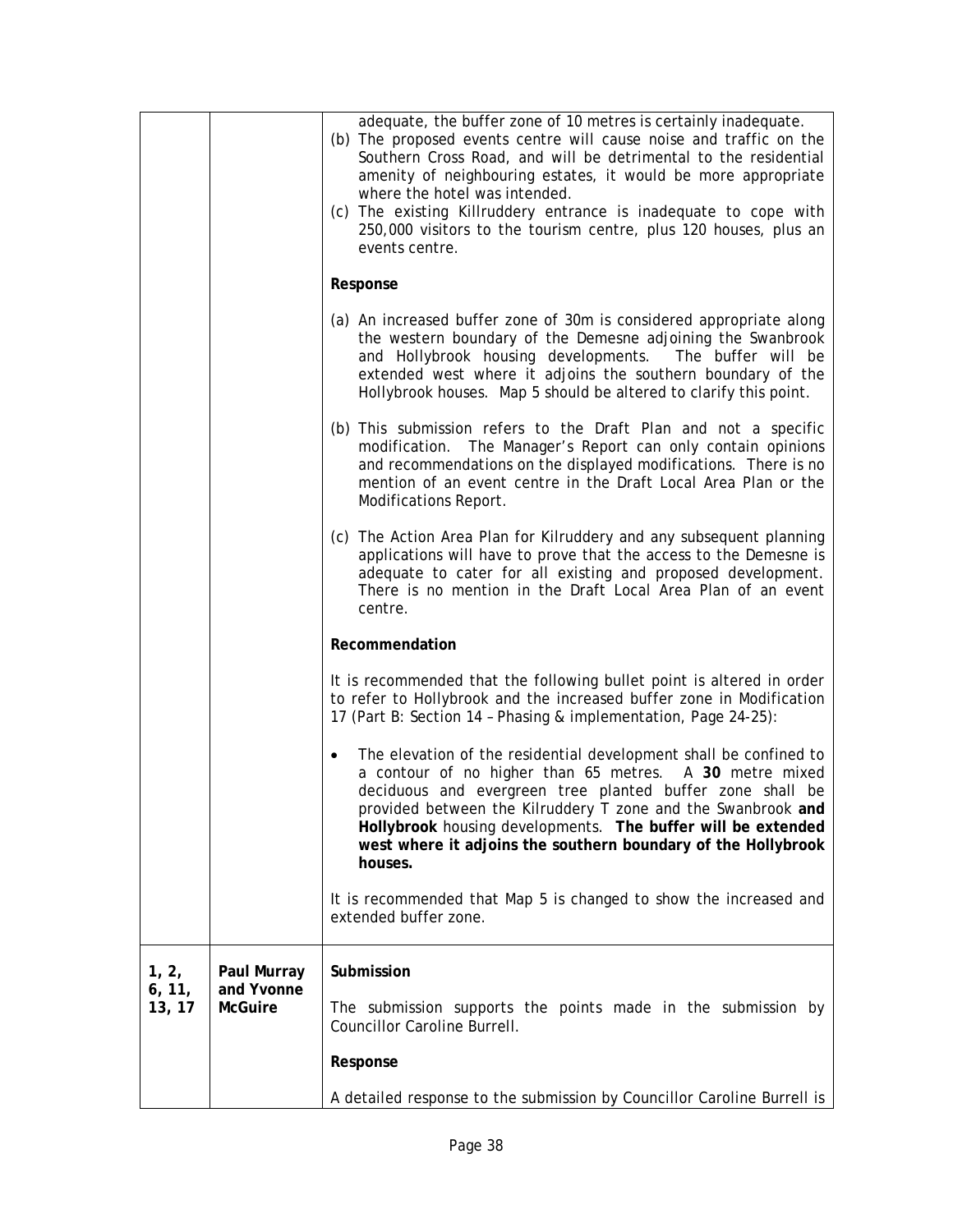|     |                   | addressed above.                                                                                                                                                                                                                                                                                                                                                                                                                                                                                                                                                                                                                                                                                                                                                                                                                                              |
|-----|-------------------|---------------------------------------------------------------------------------------------------------------------------------------------------------------------------------------------------------------------------------------------------------------------------------------------------------------------------------------------------------------------------------------------------------------------------------------------------------------------------------------------------------------------------------------------------------------------------------------------------------------------------------------------------------------------------------------------------------------------------------------------------------------------------------------------------------------------------------------------------------------|
|     |                   | Recommendation                                                                                                                                                                                                                                                                                                                                                                                                                                                                                                                                                                                                                                                                                                                                                                                                                                                |
|     |                   | It is recommended that the Tourism Zone objective and indicative<br>uses are altered in order to allow the provision of allotments as per<br>Modification 14 (Part B: Section 13 - Land Use Zoning Objectives, Page<br>$19)$ :                                                                                                                                                                                                                                                                                                                                                                                                                                                                                                                                                                                                                                |
|     |                   | Tourism (T)<br>Objective: To provide for tourist and community related activities<br>focused on Kilruddery House and Demesne.<br>Vision: This zoning objective seeks to facilitate and provide for the<br>sustainable development of Kilruddery House and Demesne, a<br>Demesne of local and regional importance in the interests of the<br>economic, social, educational, historic, physical and cultural benefit<br>to the Demesne and the greater environs.<br>Such Tourist Uses include: Tourist and community related activities,<br>as appropriate within the context of the surrounding Demesne<br>environment, including restaurant/tea rooms, craft factory outlet<br>shops, heritage centre, farm shop/farmers market, allotments,<br>walled garden restoration, equestrian centre, in accordance with the<br>County Development Plan and this LAP. |
|     |                   | It is recommended that the following bullet point is altered in order<br>to refer to Hollybrook and the increased buffer zone in Modification<br>17 (Part B: Section 14 - Phasing & implementation, Page 24-25):                                                                                                                                                                                                                                                                                                                                                                                                                                                                                                                                                                                                                                              |
|     |                   | The elevation of the residential development shall be confined to<br>$\bullet$<br>a contour of no higher than 65 metres. A 30 metre mixed<br>deciduous and evergreen tree planted buffer zone shall be<br>provided between the Kilruddery T zone and the Swanbrook and<br>Hollybrook housing developments. The buffer will be extended<br>west where it adjoins the southern boundary of the Hollybrook<br>houses.                                                                                                                                                                                                                                                                                                                                                                                                                                            |
|     |                   | It is recommended that Map 5 is changed to show the increased and<br>extended buffer zone.                                                                                                                                                                                                                                                                                                                                                                                                                                                                                                                                                                                                                                                                                                                                                                    |
| N/A | Eanna O<br>Floinn | Submission<br>Kilruddery has always contributed richly to the cultural, social<br>a)<br>and economic life of Bray.<br>The plan is attractive and in keeping with environmental<br>b)<br>concerns.<br>The development will provide employment, both in its<br>C)<br>construction and in the future.<br>The housing estate in which we now live is built on lands once<br>d)<br>forming part of Kilruddery. It would be hypocritical to insist<br>that the development of our housing estate had merit, but<br>any further development has none.<br>Would rather Kilruddery Estate remained in current ownership<br>e)<br>and be developed by them rather than transferred to others<br>less responsible.                                                                                                                                                       |
|     |                   | Kilruddery has always treated its neighbours generously, not<br>f)                                                                                                                                                                                                                                                                                                                                                                                                                                                                                                                                                                                                                                                                                                                                                                                            |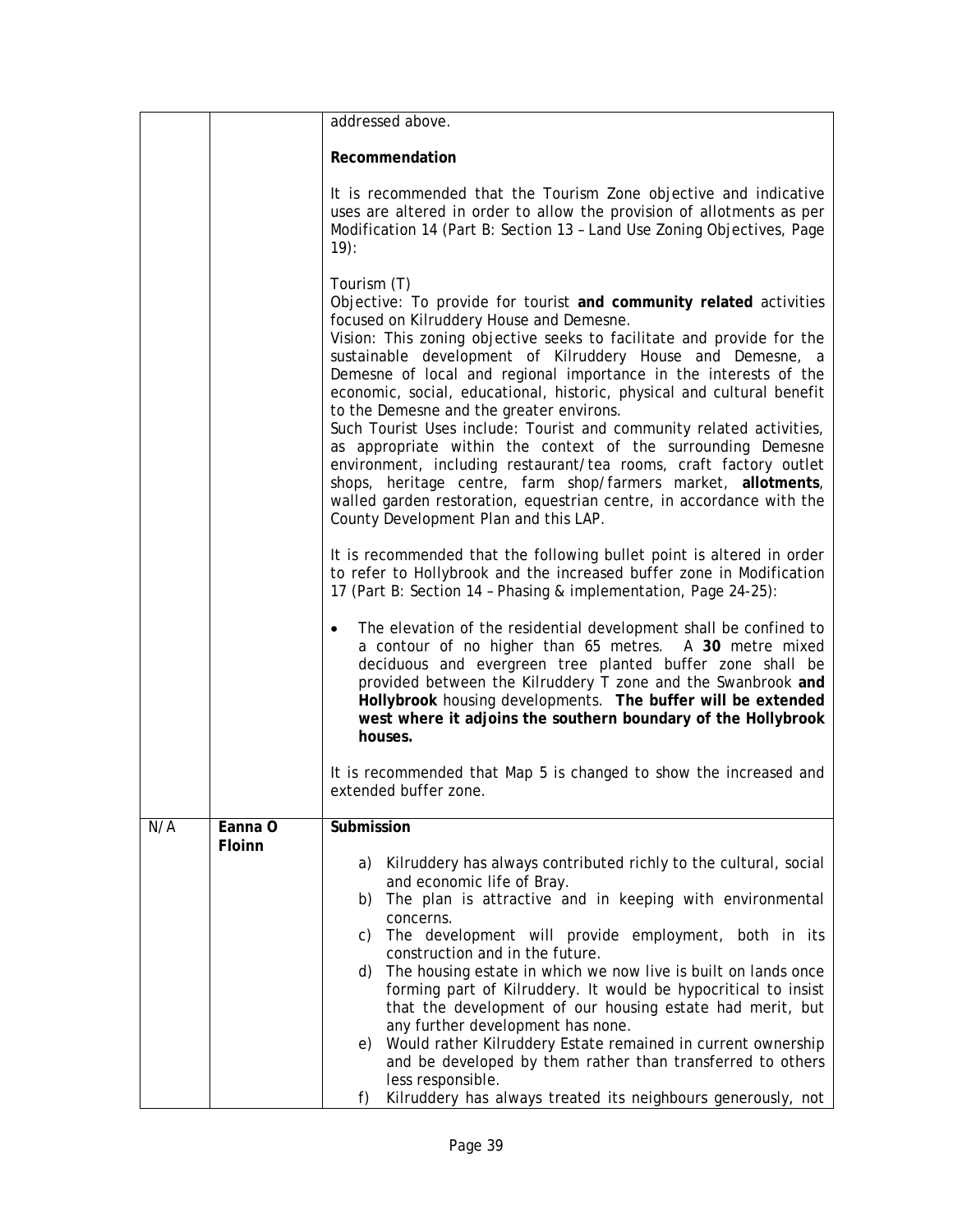|                  |                                                                                      | least in the provision of walking permits when other land<br>owners are restricting access to their lands.                                                                                                                                                                                                                                                                                                                                                                                                                                      |
|------------------|--------------------------------------------------------------------------------------|-------------------------------------------------------------------------------------------------------------------------------------------------------------------------------------------------------------------------------------------------------------------------------------------------------------------------------------------------------------------------------------------------------------------------------------------------------------------------------------------------------------------------------------------------|
|                  |                                                                                      | Response                                                                                                                                                                                                                                                                                                                                                                                                                                                                                                                                        |
|                  |                                                                                      | The submission is noted.                                                                                                                                                                                                                                                                                                                                                                                                                                                                                                                        |
|                  |                                                                                      | Recommendation                                                                                                                                                                                                                                                                                                                                                                                                                                                                                                                                  |
|                  |                                                                                      | No change.                                                                                                                                                                                                                                                                                                                                                                                                                                                                                                                                      |
| 7, 9,<br>11, 14, | Rob                                                                                  | Submission                                                                                                                                                                                                                                                                                                                                                                                                                                                                                                                                      |
| 17,              | Goodbody on<br>behalf of the<br>Residents of<br>Swanbrook,<br>Hollybrook<br>Park and | The submission makes the following suggestions:                                                                                                                                                                                                                                                                                                                                                                                                                                                                                                 |
| M3, M4           |                                                                                      | (a) There has been poor consultation during the making of this plan,<br>and residents have been thus denied the opportunity to make<br>representations at vital early stages.                                                                                                                                                                                                                                                                                                                                                                   |
|                  | <b>Deepdales</b><br>Estates.                                                         | Modification 14:<br>(b) While the apparent 'tightening up' of permitted uses in the<br>tourism zone is noted, there is a concern that a proposed event<br>centre will lead to late night functions and parties. This type of<br>function should not be permitted, to protect residential amenity<br>in neighbouring estates.                                                                                                                                                                                                                    |
|                  |                                                                                      | Modification 17:<br>(c) The proposed buffer zone of 10 metres is inconsistent with the<br>local topography, consisting of a raised bank of some 33-40<br>metres. The existing mound should be retained, planting should<br>be confined to the slope furthest from the houses and should be<br>designed to absorb noise. The bank should be reinforced at its<br>lowest points.<br>(d) The proposal to plant evergreen trees is inappropriate in an area<br>with broadleaf deciduous trees, and would be oppressive for<br>neighbouring gardens. |
|                  |                                                                                      | Map change M4:<br>(e) Access to the reconfigured residential zoning has not been<br>resolved, and this is too fundamental an issue to leave to<br>No access should be permitted via the<br>masterplanning stage.<br>existing residential estates.<br>(f) The reconfigured residential zoning is poorly conceived.<br>It is<br>unlikely to be viewed as attractive residential area by prospective<br>buyers, and may not provide the capital needed to finance the<br>other aspects of development.                                             |
|                  |                                                                                      | Modification 11:<br>(g) The proposed walking route would create security problems for<br>adjoining properties.                                                                                                                                                                                                                                                                                                                                                                                                                                  |
|                  |                                                                                      | Modification 7:<br>(h) Given the intentions expressed in the media, of attracting<br>250,000 visitors a year to Killruddery, the implications for traffic<br>are severe. This would be a car- or coach-dependent attraction,                                                                                                                                                                                                                                                                                                                    |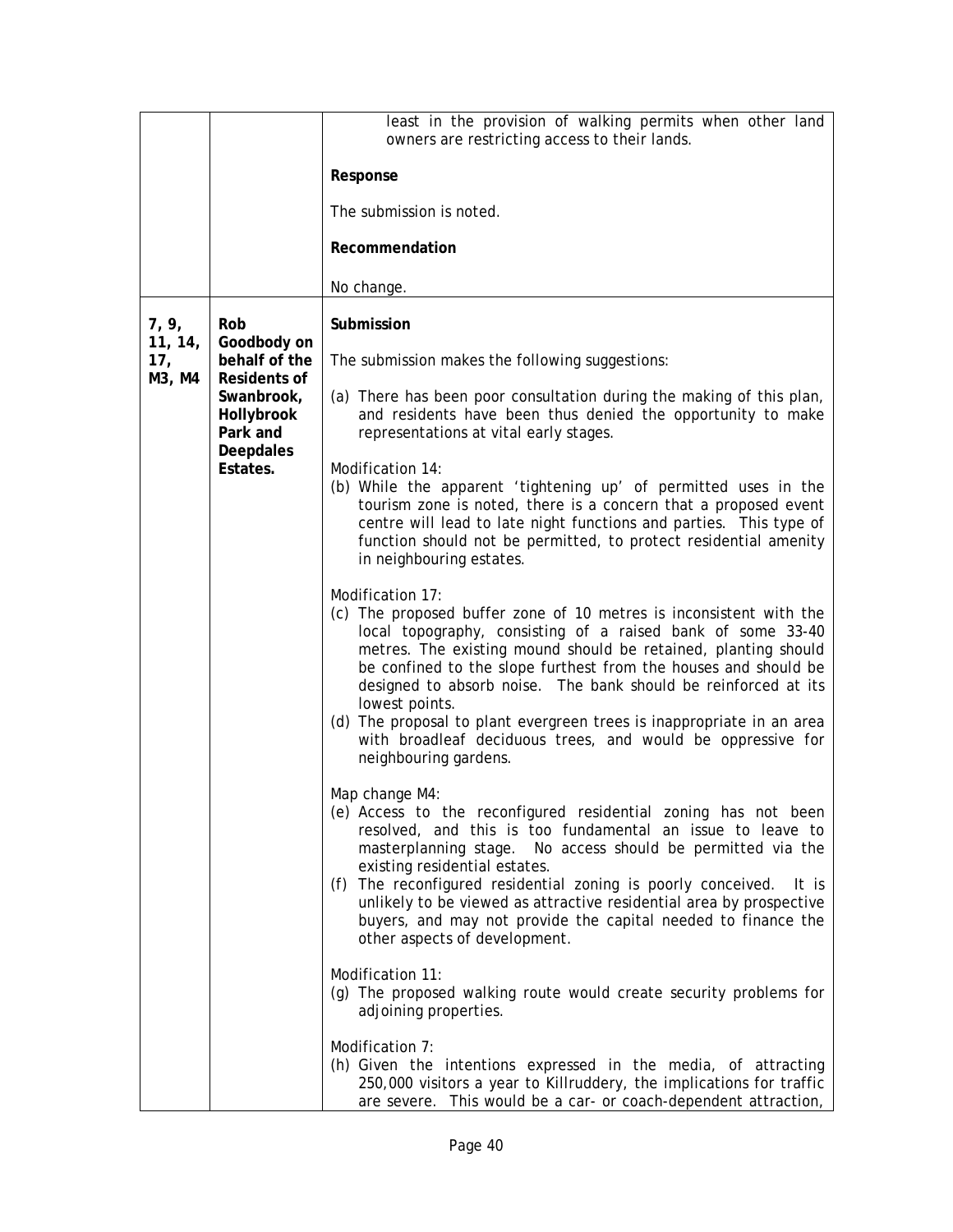| being 3 kilometres from the DART station at Bray. The LAP is<br>incomplete without proposals to resolve the already significant<br>traffic problems on the Southern Cross Road.                                                                                                                                                                                                                                                                                                                                                                                                                                                                                                                                          |
|--------------------------------------------------------------------------------------------------------------------------------------------------------------------------------------------------------------------------------------------------------------------------------------------------------------------------------------------------------------------------------------------------------------------------------------------------------------------------------------------------------------------------------------------------------------------------------------------------------------------------------------------------------------------------------------------------------------------------|
| Modification 9:<br>(i) There is significant potential for flooding arising from new<br>development in the Killruddery area, due to the proximity of the<br>Swan Brook. The deferral of flood mitigation measures to<br>Masterplan stage is inappropriate, as this is not subject to public<br>consultation, and those at risk of flooding will not be in a position<br>to make representations.<br>(j) An EIA should be carried out for the proposed development of<br>Killruddery Demesne, addressing noise, traffic and access.<br>(k) The issues outlined above are too serious to be left to masterplan<br>stage, and the present plan does not give full consideration to all<br>the implications of the proposals. |
| Response                                                                                                                                                                                                                                                                                                                                                                                                                                                                                                                                                                                                                                                                                                                 |
| (a) All stages of public consultation have been carried out fully in<br>accordance with the Planning and Development Act 2000 (as<br>amended). In addition, an advertised public consultation was<br>organised prior to the preparation of the plan.                                                                                                                                                                                                                                                                                                                                                                                                                                                                     |
| (b) The objective for the tourism zone is clear in its objective to<br>provide for tourist related activities focused on Kilruddery House<br>and Demesne. Functions or parties that are not related to such<br>tourism activities will not be permitted.                                                                                                                                                                                                                                                                                                                                                                                                                                                                 |
| (c) An increased buffer zone of 30m is considered appropriate along<br>the western boundary of the Demesne adjoining the Swanbrook<br>and Hollybrook housing developments. The buffer will be<br>extended west where it adjoins the southern boundary of the<br>Hollybrook houses. Map 5 should be altered to clarify this point.                                                                                                                                                                                                                                                                                                                                                                                        |
| (d) The evergreen trees are considered necessary as these will<br>provide visual screening during the winter months. The type and<br>location of such trees so as to avoid overshadowing impacts will<br>be agreed during the Action Area Plan stage.                                                                                                                                                                                                                                                                                                                                                                                                                                                                    |
| (e) It is envisaged that vehicular access to the proposed development<br>in Kilruddery Demesne will be through the existing access from<br>the Bray Southern Access Route. This should be clarified in the<br>Draft Plan.                                                                                                                                                                                                                                                                                                                                                                                                                                                                                                |
| (f) The R3 zoning is considered an ideal area for low density<br>residential development. It is a logical extension of residential<br>areas to the north-east and is proposed on relatively low-lying<br>ground that will not detract from the amenity of the Little<br>Sugarloaf. It will also result in minimal tree loss.                                                                                                                                                                                                                                                                                                                                                                                             |
| (g) The proposed walking route will increase permeability, increase<br>passive surveillance and reduce the potential for anti-social<br>behaviour, with corresponding benefits for security in the area. It<br>considered reasonable that the pedestrian route will not connect                                                                                                                                                                                                                                                                                                                                                                                                                                          |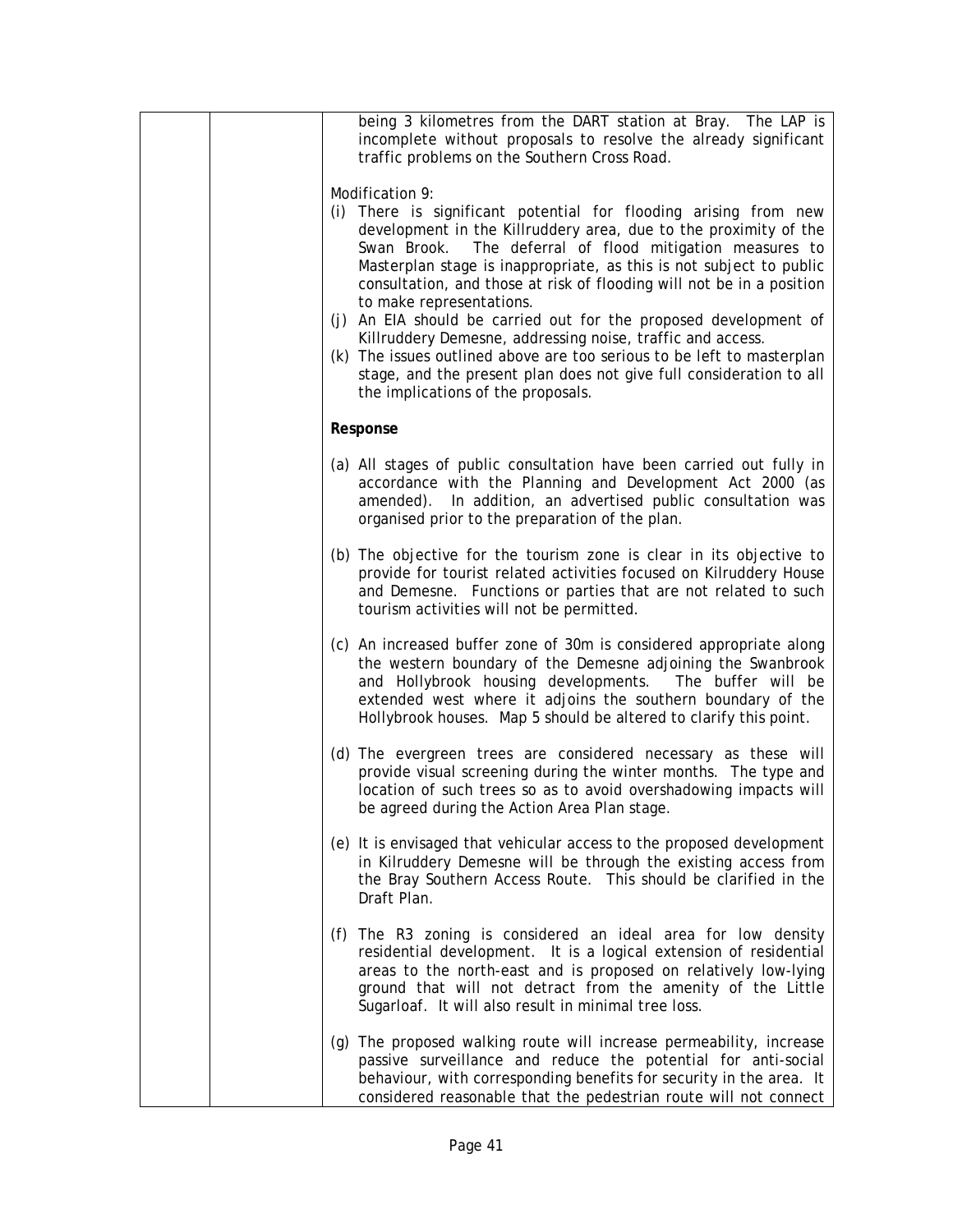|      |             | into the Swanbrook or Hollybrook housing estates.                                                                                                                                                                                                                                                                                                                                                     |
|------|-------------|-------------------------------------------------------------------------------------------------------------------------------------------------------------------------------------------------------------------------------------------------------------------------------------------------------------------------------------------------------------------------------------------------------|
|      |             | (h) The Action Area Plan for Kilruddery, together with all planning<br>applications will have to prove that there is adequate capacity on<br>the Bray Southern Cross Road to cater for all future development<br>in the Demesne. This will include an envisaged modal spilt for<br>transportation.                                                                                                    |
|      |             | (i) A full flood assessment is most appropriate at masterplanning<br>stage, as it will only be apparent at this stage, the full extent of<br>development envisaged at Kilruddery.                                                                                                                                                                                                                     |
|      |             | (j) If future development is of the type that requires an EIS or<br>exceeds the thresholds set in the Planning and Development Act<br>2000, an EIS will be required.                                                                                                                                                                                                                                  |
|      |             | (k) The purpose of a Local Area Plan is to establish a framework for<br>the proper planning and sustainable development of an area. It is<br>considered that a Masterplan and planning application is the most<br>appropriate method of resolving detailed issues such as the extent<br>of development and the impacts thereof on services, amenities,<br>traffic and the Demesne itself.             |
|      |             | Recommendation                                                                                                                                                                                                                                                                                                                                                                                        |
|      |             | It is recommended that the following bullet point is altered in order<br>to refer to Hollybrook and the increased buffer zone in Modification<br>17 (Part B: Section 14 - Phasing & implementation, Page 24-25):                                                                                                                                                                                      |
|      |             | The elevation of the residential development shall be confined to<br>a contour of no higher than 65 metres. A 30 metre mixed<br>deciduous and evergreen tree planted buffer zone shall be<br>provided between the Kilruddery T zone and the Swanbrook and<br>Hollybrook housing developments. The buffer will be extended<br>west where it adjoins the southern boundary of the Hollybrook<br>houses. |
|      |             | It is recommended that Map 5 is changed to show the increased and<br>extended buffer zone. The indicative walking route shown entering<br>the open space adjoining Hollybrook housing estate should be<br>removed.                                                                                                                                                                                    |
|      |             | It is recommended that the following bullet point is added to the<br>Modification 17 (Part B: Section 14 - Phasing & implementation, Page<br>$24-25$ :                                                                                                                                                                                                                                                |
|      |             | The Action Area Plan shall provide for a vehicular access to all<br>$\bullet$<br>proposed developments via the existing access to Kilruddery<br>House from the Bray Southern Cross Route.                                                                                                                                                                                                             |
|      |             |                                                                                                                                                                                                                                                                                                                                                                                                       |
| 2, 3 | Riddlesford | Submission                                                                                                                                                                                                                                                                                                                                                                                            |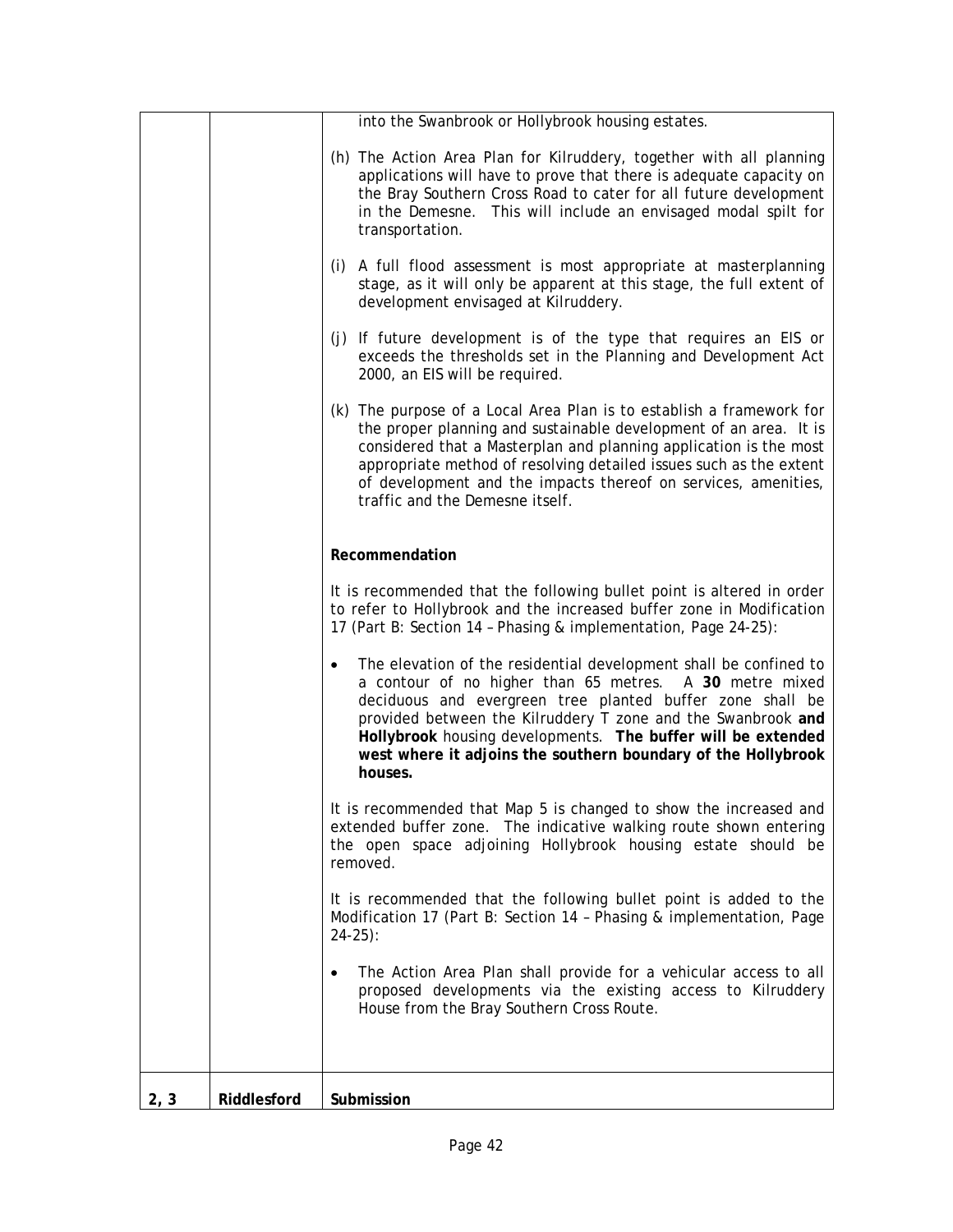|       | <b>Residents</b> |                                                                                                                                                                                                                                                                                                                                                                                                                                                                                                                                                                                                                                                                                                                                                                                                                                                                                                                                                                        |
|-------|------------------|------------------------------------------------------------------------------------------------------------------------------------------------------------------------------------------------------------------------------------------------------------------------------------------------------------------------------------------------------------------------------------------------------------------------------------------------------------------------------------------------------------------------------------------------------------------------------------------------------------------------------------------------------------------------------------------------------------------------------------------------------------------------------------------------------------------------------------------------------------------------------------------------------------------------------------------------------------------------|
|       | Association      | The submission makes the following suggestions:                                                                                                                                                                                                                                                                                                                                                                                                                                                                                                                                                                                                                                                                                                                                                                                                                                                                                                                        |
|       |                  | (a) Increased number of residential units together with the proposed<br>tourism facilities will lead to increased traffic volumes, which will<br>be detrimental to the already busy Southern Cross Road, and<br>compromise the future of the area as a tourism destination.<br>(b) Increased number of residential units will result in increased<br>demand for services, infrastructure and maintenance, and the<br>diversion of resources from existing residential estates.<br>(c) Existing residential developments and green spaces need to be<br>maintained, prioritised and redeveloped, before the rezoning of<br>more Greenfield sites.<br>(d) All Bray Town Councillors should be allowed vote on the plan, not<br>just those who are also members of Wicklow County Council.<br>(e) It is recognised that Killruddery is a tremendous asset to the<br>people of Bray. The realisation of its full potential must be done<br>in a sustainable manner without |
|       |                  | Response                                                                                                                                                                                                                                                                                                                                                                                                                                                                                                                                                                                                                                                                                                                                                                                                                                                                                                                                                               |
|       |                  | (a) The Action Area Plan for Kilruddery, together with all planning<br>applications will have to prove that there is adequate capacity on<br>the Bray Southern Cross Road to cater for all future development<br>in the Demesne.                                                                                                                                                                                                                                                                                                                                                                                                                                                                                                                                                                                                                                                                                                                                       |
|       |                  | (b) The increased number of residential units proposed is not<br>considered significant. The County Council will ensure through<br>the Action Area Plan and planning application process that there<br>are adequate public services to cater for the proposed<br>development, without any detriment to existing residential<br>development.                                                                                                                                                                                                                                                                                                                                                                                                                                                                                                                                                                                                                            |
|       |                  | (c) This submission refers to the Draft Plan and not a specific<br>modification. The Manager's Report can only contain opinions<br>and recommendations on the displayed modifications.                                                                                                                                                                                                                                                                                                                                                                                                                                                                                                                                                                                                                                                                                                                                                                                 |
|       |                  | (d) This submission refers to the Draft Plan and not a specific<br>modification. The Manager's Report can only contain opinions<br>and recommendations on the displayed modifications.<br>It is a<br>statutory function of the Members of Wicklow County Council to<br>adopt the Local Area Plan.                                                                                                                                                                                                                                                                                                                                                                                                                                                                                                                                                                                                                                                                      |
|       |                  | (e) The purpose of the Action Area Plan is to ensure that all future<br>development in Killruddery is carried out in a sustainable and<br>comprehensive manner without detriment to the Demesne and<br>surrounding residential estates.                                                                                                                                                                                                                                                                                                                                                                                                                                                                                                                                                                                                                                                                                                                                |
|       |                  | Recommendation                                                                                                                                                                                                                                                                                                                                                                                                                                                                                                                                                                                                                                                                                                                                                                                                                                                                                                                                                         |
|       |                  | No change to the proposed Modifications.                                                                                                                                                                                                                                                                                                                                                                                                                                                                                                                                                                                                                                                                                                                                                                                                                                                                                                                               |
| 2, 3, | Neal and         | Submission                                                                                                                                                                                                                                                                                                                                                                                                                                                                                                                                                                                                                                                                                                                                                                                                                                                                                                                                                             |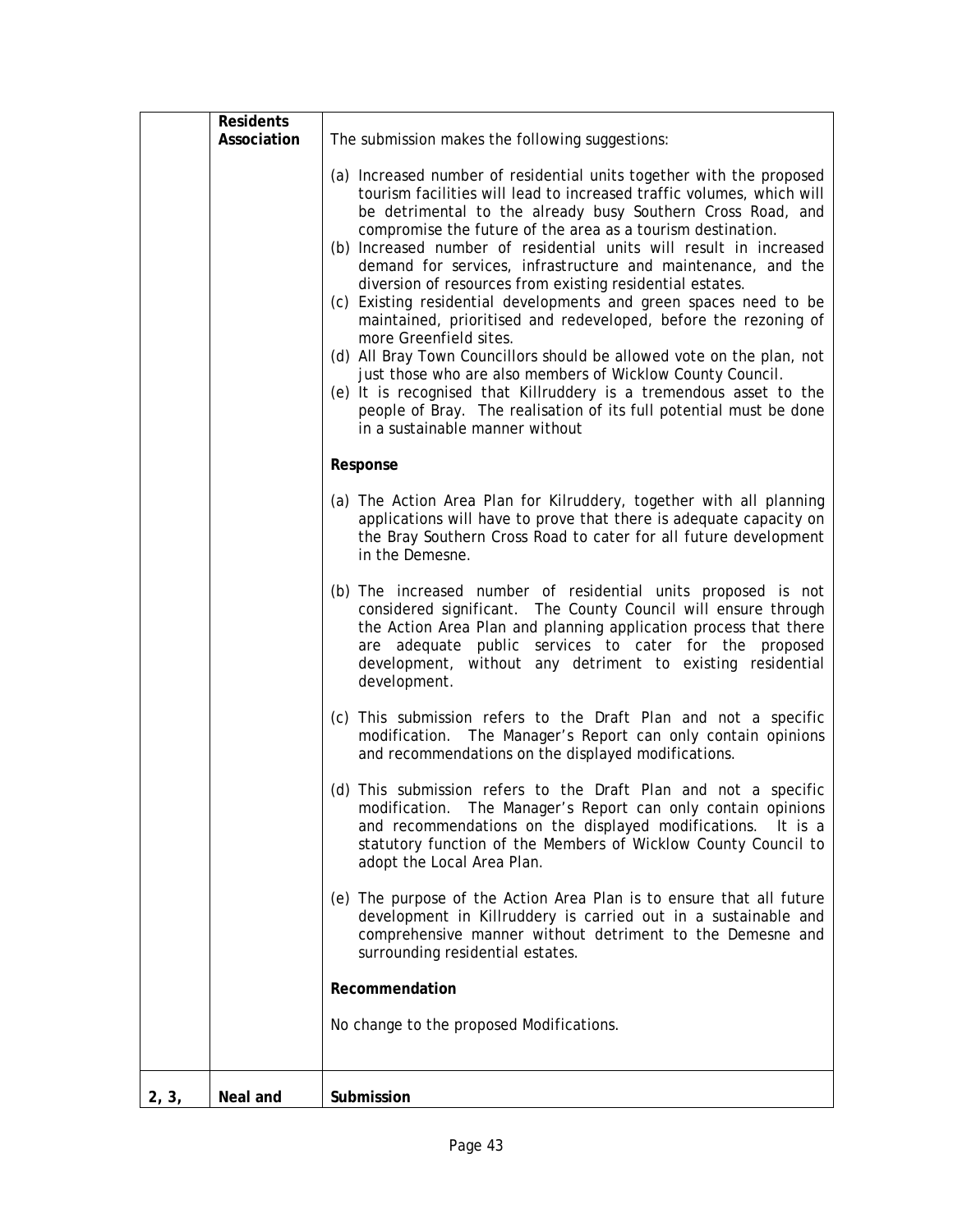| 17 <sub>1</sub><br>M2, M4 | Lesly<br>Thomson | The submission makes the following suggestions:                                                                                                                                                                                                                                                                                                                                                                                                                     |
|---------------------------|------------------|---------------------------------------------------------------------------------------------------------------------------------------------------------------------------------------------------------------------------------------------------------------------------------------------------------------------------------------------------------------------------------------------------------------------------------------------------------------------|
|                           |                  |                                                                                                                                                                                                                                                                                                                                                                                                                                                                     |
|                           |                  | (a) The buffer zone should be 30 metres rather than 10, to protect<br>residential amenity.                                                                                                                                                                                                                                                                                                                                                                          |
|                           |                  | (b) No business plan was submitted for the tourism facility, and there<br>is no indication of a holistic approach to development of the<br>demesne.                                                                                                                                                                                                                                                                                                                 |
|                           |                  | (c) There is no reason given for the increased density, which will<br>compound traffic problems on the Southern Cross Road. An EIS<br>should be submitted for any development proposed on the<br>Killruddery demesne.<br>(d) There is a lack of identified access to the proposed new zonings.<br>Access via the existing cul de sac estates would be totally                                                                                                       |
|                           |                  | unacceptable, and access should be addressed at this stage.<br>(e) There is no indication in the text of the land uses, if any,<br>permitted in the zoning GB.                                                                                                                                                                                                                                                                                                      |
|                           |                  | Response                                                                                                                                                                                                                                                                                                                                                                                                                                                            |
|                           |                  | (a) An increased buffer zone of 30m is considered appropriate along<br>the western boundary of the Demesne adjoining the Swanbrook<br>and Hollybrook housing developments. The buffer will be<br>extended west where it adjoins the southern boundary of the<br>Hollybrook houses. Map 5 should be altered to clarify this point.                                                                                                                                   |
|                           |                  | (b) This submission refers to the Draft Plan and not a specific<br>modification. The Manager's Report can only contain opinions<br>and recommendations on the displayed modifications.                                                                                                                                                                                                                                                                              |
|                           |                  | (c) The proposed increase in the maximum density will still result in a<br>very low density development on the site (in the order of 6<br>dwellings per acre), resulting in a maximum of 120 dwellings.<br>The low number of residences will not create any services or<br>traffic issues in the area. If future development is of the type<br>that requires an EIS or exceeds the thresholds set in the Planning<br>and Development Acts, an EIS will be required. |
|                           |                  | (d) It is envisaged that vehicular access to the proposed development<br>in Kilruddery Demesne will be through the existing access from<br>the Bray Southern Access Route, as shown on Map 5. This should<br>be clarified in the Draft Plan.                                                                                                                                                                                                                        |
|                           |                  | (e) The indicative uses in the GB zone are set out in the Section 13.0<br>Part B, namely agricultural based uses and residential use in<br>accordance with policy SS9 of the CDP.                                                                                                                                                                                                                                                                                   |
|                           |                  | Recommendation                                                                                                                                                                                                                                                                                                                                                                                                                                                      |
|                           |                  | It is recommended that the following bullet point is altered in order<br>to refer to Hollybrook and the increased buffer zone in Modification<br>17 (Part B: Section 14 - Phasing & implementation, Page 24-25):                                                                                                                                                                                                                                                    |
|                           |                  | The elevation of the residential development shall be confined to<br>$\bullet$<br>a contour of no higher than 65 metres. A 30 metre mixed                                                                                                                                                                                                                                                                                                                           |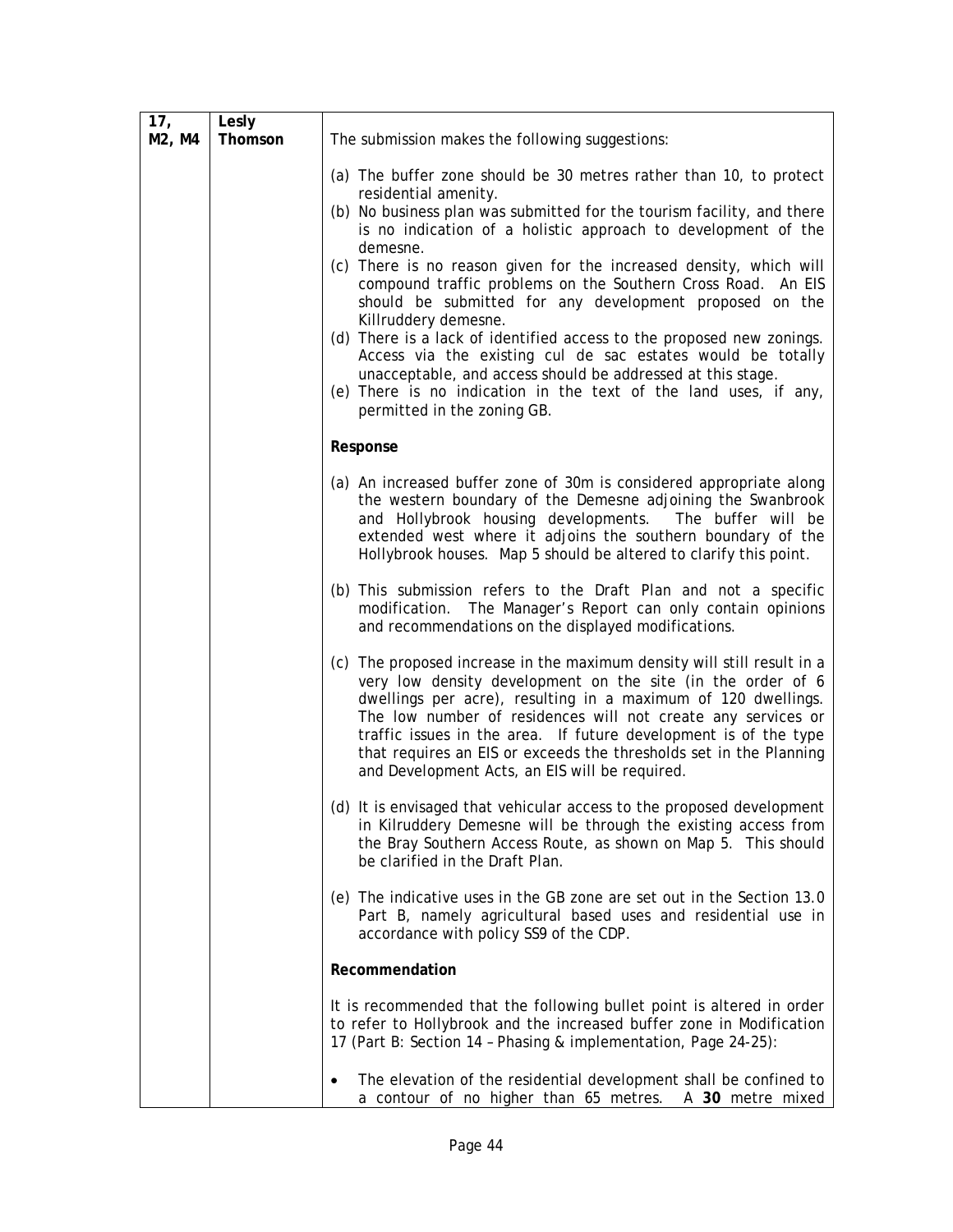|       |          | deciduous and evergreen tree planted buffer zone shall be<br>provided between the Kilruddery T zone and the Swanbrook and<br>Hollybrook housing developments. The buffer will be extended<br>west where it adjoins the southern boundary of the Hollybrook<br>houses.<br>It is recommended that Map 5 is changed to show the increased and<br>extended buffer zone.<br>It is recommended that the following bullet point is added to the<br>Modification 17 (Part B: Section 14 - Phasing & implementation, Page<br>$24-25$ :<br>The Action Area Plan shall provide for a vehicular access to all<br>$\bullet$<br>proposed developments via the existing access to Kilruddery<br>House from the Bray Southern Cross Route. |
|-------|----------|----------------------------------------------------------------------------------------------------------------------------------------------------------------------------------------------------------------------------------------------------------------------------------------------------------------------------------------------------------------------------------------------------------------------------------------------------------------------------------------------------------------------------------------------------------------------------------------------------------------------------------------------------------------------------------------------------------------------------|
| 2, 3  | Philip   | Submission                                                                                                                                                                                                                                                                                                                                                                                                                                                                                                                                                                                                                                                                                                                 |
|       | Wheatley | The submission makes the following suggestions:                                                                                                                                                                                                                                                                                                                                                                                                                                                                                                                                                                                                                                                                            |
|       |          | Modification 2 and 3:                                                                                                                                                                                                                                                                                                                                                                                                                                                                                                                                                                                                                                                                                                      |
|       |          | (a) These modifications further increase the number of residential<br>units allowable under the plan.                                                                                                                                                                                                                                                                                                                                                                                                                                                                                                                                                                                                                      |
|       |          | (b) As no amendments were made to the flawed proposals for<br>Fassaroe, no comments are made at this stage.                                                                                                                                                                                                                                                                                                                                                                                                                                                                                                                                                                                                                |
|       |          | (c) The amended plan was not appropriately made available to the<br>the amendments were<br>not made available<br>public,<br>on<br>www.wicklow.ie or in Greystones library.                                                                                                                                                                                                                                                                                                                                                                                                                                                                                                                                                 |
|       |          | Response                                                                                                                                                                                                                                                                                                                                                                                                                                                                                                                                                                                                                                                                                                                   |
|       |          | (a) The proposed increase in the maximum density will still result in a<br>very low density development on the site (in the order of 6<br>dwellings per acre), resulting in a maximum of 120 dwellings.<br>The low number of residences will not create any services or<br>traffic issues in the area. All development in Killruddery is<br>subject to an Action Area Plan as outlined in Section 14, and<br>modified by Modification 17. The Action Area Plan will ensure the<br>sustainable, phased and managed development of the demesne<br>during the plan period.                                                                                                                                                    |
|       |          | (b)-(c) These submissions are noted.                                                                                                                                                                                                                                                                                                                                                                                                                                                                                                                                                                                                                                                                                       |
|       |          | Recommendation                                                                                                                                                                                                                                                                                                                                                                                                                                                                                                                                                                                                                                                                                                             |
|       |          | No change to the proposed Modifications.                                                                                                                                                                                                                                                                                                                                                                                                                                                                                                                                                                                                                                                                                   |
| 4, 7, | Stephen  | Submission                                                                                                                                                                                                                                                                                                                                                                                                                                                                                                                                                                                                                                                                                                                 |